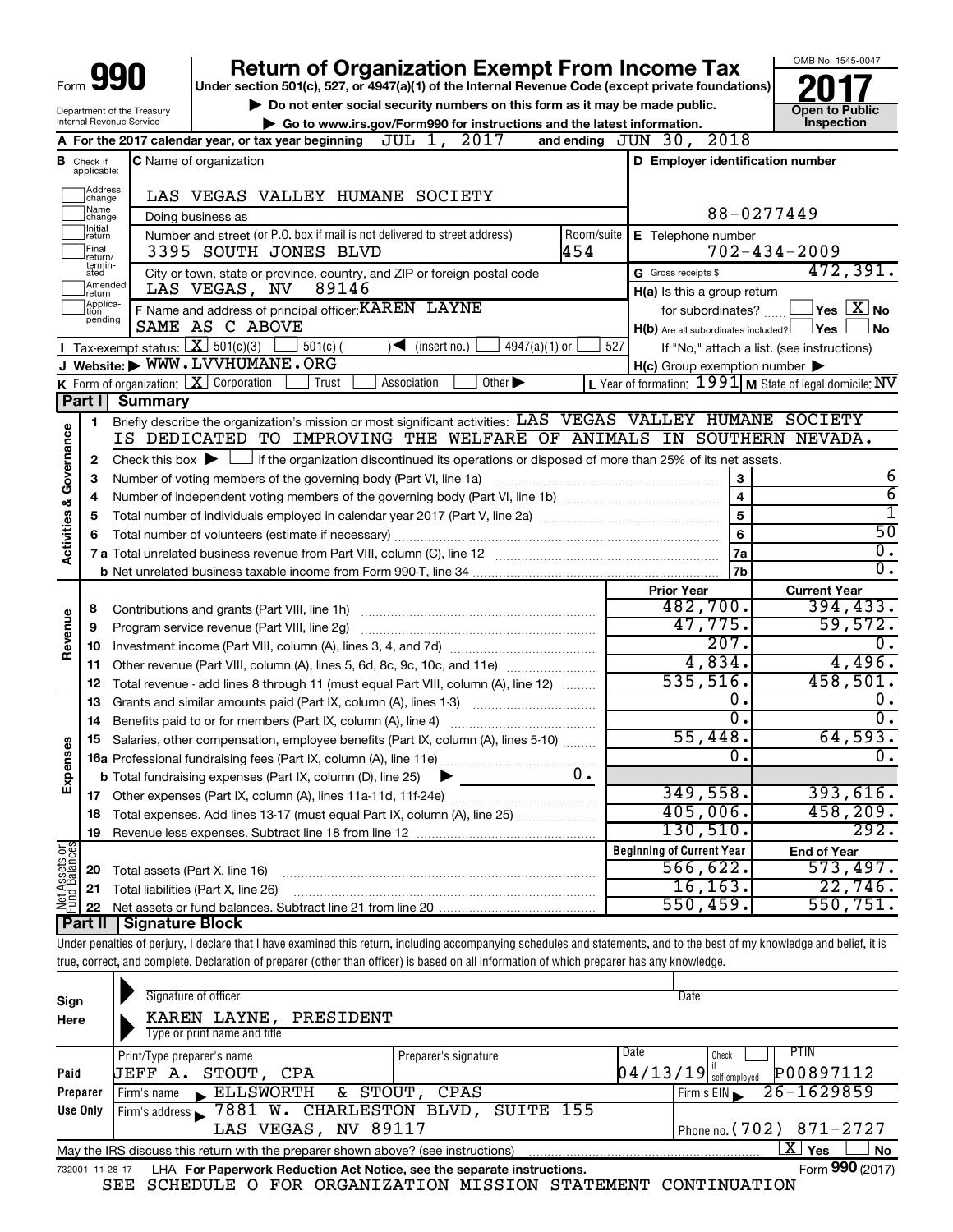|              | 88-0277449<br>LAS VEGAS VALLEY HUMANE SOCIETY<br>Form 990 (2017)                                                                                            | Page 2             |
|--------------|-------------------------------------------------------------------------------------------------------------------------------------------------------------|--------------------|
|              | <b>Statement of Program Service Accomplishments</b><br>Part III                                                                                             |                    |
|              |                                                                                                                                                             | $\boxed{\text{X}}$ |
| $\mathbf{1}$ | Briefly describe the organization's mission:                                                                                                                |                    |
|              | LAS VEGAS VALLEY HUMANE SOCIETY IS DEDICATED TO IMPROVING THE WELFARE                                                                                       |                    |
|              | THE ORGANIZATION'S PRIMARY EMPHASIS IS<br>OF ANIMALS IN SOUTHERN NEVADA.                                                                                    |                    |
|              | ON STRAY AND ABANDONED ANIMALS AND REDUCING ANIMAL OVERPOPULATION.                                                                                          |                    |
|              |                                                                                                                                                             |                    |
| $\mathbf{2}$ | Did the organization undertake any significant program services during the year which were not listed on the                                                |                    |
|              | $\exists$ Yes $\boxed{\text{X}}$ No<br>prior Form 990 or 990-EZ?                                                                                            |                    |
|              |                                                                                                                                                             |                    |
|              | If "Yes," describe these new services on Schedule O.<br>$\Box$ Yes $\boxed{\text{X}}$ No                                                                    |                    |
| 3            | Did the organization cease conducting, or make significant changes in how it conducts, any program services?                                                |                    |
|              | If "Yes," describe these changes on Schedule O.                                                                                                             |                    |
| 4            | Describe the organization's program service accomplishments for each of its three largest program services, as measured by expenses.                        |                    |
|              | Section 501(c)(3) and 501(c)(4) organizations are required to report the amount of grants and allocations to others, the total expenses, and                |                    |
|              | revenue, if any, for each program service reported.                                                                                                         |                    |
| 4a           | 2,550.<br>$\overline{137}$ , $048$ . including grants of \$<br>) (Expenses \$<br>) (Revenue \$<br>(Code:                                                    |                    |
|              | THE ORGANIZATION'S MISSION OF REDUCING ANIMAL OVERPOPULATION IS MET                                                                                         |                    |
|              | PRIMARILY THROUGH ITS TRAP-VACCINATE-NEUTER-AND RETURN TO CARETAKER                                                                                         |                    |
|              | PROGRAM (TNVR) FOR FERAL CATS (THE LARGEST OVERPOPULATION PROBLEM) AT                                                                                       |                    |
|              | DURING THE YEAR ENDED JUNE 30, 2018, THE<br>NO COST TO THE CARETAKER.                                                                                       |                    |
|              | ORGANIZATION TRAPPED AND PAID FOR THE SPAY/NEUTER OF 958 FERAL CATS,                                                                                        |                    |
|              | NOT INCLUDING FERAL CATS PAID FOR UNDER THE COUNTY GRANT.                                                                                                   |                    |
|              |                                                                                                                                                             |                    |
|              | WORKING WITH OTHER LOW COST CLINICS, THE ORGANIZATION ALSO SERVES AS A                                                                                      |                    |
|              | REFERRAL CENTER FOR PEOPLE NEEDING EITHER SOME ASSISTANCE OR HAVING A                                                                                       |                    |
|              | IT CONTINUES TO PAY FOR SPAY/NEUTER SERVICES<br>COMPLETE INABILITY TO PAY.                                                                                  |                    |
|              | FOR BOTH DOGS AND CATS.<br>DURING THE YEAR ENDED JUNE 30, 2018, THE                                                                                         |                    |
|              | THROUGH ITS FINANCIAL ASSISTANCE, SPAYED AND NEUTERED 264<br>ORGANIZATION,                                                                                  |                    |
| 4b           | $\overline{72}$ , $040$ . including grants of \$<br>(Expenses \$<br>) (Revenue \$<br>(Code:                                                                 |                    |
|              | THE ORGANIZATION'S RESCUE/REHABILITATION PROGRAM CONTINUES TO BE UNIQUE                                                                                     |                    |
|              | IN THE SOUTHERN NEVADA AREA. THE ORGANIZATION PROVIDES A HOTLINE NUMBER                                                                                     |                    |
|              | WHICH IS ANSWERED BY AN INDIVIDUAL 7 DAYS A WEEK, 8 HOURS A DAY FOR                                                                                         |                    |
|              | ANIMALS IN DISTRESS THAT ARE FERAL, STRAY, OR ABANDONED. THE FIRST                                                                                          |                    |
|              | PRIORITY IS ANIMALS WITH INJURIES. THE ORGANIZATION PROVIDES MEDICAL                                                                                        |                    |
|              | TREATMENT FOR SUCH ANIMALS AS WELL AS REHABILITATION WHEN NECESSARY.                                                                                        |                    |
|              | DURING THE YEAR ENDED JUNE 30, 2018, MORE THAN 555 ANIMALS REQUIRED                                                                                         |                    |
|              | MEDICAL TREATMENT-FROM FERAL MALE CATS WITH ABSCESSES TO BROKEN LEGS ON                                                                                     |                    |
|              | STRAY DOGS WHICH HAD TO BE TRAPPED BY THE ORGANIZATION. THE                                                                                                 |                    |
|              | ORGANIZATION IS ONE OF A SMALL NUMBER OF AGENCIES OUTSIDE OF ANIMAL                                                                                         |                    |
|              | CONTROL TRAPPING DOGS.                                                                                                                                      |                    |
|              |                                                                                                                                                             |                    |
|              |                                                                                                                                                             |                    |
|              | 4c (Code: ) (Expenses \$184, 140. including grants of \$1, 022. ) (Revenue \$57, 022. ) AS A PART OF ITS RESCUE/REHAB PROGRAM, ANIMALS ARE RE-SOCIALIZED IN |                    |
|              | PRIVATE HOMES UNTIL THEY CAN BE ADOPTED OUT. THE ORGANIZATION DOES NOT                                                                                      |                    |
|              | TAKE ANIMALS OUT OF LOCAL SHELTERS, BUT RESCUES OFF OF THE STREETS, AS                                                                                      |                    |
|              | THERE ARE MANY STRAY ANIMALS IN THE VALLEY. MEDICAL AND FOOD COSTS ARE                                                                                      |                    |
|              | PROVIDED TO THESE HOMES. FRACTURED PELVISES AND AMPUTATED LIMBS ALL                                                                                         |                    |
|              | TAKE TIME TO HEAL AND REQUIRE REHABILITATION AND SOCIALIZATION. THESE                                                                                       |                    |
|              | ANIMALS ARE SPAYED / NEUTERED / VACCINATED / MICROCHIPPED AND MADE                                                                                          |                    |
|              | AVAILABLE FOR ADOPTION. THE ORGANIZATION TAKES BACK ITS ANIMALS IF THEY                                                                                     |                    |
|              | ARE LATER ABANDONED. DURING THE YEAR ENDED JUNE 30, 2018, 426 ANIMALS                                                                                       |                    |
|              | WERE RE-HOMED.                                                                                                                                              |                    |
|              |                                                                                                                                                             |                    |
|              |                                                                                                                                                             |                    |
|              |                                                                                                                                                             |                    |
|              | 4d Other program services (Describe in Schedule O.)                                                                                                         |                    |

| 4d | Other program services (Describe in Schedule O.) |                        |             |                 |  |  |
|----|--------------------------------------------------|------------------------|-------------|-----------------|--|--|
|    | (Expenses \$                                     | including grants of \$ | (Revenue \$ |                 |  |  |
| 4е | Total program service expenses >                 | 393,228.               |             |                 |  |  |
|    |                                                  |                        |             | Form 990 (2017) |  |  |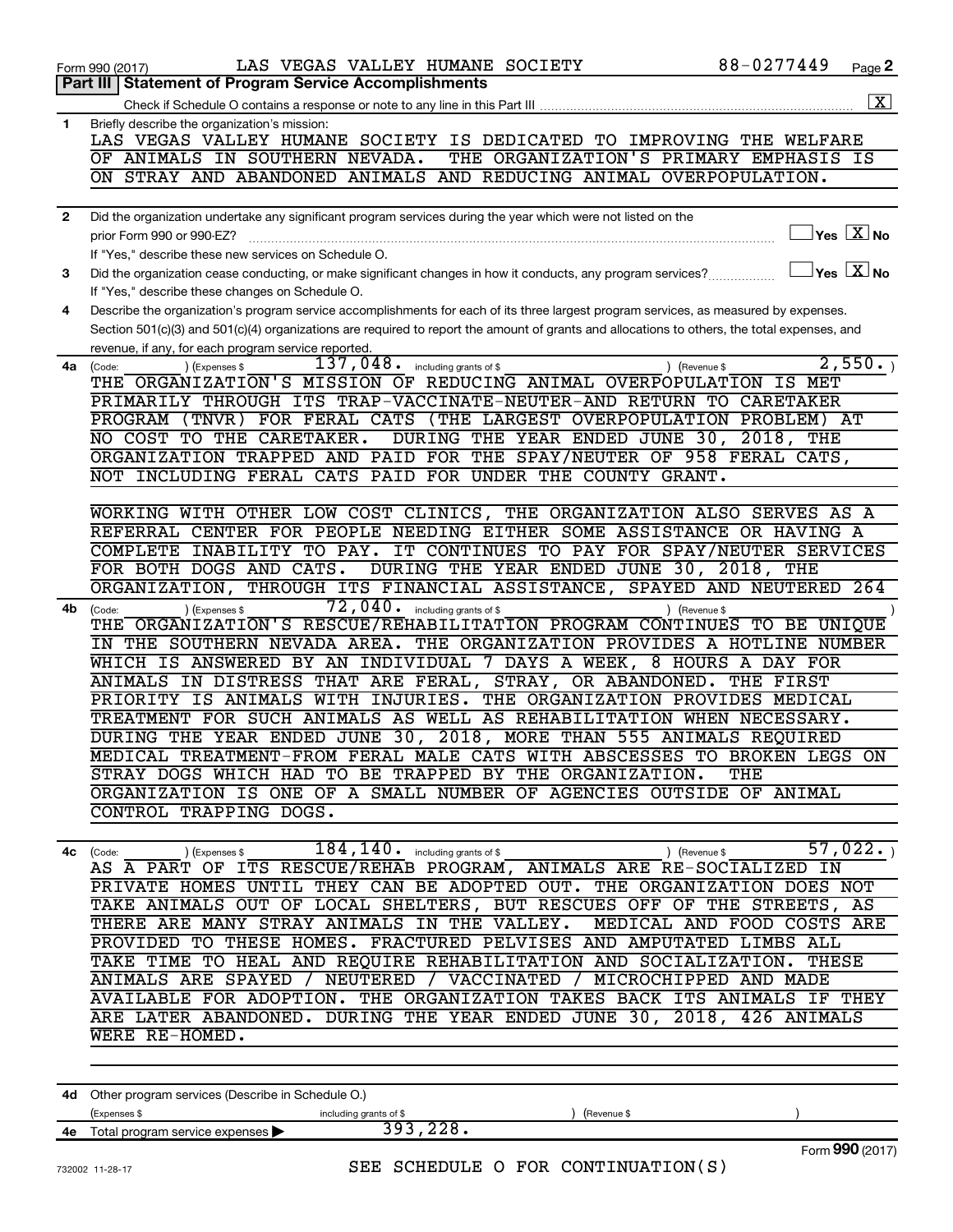732003 11-28-17

| Form 990 (2017) | LAS                                     | VEGAS VALLEY HUMANE SOCIETY | 88-0277449 | Page |
|-----------------|-----------------------------------------|-----------------------------|------------|------|
|                 | Dort IV Checklist of Deguised Cohedules |                             |            |      |

| Yes<br>No<br>Is the organization described in section 501(c)(3) or $4947(a)(1)$ (other than a private foundation)?<br>1<br>х<br>1<br>$\overline{\textbf{x}}$<br>$\mathbf{2}$<br>2<br>Did the organization engage in direct or indirect political campaign activities on behalf of or in opposition to candidates for<br>3<br>x<br>3<br>Section 501(c)(3) organizations. Did the organization engage in lobbying activities, or have a section 501(h) election in effect<br>4<br>х<br>4<br>Is the organization a section 501(c)(4), 501(c)(5), or 501(c)(6) organization that receives membership dues, assessments, or<br>5<br>х<br>5<br>Did the organization maintain any donor advised funds or any similar funds or accounts for which donors have the right to<br>6<br>х<br>provide advice on the distribution or investment of amounts in such funds or accounts? If "Yes," complete Schedule D, Part I<br>6<br>Did the organization receive or hold a conservation easement, including easements to preserve open space,<br>7<br>x<br>$\overline{7}$<br>the environment, historic land areas, or historic structures? If "Yes," complete Schedule D, Part II<br>Did the organization maintain collections of works of art, historical treasures, or other similar assets? If "Yes," complete<br>8<br>х<br>Schedule D, Part III <b>Marting Commission Commission Commission</b> Commission Commission Commission<br>8<br>Did the organization report an amount in Part X, line 21, for escrow or custodial account liability, serve as a custodian for<br>9<br>amounts not listed in Part X; or provide credit counseling, debt management, credit repair, or debt negotiation services?<br>х<br>If "Yes," complete Schedule D, Part IV<br>9<br>Did the organization, directly or through a related organization, hold assets in temporarily restricted endowments, permanent<br>10<br>x<br>10<br>If the organization's answer to any of the following questions is "Yes," then complete Schedule D, Parts VI, VII, VIII, IX, or X<br>11<br>as applicable.<br>a Did the organization report an amount for land, buildings, and equipment in Part X, line 10? If "Yes," complete Schedule D,<br>X<br>11a<br>Part VI<br><b>b</b> Did the organization report an amount for investments - other securities in Part X, line 12 that is 5% or more of its total<br>x<br>11b<br>c Did the organization report an amount for investments - program related in Part X, line 13 that is 5% or more of its total<br>х<br>11c<br>d Did the organization report an amount for other assets in Part X, line 15 that is 5% or more of its total assets reported in<br>х<br>11d<br>X<br>e Did the organization report an amount for other liabilities in Part X, line 25? If "Yes," complete Schedule D, Part X<br>11e<br>Did the organization's separate or consolidated financial statements for the tax year include a footnote that addresses<br>f.<br>x<br>the organization's liability for uncertain tax positions under FIN 48 (ASC 740)? If "Yes," complete Schedule D, Part X<br>11f<br>12a Did the organization obtain separate, independent audited financial statements for the tax year? If "Yes," complete<br>х<br>Schedule D, Parts XI and XII<br>12a<br>b Was the organization included in consolidated, independent audited financial statements for the tax year?<br>х<br>If "Yes," and if the organization answered "No" to line 12a, then completing Schedule D, Parts XI and XII is optional<br>12b<br>$\overline{\textbf{X}}$<br>Is the organization a school described in section 170(b)(1)(A)(ii)? If "Yes," complete Schedule E [[[[[[[[[[[[<br>13<br>13<br>х<br>14a<br><b>b</b> Did the organization have aggregate revenues or expenses of more than \$10,000 from grantmaking, fundraising, business,<br>investment, and program service activities outside the United States, or aggregate foreign investments valued at \$100,000<br>х<br>14b<br>Did the organization report on Part IX, column (A), line 3, more than \$5,000 of grants or other assistance to or for any<br>15<br>х<br>15<br>Did the organization report on Part IX, column (A), line 3, more than \$5,000 of aggregate grants or other assistance to<br>16<br>х<br>16<br>Did the organization report a total of more than \$15,000 of expenses for professional fundraising services on Part IX,<br>17<br>х<br>17<br>Did the organization report more than \$15,000 total of fundraising event gross income and contributions on Part VIII, lines<br>18<br>х<br>18<br>Did the organization report more than \$15,000 of gross income from gaming activities on Part VIII, line 9a? If "Yes,"<br>19 | <b>Part IV   Checklist of Required Schedules</b> |    |   |
|-------------------------------------------------------------------------------------------------------------------------------------------------------------------------------------------------------------------------------------------------------------------------------------------------------------------------------------------------------------------------------------------------------------------------------------------------------------------------------------------------------------------------------------------------------------------------------------------------------------------------------------------------------------------------------------------------------------------------------------------------------------------------------------------------------------------------------------------------------------------------------------------------------------------------------------------------------------------------------------------------------------------------------------------------------------------------------------------------------------------------------------------------------------------------------------------------------------------------------------------------------------------------------------------------------------------------------------------------------------------------------------------------------------------------------------------------------------------------------------------------------------------------------------------------------------------------------------------------------------------------------------------------------------------------------------------------------------------------------------------------------------------------------------------------------------------------------------------------------------------------------------------------------------------------------------------------------------------------------------------------------------------------------------------------------------------------------------------------------------------------------------------------------------------------------------------------------------------------------------------------------------------------------------------------------------------------------------------------------------------------------------------------------------------------------------------------------------------------------------------------------------------------------------------------------------------------------------------------------------------------------------------------------------------------------------------------------------------------------------------------------------------------------------------------------------------------------------------------------------------------------------------------------------------------------------------------------------------------------------------------------------------------------------------------------------------------------------------------------------------------------------------------------------------------------------------------------------------------------------------------------------------------------------------------------------------------------------------------------------------------------------------------------------------------------------------------------------------------------------------------------------------------------------------------------------------------------------------------------------------------------------------------------------------------------------------------------------------------------------------------------------------------------------------------------------------------------------------------------------------------------------------------------------------------------------------------------------------------------------------------------------------------------------------------------------------------------------------------------------------------------------------------------------------------------------------------------------------------------------------------------------------------------------------------------------------------------------------------------------------------------------------------------------------------------------------------------------------------------------------------------------------------------------------------------------------------------------------------------------------------------------------------------------------------------------------|--------------------------------------------------|----|---|
|                                                                                                                                                                                                                                                                                                                                                                                                                                                                                                                                                                                                                                                                                                                                                                                                                                                                                                                                                                                                                                                                                                                                                                                                                                                                                                                                                                                                                                                                                                                                                                                                                                                                                                                                                                                                                                                                                                                                                                                                                                                                                                                                                                                                                                                                                                                                                                                                                                                                                                                                                                                                                                                                                                                                                                                                                                                                                                                                                                                                                                                                                                                                                                                                                                                                                                                                                                                                                                                                                                                                                                                                                                                                                                                                                                                                                                                                                                                                                                                                                                                                                                                                                                                                                                                                                                                                                                                                                                                                                                                                                                                                                                                                                           |                                                  |    |   |
|                                                                                                                                                                                                                                                                                                                                                                                                                                                                                                                                                                                                                                                                                                                                                                                                                                                                                                                                                                                                                                                                                                                                                                                                                                                                                                                                                                                                                                                                                                                                                                                                                                                                                                                                                                                                                                                                                                                                                                                                                                                                                                                                                                                                                                                                                                                                                                                                                                                                                                                                                                                                                                                                                                                                                                                                                                                                                                                                                                                                                                                                                                                                                                                                                                                                                                                                                                                                                                                                                                                                                                                                                                                                                                                                                                                                                                                                                                                                                                                                                                                                                                                                                                                                                                                                                                                                                                                                                                                                                                                                                                                                                                                                                           |                                                  |    |   |
|                                                                                                                                                                                                                                                                                                                                                                                                                                                                                                                                                                                                                                                                                                                                                                                                                                                                                                                                                                                                                                                                                                                                                                                                                                                                                                                                                                                                                                                                                                                                                                                                                                                                                                                                                                                                                                                                                                                                                                                                                                                                                                                                                                                                                                                                                                                                                                                                                                                                                                                                                                                                                                                                                                                                                                                                                                                                                                                                                                                                                                                                                                                                                                                                                                                                                                                                                                                                                                                                                                                                                                                                                                                                                                                                                                                                                                                                                                                                                                                                                                                                                                                                                                                                                                                                                                                                                                                                                                                                                                                                                                                                                                                                                           |                                                  |    |   |
|                                                                                                                                                                                                                                                                                                                                                                                                                                                                                                                                                                                                                                                                                                                                                                                                                                                                                                                                                                                                                                                                                                                                                                                                                                                                                                                                                                                                                                                                                                                                                                                                                                                                                                                                                                                                                                                                                                                                                                                                                                                                                                                                                                                                                                                                                                                                                                                                                                                                                                                                                                                                                                                                                                                                                                                                                                                                                                                                                                                                                                                                                                                                                                                                                                                                                                                                                                                                                                                                                                                                                                                                                                                                                                                                                                                                                                                                                                                                                                                                                                                                                                                                                                                                                                                                                                                                                                                                                                                                                                                                                                                                                                                                                           |                                                  |    |   |
|                                                                                                                                                                                                                                                                                                                                                                                                                                                                                                                                                                                                                                                                                                                                                                                                                                                                                                                                                                                                                                                                                                                                                                                                                                                                                                                                                                                                                                                                                                                                                                                                                                                                                                                                                                                                                                                                                                                                                                                                                                                                                                                                                                                                                                                                                                                                                                                                                                                                                                                                                                                                                                                                                                                                                                                                                                                                                                                                                                                                                                                                                                                                                                                                                                                                                                                                                                                                                                                                                                                                                                                                                                                                                                                                                                                                                                                                                                                                                                                                                                                                                                                                                                                                                                                                                                                                                                                                                                                                                                                                                                                                                                                                                           |                                                  |    |   |
|                                                                                                                                                                                                                                                                                                                                                                                                                                                                                                                                                                                                                                                                                                                                                                                                                                                                                                                                                                                                                                                                                                                                                                                                                                                                                                                                                                                                                                                                                                                                                                                                                                                                                                                                                                                                                                                                                                                                                                                                                                                                                                                                                                                                                                                                                                                                                                                                                                                                                                                                                                                                                                                                                                                                                                                                                                                                                                                                                                                                                                                                                                                                                                                                                                                                                                                                                                                                                                                                                                                                                                                                                                                                                                                                                                                                                                                                                                                                                                                                                                                                                                                                                                                                                                                                                                                                                                                                                                                                                                                                                                                                                                                                                           |                                                  |    |   |
|                                                                                                                                                                                                                                                                                                                                                                                                                                                                                                                                                                                                                                                                                                                                                                                                                                                                                                                                                                                                                                                                                                                                                                                                                                                                                                                                                                                                                                                                                                                                                                                                                                                                                                                                                                                                                                                                                                                                                                                                                                                                                                                                                                                                                                                                                                                                                                                                                                                                                                                                                                                                                                                                                                                                                                                                                                                                                                                                                                                                                                                                                                                                                                                                                                                                                                                                                                                                                                                                                                                                                                                                                                                                                                                                                                                                                                                                                                                                                                                                                                                                                                                                                                                                                                                                                                                                                                                                                                                                                                                                                                                                                                                                                           |                                                  |    |   |
|                                                                                                                                                                                                                                                                                                                                                                                                                                                                                                                                                                                                                                                                                                                                                                                                                                                                                                                                                                                                                                                                                                                                                                                                                                                                                                                                                                                                                                                                                                                                                                                                                                                                                                                                                                                                                                                                                                                                                                                                                                                                                                                                                                                                                                                                                                                                                                                                                                                                                                                                                                                                                                                                                                                                                                                                                                                                                                                                                                                                                                                                                                                                                                                                                                                                                                                                                                                                                                                                                                                                                                                                                                                                                                                                                                                                                                                                                                                                                                                                                                                                                                                                                                                                                                                                                                                                                                                                                                                                                                                                                                                                                                                                                           |                                                  |    |   |
|                                                                                                                                                                                                                                                                                                                                                                                                                                                                                                                                                                                                                                                                                                                                                                                                                                                                                                                                                                                                                                                                                                                                                                                                                                                                                                                                                                                                                                                                                                                                                                                                                                                                                                                                                                                                                                                                                                                                                                                                                                                                                                                                                                                                                                                                                                                                                                                                                                                                                                                                                                                                                                                                                                                                                                                                                                                                                                                                                                                                                                                                                                                                                                                                                                                                                                                                                                                                                                                                                                                                                                                                                                                                                                                                                                                                                                                                                                                                                                                                                                                                                                                                                                                                                                                                                                                                                                                                                                                                                                                                                                                                                                                                                           |                                                  |    |   |
|                                                                                                                                                                                                                                                                                                                                                                                                                                                                                                                                                                                                                                                                                                                                                                                                                                                                                                                                                                                                                                                                                                                                                                                                                                                                                                                                                                                                                                                                                                                                                                                                                                                                                                                                                                                                                                                                                                                                                                                                                                                                                                                                                                                                                                                                                                                                                                                                                                                                                                                                                                                                                                                                                                                                                                                                                                                                                                                                                                                                                                                                                                                                                                                                                                                                                                                                                                                                                                                                                                                                                                                                                                                                                                                                                                                                                                                                                                                                                                                                                                                                                                                                                                                                                                                                                                                                                                                                                                                                                                                                                                                                                                                                                           |                                                  |    |   |
|                                                                                                                                                                                                                                                                                                                                                                                                                                                                                                                                                                                                                                                                                                                                                                                                                                                                                                                                                                                                                                                                                                                                                                                                                                                                                                                                                                                                                                                                                                                                                                                                                                                                                                                                                                                                                                                                                                                                                                                                                                                                                                                                                                                                                                                                                                                                                                                                                                                                                                                                                                                                                                                                                                                                                                                                                                                                                                                                                                                                                                                                                                                                                                                                                                                                                                                                                                                                                                                                                                                                                                                                                                                                                                                                                                                                                                                                                                                                                                                                                                                                                                                                                                                                                                                                                                                                                                                                                                                                                                                                                                                                                                                                                           |                                                  |    |   |
|                                                                                                                                                                                                                                                                                                                                                                                                                                                                                                                                                                                                                                                                                                                                                                                                                                                                                                                                                                                                                                                                                                                                                                                                                                                                                                                                                                                                                                                                                                                                                                                                                                                                                                                                                                                                                                                                                                                                                                                                                                                                                                                                                                                                                                                                                                                                                                                                                                                                                                                                                                                                                                                                                                                                                                                                                                                                                                                                                                                                                                                                                                                                                                                                                                                                                                                                                                                                                                                                                                                                                                                                                                                                                                                                                                                                                                                                                                                                                                                                                                                                                                                                                                                                                                                                                                                                                                                                                                                                                                                                                                                                                                                                                           |                                                  |    |   |
|                                                                                                                                                                                                                                                                                                                                                                                                                                                                                                                                                                                                                                                                                                                                                                                                                                                                                                                                                                                                                                                                                                                                                                                                                                                                                                                                                                                                                                                                                                                                                                                                                                                                                                                                                                                                                                                                                                                                                                                                                                                                                                                                                                                                                                                                                                                                                                                                                                                                                                                                                                                                                                                                                                                                                                                                                                                                                                                                                                                                                                                                                                                                                                                                                                                                                                                                                                                                                                                                                                                                                                                                                                                                                                                                                                                                                                                                                                                                                                                                                                                                                                                                                                                                                                                                                                                                                                                                                                                                                                                                                                                                                                                                                           |                                                  |    |   |
|                                                                                                                                                                                                                                                                                                                                                                                                                                                                                                                                                                                                                                                                                                                                                                                                                                                                                                                                                                                                                                                                                                                                                                                                                                                                                                                                                                                                                                                                                                                                                                                                                                                                                                                                                                                                                                                                                                                                                                                                                                                                                                                                                                                                                                                                                                                                                                                                                                                                                                                                                                                                                                                                                                                                                                                                                                                                                                                                                                                                                                                                                                                                                                                                                                                                                                                                                                                                                                                                                                                                                                                                                                                                                                                                                                                                                                                                                                                                                                                                                                                                                                                                                                                                                                                                                                                                                                                                                                                                                                                                                                                                                                                                                           |                                                  |    |   |
|                                                                                                                                                                                                                                                                                                                                                                                                                                                                                                                                                                                                                                                                                                                                                                                                                                                                                                                                                                                                                                                                                                                                                                                                                                                                                                                                                                                                                                                                                                                                                                                                                                                                                                                                                                                                                                                                                                                                                                                                                                                                                                                                                                                                                                                                                                                                                                                                                                                                                                                                                                                                                                                                                                                                                                                                                                                                                                                                                                                                                                                                                                                                                                                                                                                                                                                                                                                                                                                                                                                                                                                                                                                                                                                                                                                                                                                                                                                                                                                                                                                                                                                                                                                                                                                                                                                                                                                                                                                                                                                                                                                                                                                                                           |                                                  |    |   |
|                                                                                                                                                                                                                                                                                                                                                                                                                                                                                                                                                                                                                                                                                                                                                                                                                                                                                                                                                                                                                                                                                                                                                                                                                                                                                                                                                                                                                                                                                                                                                                                                                                                                                                                                                                                                                                                                                                                                                                                                                                                                                                                                                                                                                                                                                                                                                                                                                                                                                                                                                                                                                                                                                                                                                                                                                                                                                                                                                                                                                                                                                                                                                                                                                                                                                                                                                                                                                                                                                                                                                                                                                                                                                                                                                                                                                                                                                                                                                                                                                                                                                                                                                                                                                                                                                                                                                                                                                                                                                                                                                                                                                                                                                           |                                                  |    |   |
|                                                                                                                                                                                                                                                                                                                                                                                                                                                                                                                                                                                                                                                                                                                                                                                                                                                                                                                                                                                                                                                                                                                                                                                                                                                                                                                                                                                                                                                                                                                                                                                                                                                                                                                                                                                                                                                                                                                                                                                                                                                                                                                                                                                                                                                                                                                                                                                                                                                                                                                                                                                                                                                                                                                                                                                                                                                                                                                                                                                                                                                                                                                                                                                                                                                                                                                                                                                                                                                                                                                                                                                                                                                                                                                                                                                                                                                                                                                                                                                                                                                                                                                                                                                                                                                                                                                                                                                                                                                                                                                                                                                                                                                                                           |                                                  |    |   |
|                                                                                                                                                                                                                                                                                                                                                                                                                                                                                                                                                                                                                                                                                                                                                                                                                                                                                                                                                                                                                                                                                                                                                                                                                                                                                                                                                                                                                                                                                                                                                                                                                                                                                                                                                                                                                                                                                                                                                                                                                                                                                                                                                                                                                                                                                                                                                                                                                                                                                                                                                                                                                                                                                                                                                                                                                                                                                                                                                                                                                                                                                                                                                                                                                                                                                                                                                                                                                                                                                                                                                                                                                                                                                                                                                                                                                                                                                                                                                                                                                                                                                                                                                                                                                                                                                                                                                                                                                                                                                                                                                                                                                                                                                           |                                                  |    |   |
|                                                                                                                                                                                                                                                                                                                                                                                                                                                                                                                                                                                                                                                                                                                                                                                                                                                                                                                                                                                                                                                                                                                                                                                                                                                                                                                                                                                                                                                                                                                                                                                                                                                                                                                                                                                                                                                                                                                                                                                                                                                                                                                                                                                                                                                                                                                                                                                                                                                                                                                                                                                                                                                                                                                                                                                                                                                                                                                                                                                                                                                                                                                                                                                                                                                                                                                                                                                                                                                                                                                                                                                                                                                                                                                                                                                                                                                                                                                                                                                                                                                                                                                                                                                                                                                                                                                                                                                                                                                                                                                                                                                                                                                                                           |                                                  |    |   |
|                                                                                                                                                                                                                                                                                                                                                                                                                                                                                                                                                                                                                                                                                                                                                                                                                                                                                                                                                                                                                                                                                                                                                                                                                                                                                                                                                                                                                                                                                                                                                                                                                                                                                                                                                                                                                                                                                                                                                                                                                                                                                                                                                                                                                                                                                                                                                                                                                                                                                                                                                                                                                                                                                                                                                                                                                                                                                                                                                                                                                                                                                                                                                                                                                                                                                                                                                                                                                                                                                                                                                                                                                                                                                                                                                                                                                                                                                                                                                                                                                                                                                                                                                                                                                                                                                                                                                                                                                                                                                                                                                                                                                                                                                           |                                                  |    |   |
|                                                                                                                                                                                                                                                                                                                                                                                                                                                                                                                                                                                                                                                                                                                                                                                                                                                                                                                                                                                                                                                                                                                                                                                                                                                                                                                                                                                                                                                                                                                                                                                                                                                                                                                                                                                                                                                                                                                                                                                                                                                                                                                                                                                                                                                                                                                                                                                                                                                                                                                                                                                                                                                                                                                                                                                                                                                                                                                                                                                                                                                                                                                                                                                                                                                                                                                                                                                                                                                                                                                                                                                                                                                                                                                                                                                                                                                                                                                                                                                                                                                                                                                                                                                                                                                                                                                                                                                                                                                                                                                                                                                                                                                                                           |                                                  |    |   |
|                                                                                                                                                                                                                                                                                                                                                                                                                                                                                                                                                                                                                                                                                                                                                                                                                                                                                                                                                                                                                                                                                                                                                                                                                                                                                                                                                                                                                                                                                                                                                                                                                                                                                                                                                                                                                                                                                                                                                                                                                                                                                                                                                                                                                                                                                                                                                                                                                                                                                                                                                                                                                                                                                                                                                                                                                                                                                                                                                                                                                                                                                                                                                                                                                                                                                                                                                                                                                                                                                                                                                                                                                                                                                                                                                                                                                                                                                                                                                                                                                                                                                                                                                                                                                                                                                                                                                                                                                                                                                                                                                                                                                                                                                           |                                                  |    |   |
|                                                                                                                                                                                                                                                                                                                                                                                                                                                                                                                                                                                                                                                                                                                                                                                                                                                                                                                                                                                                                                                                                                                                                                                                                                                                                                                                                                                                                                                                                                                                                                                                                                                                                                                                                                                                                                                                                                                                                                                                                                                                                                                                                                                                                                                                                                                                                                                                                                                                                                                                                                                                                                                                                                                                                                                                                                                                                                                                                                                                                                                                                                                                                                                                                                                                                                                                                                                                                                                                                                                                                                                                                                                                                                                                                                                                                                                                                                                                                                                                                                                                                                                                                                                                                                                                                                                                                                                                                                                                                                                                                                                                                                                                                           |                                                  |    |   |
|                                                                                                                                                                                                                                                                                                                                                                                                                                                                                                                                                                                                                                                                                                                                                                                                                                                                                                                                                                                                                                                                                                                                                                                                                                                                                                                                                                                                                                                                                                                                                                                                                                                                                                                                                                                                                                                                                                                                                                                                                                                                                                                                                                                                                                                                                                                                                                                                                                                                                                                                                                                                                                                                                                                                                                                                                                                                                                                                                                                                                                                                                                                                                                                                                                                                                                                                                                                                                                                                                                                                                                                                                                                                                                                                                                                                                                                                                                                                                                                                                                                                                                                                                                                                                                                                                                                                                                                                                                                                                                                                                                                                                                                                                           |                                                  |    |   |
|                                                                                                                                                                                                                                                                                                                                                                                                                                                                                                                                                                                                                                                                                                                                                                                                                                                                                                                                                                                                                                                                                                                                                                                                                                                                                                                                                                                                                                                                                                                                                                                                                                                                                                                                                                                                                                                                                                                                                                                                                                                                                                                                                                                                                                                                                                                                                                                                                                                                                                                                                                                                                                                                                                                                                                                                                                                                                                                                                                                                                                                                                                                                                                                                                                                                                                                                                                                                                                                                                                                                                                                                                                                                                                                                                                                                                                                                                                                                                                                                                                                                                                                                                                                                                                                                                                                                                                                                                                                                                                                                                                                                                                                                                           |                                                  |    |   |
|                                                                                                                                                                                                                                                                                                                                                                                                                                                                                                                                                                                                                                                                                                                                                                                                                                                                                                                                                                                                                                                                                                                                                                                                                                                                                                                                                                                                                                                                                                                                                                                                                                                                                                                                                                                                                                                                                                                                                                                                                                                                                                                                                                                                                                                                                                                                                                                                                                                                                                                                                                                                                                                                                                                                                                                                                                                                                                                                                                                                                                                                                                                                                                                                                                                                                                                                                                                                                                                                                                                                                                                                                                                                                                                                                                                                                                                                                                                                                                                                                                                                                                                                                                                                                                                                                                                                                                                                                                                                                                                                                                                                                                                                                           |                                                  |    |   |
|                                                                                                                                                                                                                                                                                                                                                                                                                                                                                                                                                                                                                                                                                                                                                                                                                                                                                                                                                                                                                                                                                                                                                                                                                                                                                                                                                                                                                                                                                                                                                                                                                                                                                                                                                                                                                                                                                                                                                                                                                                                                                                                                                                                                                                                                                                                                                                                                                                                                                                                                                                                                                                                                                                                                                                                                                                                                                                                                                                                                                                                                                                                                                                                                                                                                                                                                                                                                                                                                                                                                                                                                                                                                                                                                                                                                                                                                                                                                                                                                                                                                                                                                                                                                                                                                                                                                                                                                                                                                                                                                                                                                                                                                                           |                                                  |    |   |
|                                                                                                                                                                                                                                                                                                                                                                                                                                                                                                                                                                                                                                                                                                                                                                                                                                                                                                                                                                                                                                                                                                                                                                                                                                                                                                                                                                                                                                                                                                                                                                                                                                                                                                                                                                                                                                                                                                                                                                                                                                                                                                                                                                                                                                                                                                                                                                                                                                                                                                                                                                                                                                                                                                                                                                                                                                                                                                                                                                                                                                                                                                                                                                                                                                                                                                                                                                                                                                                                                                                                                                                                                                                                                                                                                                                                                                                                                                                                                                                                                                                                                                                                                                                                                                                                                                                                                                                                                                                                                                                                                                                                                                                                                           |                                                  |    |   |
|                                                                                                                                                                                                                                                                                                                                                                                                                                                                                                                                                                                                                                                                                                                                                                                                                                                                                                                                                                                                                                                                                                                                                                                                                                                                                                                                                                                                                                                                                                                                                                                                                                                                                                                                                                                                                                                                                                                                                                                                                                                                                                                                                                                                                                                                                                                                                                                                                                                                                                                                                                                                                                                                                                                                                                                                                                                                                                                                                                                                                                                                                                                                                                                                                                                                                                                                                                                                                                                                                                                                                                                                                                                                                                                                                                                                                                                                                                                                                                                                                                                                                                                                                                                                                                                                                                                                                                                                                                                                                                                                                                                                                                                                                           |                                                  |    |   |
|                                                                                                                                                                                                                                                                                                                                                                                                                                                                                                                                                                                                                                                                                                                                                                                                                                                                                                                                                                                                                                                                                                                                                                                                                                                                                                                                                                                                                                                                                                                                                                                                                                                                                                                                                                                                                                                                                                                                                                                                                                                                                                                                                                                                                                                                                                                                                                                                                                                                                                                                                                                                                                                                                                                                                                                                                                                                                                                                                                                                                                                                                                                                                                                                                                                                                                                                                                                                                                                                                                                                                                                                                                                                                                                                                                                                                                                                                                                                                                                                                                                                                                                                                                                                                                                                                                                                                                                                                                                                                                                                                                                                                                                                                           |                                                  |    |   |
|                                                                                                                                                                                                                                                                                                                                                                                                                                                                                                                                                                                                                                                                                                                                                                                                                                                                                                                                                                                                                                                                                                                                                                                                                                                                                                                                                                                                                                                                                                                                                                                                                                                                                                                                                                                                                                                                                                                                                                                                                                                                                                                                                                                                                                                                                                                                                                                                                                                                                                                                                                                                                                                                                                                                                                                                                                                                                                                                                                                                                                                                                                                                                                                                                                                                                                                                                                                                                                                                                                                                                                                                                                                                                                                                                                                                                                                                                                                                                                                                                                                                                                                                                                                                                                                                                                                                                                                                                                                                                                                                                                                                                                                                                           |                                                  |    |   |
|                                                                                                                                                                                                                                                                                                                                                                                                                                                                                                                                                                                                                                                                                                                                                                                                                                                                                                                                                                                                                                                                                                                                                                                                                                                                                                                                                                                                                                                                                                                                                                                                                                                                                                                                                                                                                                                                                                                                                                                                                                                                                                                                                                                                                                                                                                                                                                                                                                                                                                                                                                                                                                                                                                                                                                                                                                                                                                                                                                                                                                                                                                                                                                                                                                                                                                                                                                                                                                                                                                                                                                                                                                                                                                                                                                                                                                                                                                                                                                                                                                                                                                                                                                                                                                                                                                                                                                                                                                                                                                                                                                                                                                                                                           |                                                  |    |   |
|                                                                                                                                                                                                                                                                                                                                                                                                                                                                                                                                                                                                                                                                                                                                                                                                                                                                                                                                                                                                                                                                                                                                                                                                                                                                                                                                                                                                                                                                                                                                                                                                                                                                                                                                                                                                                                                                                                                                                                                                                                                                                                                                                                                                                                                                                                                                                                                                                                                                                                                                                                                                                                                                                                                                                                                                                                                                                                                                                                                                                                                                                                                                                                                                                                                                                                                                                                                                                                                                                                                                                                                                                                                                                                                                                                                                                                                                                                                                                                                                                                                                                                                                                                                                                                                                                                                                                                                                                                                                                                                                                                                                                                                                                           |                                                  |    |   |
|                                                                                                                                                                                                                                                                                                                                                                                                                                                                                                                                                                                                                                                                                                                                                                                                                                                                                                                                                                                                                                                                                                                                                                                                                                                                                                                                                                                                                                                                                                                                                                                                                                                                                                                                                                                                                                                                                                                                                                                                                                                                                                                                                                                                                                                                                                                                                                                                                                                                                                                                                                                                                                                                                                                                                                                                                                                                                                                                                                                                                                                                                                                                                                                                                                                                                                                                                                                                                                                                                                                                                                                                                                                                                                                                                                                                                                                                                                                                                                                                                                                                                                                                                                                                                                                                                                                                                                                                                                                                                                                                                                                                                                                                                           |                                                  |    |   |
|                                                                                                                                                                                                                                                                                                                                                                                                                                                                                                                                                                                                                                                                                                                                                                                                                                                                                                                                                                                                                                                                                                                                                                                                                                                                                                                                                                                                                                                                                                                                                                                                                                                                                                                                                                                                                                                                                                                                                                                                                                                                                                                                                                                                                                                                                                                                                                                                                                                                                                                                                                                                                                                                                                                                                                                                                                                                                                                                                                                                                                                                                                                                                                                                                                                                                                                                                                                                                                                                                                                                                                                                                                                                                                                                                                                                                                                                                                                                                                                                                                                                                                                                                                                                                                                                                                                                                                                                                                                                                                                                                                                                                                                                                           |                                                  |    |   |
|                                                                                                                                                                                                                                                                                                                                                                                                                                                                                                                                                                                                                                                                                                                                                                                                                                                                                                                                                                                                                                                                                                                                                                                                                                                                                                                                                                                                                                                                                                                                                                                                                                                                                                                                                                                                                                                                                                                                                                                                                                                                                                                                                                                                                                                                                                                                                                                                                                                                                                                                                                                                                                                                                                                                                                                                                                                                                                                                                                                                                                                                                                                                                                                                                                                                                                                                                                                                                                                                                                                                                                                                                                                                                                                                                                                                                                                                                                                                                                                                                                                                                                                                                                                                                                                                                                                                                                                                                                                                                                                                                                                                                                                                                           |                                                  |    |   |
|                                                                                                                                                                                                                                                                                                                                                                                                                                                                                                                                                                                                                                                                                                                                                                                                                                                                                                                                                                                                                                                                                                                                                                                                                                                                                                                                                                                                                                                                                                                                                                                                                                                                                                                                                                                                                                                                                                                                                                                                                                                                                                                                                                                                                                                                                                                                                                                                                                                                                                                                                                                                                                                                                                                                                                                                                                                                                                                                                                                                                                                                                                                                                                                                                                                                                                                                                                                                                                                                                                                                                                                                                                                                                                                                                                                                                                                                                                                                                                                                                                                                                                                                                                                                                                                                                                                                                                                                                                                                                                                                                                                                                                                                                           |                                                  |    |   |
|                                                                                                                                                                                                                                                                                                                                                                                                                                                                                                                                                                                                                                                                                                                                                                                                                                                                                                                                                                                                                                                                                                                                                                                                                                                                                                                                                                                                                                                                                                                                                                                                                                                                                                                                                                                                                                                                                                                                                                                                                                                                                                                                                                                                                                                                                                                                                                                                                                                                                                                                                                                                                                                                                                                                                                                                                                                                                                                                                                                                                                                                                                                                                                                                                                                                                                                                                                                                                                                                                                                                                                                                                                                                                                                                                                                                                                                                                                                                                                                                                                                                                                                                                                                                                                                                                                                                                                                                                                                                                                                                                                                                                                                                                           |                                                  |    |   |
|                                                                                                                                                                                                                                                                                                                                                                                                                                                                                                                                                                                                                                                                                                                                                                                                                                                                                                                                                                                                                                                                                                                                                                                                                                                                                                                                                                                                                                                                                                                                                                                                                                                                                                                                                                                                                                                                                                                                                                                                                                                                                                                                                                                                                                                                                                                                                                                                                                                                                                                                                                                                                                                                                                                                                                                                                                                                                                                                                                                                                                                                                                                                                                                                                                                                                                                                                                                                                                                                                                                                                                                                                                                                                                                                                                                                                                                                                                                                                                                                                                                                                                                                                                                                                                                                                                                                                                                                                                                                                                                                                                                                                                                                                           |                                                  |    |   |
|                                                                                                                                                                                                                                                                                                                                                                                                                                                                                                                                                                                                                                                                                                                                                                                                                                                                                                                                                                                                                                                                                                                                                                                                                                                                                                                                                                                                                                                                                                                                                                                                                                                                                                                                                                                                                                                                                                                                                                                                                                                                                                                                                                                                                                                                                                                                                                                                                                                                                                                                                                                                                                                                                                                                                                                                                                                                                                                                                                                                                                                                                                                                                                                                                                                                                                                                                                                                                                                                                                                                                                                                                                                                                                                                                                                                                                                                                                                                                                                                                                                                                                                                                                                                                                                                                                                                                                                                                                                                                                                                                                                                                                                                                           |                                                  |    |   |
|                                                                                                                                                                                                                                                                                                                                                                                                                                                                                                                                                                                                                                                                                                                                                                                                                                                                                                                                                                                                                                                                                                                                                                                                                                                                                                                                                                                                                                                                                                                                                                                                                                                                                                                                                                                                                                                                                                                                                                                                                                                                                                                                                                                                                                                                                                                                                                                                                                                                                                                                                                                                                                                                                                                                                                                                                                                                                                                                                                                                                                                                                                                                                                                                                                                                                                                                                                                                                                                                                                                                                                                                                                                                                                                                                                                                                                                                                                                                                                                                                                                                                                                                                                                                                                                                                                                                                                                                                                                                                                                                                                                                                                                                                           |                                                  |    |   |
|                                                                                                                                                                                                                                                                                                                                                                                                                                                                                                                                                                                                                                                                                                                                                                                                                                                                                                                                                                                                                                                                                                                                                                                                                                                                                                                                                                                                                                                                                                                                                                                                                                                                                                                                                                                                                                                                                                                                                                                                                                                                                                                                                                                                                                                                                                                                                                                                                                                                                                                                                                                                                                                                                                                                                                                                                                                                                                                                                                                                                                                                                                                                                                                                                                                                                                                                                                                                                                                                                                                                                                                                                                                                                                                                                                                                                                                                                                                                                                                                                                                                                                                                                                                                                                                                                                                                                                                                                                                                                                                                                                                                                                                                                           |                                                  |    |   |
|                                                                                                                                                                                                                                                                                                                                                                                                                                                                                                                                                                                                                                                                                                                                                                                                                                                                                                                                                                                                                                                                                                                                                                                                                                                                                                                                                                                                                                                                                                                                                                                                                                                                                                                                                                                                                                                                                                                                                                                                                                                                                                                                                                                                                                                                                                                                                                                                                                                                                                                                                                                                                                                                                                                                                                                                                                                                                                                                                                                                                                                                                                                                                                                                                                                                                                                                                                                                                                                                                                                                                                                                                                                                                                                                                                                                                                                                                                                                                                                                                                                                                                                                                                                                                                                                                                                                                                                                                                                                                                                                                                                                                                                                                           |                                                  |    |   |
|                                                                                                                                                                                                                                                                                                                                                                                                                                                                                                                                                                                                                                                                                                                                                                                                                                                                                                                                                                                                                                                                                                                                                                                                                                                                                                                                                                                                                                                                                                                                                                                                                                                                                                                                                                                                                                                                                                                                                                                                                                                                                                                                                                                                                                                                                                                                                                                                                                                                                                                                                                                                                                                                                                                                                                                                                                                                                                                                                                                                                                                                                                                                                                                                                                                                                                                                                                                                                                                                                                                                                                                                                                                                                                                                                                                                                                                                                                                                                                                                                                                                                                                                                                                                                                                                                                                                                                                                                                                                                                                                                                                                                                                                                           |                                                  |    |   |
|                                                                                                                                                                                                                                                                                                                                                                                                                                                                                                                                                                                                                                                                                                                                                                                                                                                                                                                                                                                                                                                                                                                                                                                                                                                                                                                                                                                                                                                                                                                                                                                                                                                                                                                                                                                                                                                                                                                                                                                                                                                                                                                                                                                                                                                                                                                                                                                                                                                                                                                                                                                                                                                                                                                                                                                                                                                                                                                                                                                                                                                                                                                                                                                                                                                                                                                                                                                                                                                                                                                                                                                                                                                                                                                                                                                                                                                                                                                                                                                                                                                                                                                                                                                                                                                                                                                                                                                                                                                                                                                                                                                                                                                                                           |                                                  |    |   |
|                                                                                                                                                                                                                                                                                                                                                                                                                                                                                                                                                                                                                                                                                                                                                                                                                                                                                                                                                                                                                                                                                                                                                                                                                                                                                                                                                                                                                                                                                                                                                                                                                                                                                                                                                                                                                                                                                                                                                                                                                                                                                                                                                                                                                                                                                                                                                                                                                                                                                                                                                                                                                                                                                                                                                                                                                                                                                                                                                                                                                                                                                                                                                                                                                                                                                                                                                                                                                                                                                                                                                                                                                                                                                                                                                                                                                                                                                                                                                                                                                                                                                                                                                                                                                                                                                                                                                                                                                                                                                                                                                                                                                                                                                           |                                                  |    |   |
|                                                                                                                                                                                                                                                                                                                                                                                                                                                                                                                                                                                                                                                                                                                                                                                                                                                                                                                                                                                                                                                                                                                                                                                                                                                                                                                                                                                                                                                                                                                                                                                                                                                                                                                                                                                                                                                                                                                                                                                                                                                                                                                                                                                                                                                                                                                                                                                                                                                                                                                                                                                                                                                                                                                                                                                                                                                                                                                                                                                                                                                                                                                                                                                                                                                                                                                                                                                                                                                                                                                                                                                                                                                                                                                                                                                                                                                                                                                                                                                                                                                                                                                                                                                                                                                                                                                                                                                                                                                                                                                                                                                                                                                                                           |                                                  |    |   |
|                                                                                                                                                                                                                                                                                                                                                                                                                                                                                                                                                                                                                                                                                                                                                                                                                                                                                                                                                                                                                                                                                                                                                                                                                                                                                                                                                                                                                                                                                                                                                                                                                                                                                                                                                                                                                                                                                                                                                                                                                                                                                                                                                                                                                                                                                                                                                                                                                                                                                                                                                                                                                                                                                                                                                                                                                                                                                                                                                                                                                                                                                                                                                                                                                                                                                                                                                                                                                                                                                                                                                                                                                                                                                                                                                                                                                                                                                                                                                                                                                                                                                                                                                                                                                                                                                                                                                                                                                                                                                                                                                                                                                                                                                           |                                                  |    |   |
|                                                                                                                                                                                                                                                                                                                                                                                                                                                                                                                                                                                                                                                                                                                                                                                                                                                                                                                                                                                                                                                                                                                                                                                                                                                                                                                                                                                                                                                                                                                                                                                                                                                                                                                                                                                                                                                                                                                                                                                                                                                                                                                                                                                                                                                                                                                                                                                                                                                                                                                                                                                                                                                                                                                                                                                                                                                                                                                                                                                                                                                                                                                                                                                                                                                                                                                                                                                                                                                                                                                                                                                                                                                                                                                                                                                                                                                                                                                                                                                                                                                                                                                                                                                                                                                                                                                                                                                                                                                                                                                                                                                                                                                                                           |                                                  |    |   |
|                                                                                                                                                                                                                                                                                                                                                                                                                                                                                                                                                                                                                                                                                                                                                                                                                                                                                                                                                                                                                                                                                                                                                                                                                                                                                                                                                                                                                                                                                                                                                                                                                                                                                                                                                                                                                                                                                                                                                                                                                                                                                                                                                                                                                                                                                                                                                                                                                                                                                                                                                                                                                                                                                                                                                                                                                                                                                                                                                                                                                                                                                                                                                                                                                                                                                                                                                                                                                                                                                                                                                                                                                                                                                                                                                                                                                                                                                                                                                                                                                                                                                                                                                                                                                                                                                                                                                                                                                                                                                                                                                                                                                                                                                           |                                                  |    |   |
|                                                                                                                                                                                                                                                                                                                                                                                                                                                                                                                                                                                                                                                                                                                                                                                                                                                                                                                                                                                                                                                                                                                                                                                                                                                                                                                                                                                                                                                                                                                                                                                                                                                                                                                                                                                                                                                                                                                                                                                                                                                                                                                                                                                                                                                                                                                                                                                                                                                                                                                                                                                                                                                                                                                                                                                                                                                                                                                                                                                                                                                                                                                                                                                                                                                                                                                                                                                                                                                                                                                                                                                                                                                                                                                                                                                                                                                                                                                                                                                                                                                                                                                                                                                                                                                                                                                                                                                                                                                                                                                                                                                                                                                                                           |                                                  |    |   |
|                                                                                                                                                                                                                                                                                                                                                                                                                                                                                                                                                                                                                                                                                                                                                                                                                                                                                                                                                                                                                                                                                                                                                                                                                                                                                                                                                                                                                                                                                                                                                                                                                                                                                                                                                                                                                                                                                                                                                                                                                                                                                                                                                                                                                                                                                                                                                                                                                                                                                                                                                                                                                                                                                                                                                                                                                                                                                                                                                                                                                                                                                                                                                                                                                                                                                                                                                                                                                                                                                                                                                                                                                                                                                                                                                                                                                                                                                                                                                                                                                                                                                                                                                                                                                                                                                                                                                                                                                                                                                                                                                                                                                                                                                           |                                                  |    |   |
|                                                                                                                                                                                                                                                                                                                                                                                                                                                                                                                                                                                                                                                                                                                                                                                                                                                                                                                                                                                                                                                                                                                                                                                                                                                                                                                                                                                                                                                                                                                                                                                                                                                                                                                                                                                                                                                                                                                                                                                                                                                                                                                                                                                                                                                                                                                                                                                                                                                                                                                                                                                                                                                                                                                                                                                                                                                                                                                                                                                                                                                                                                                                                                                                                                                                                                                                                                                                                                                                                                                                                                                                                                                                                                                                                                                                                                                                                                                                                                                                                                                                                                                                                                                                                                                                                                                                                                                                                                                                                                                                                                                                                                                                                           |                                                  | 19 | x |

Form (2017) **990**

|  | Form 990 (2017) |
|--|-----------------|
|  |                 |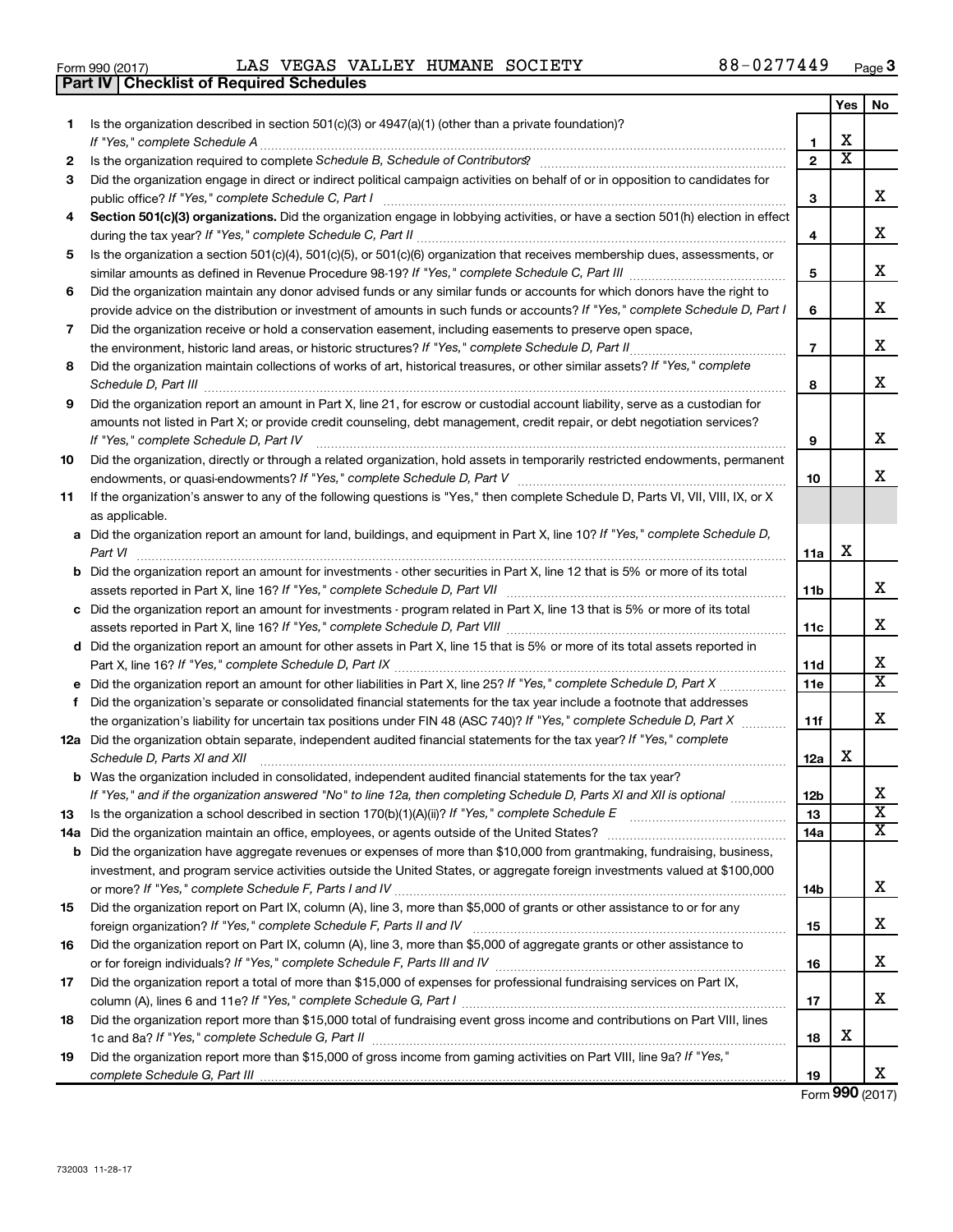|  | Form 990 (2017) |
|--|-----------------|
|  |                 |

*(continued)* **Part IV Checklist of Required Schedules**

Form 990 (2017) LAS VEGAS VALLEY HUMANE SOCIETY 88-0277449 <sub>Page</sub>

|     |                                                                                                                                                        |                 | Yes | No                      |
|-----|--------------------------------------------------------------------------------------------------------------------------------------------------------|-----------------|-----|-------------------------|
|     | 20a Did the organization operate one or more hospital facilities? If "Yes," complete Schedule H                                                        | 20a             |     | x                       |
| b   | If "Yes" to line 20a, did the organization attach a copy of its audited financial statements to this return?                                           | 20 <sub>b</sub> |     |                         |
| 21  | Did the organization report more than \$5,000 of grants or other assistance to any domestic organization or                                            |                 |     |                         |
|     |                                                                                                                                                        | 21              |     | x                       |
| 22  | Did the organization report more than \$5,000 of grants or other assistance to or for domestic individuals on                                          |                 |     |                         |
|     | Part IX, column (A), line 2? If "Yes," complete Schedule I, Parts I and III                                                                            | 22              |     | x                       |
| 23  | Did the organization answer "Yes" to Part VII, Section A, line 3, 4, or 5 about compensation of the organization's current                             |                 |     |                         |
|     | and former officers, directors, trustees, key employees, and highest compensated employees? If "Yes," complete                                         |                 |     |                         |
|     | Schedule J                                                                                                                                             | 23              |     | x                       |
| 24a | Did the organization have a tax-exempt bond issue with an outstanding principal amount of more than \$100,000 as of the                                |                 |     |                         |
|     | last day of the year, that was issued after December 31, 2002? If "Yes," answer lines 24b through 24d and complete                                     |                 |     |                         |
|     | Schedule K. If "No", go to line 25a                                                                                                                    | 24a             |     | x                       |
| b   |                                                                                                                                                        | 24b             |     |                         |
| с   | Did the organization maintain an escrow account other than a refunding escrow at any time during the year to defease                                   |                 |     |                         |
|     |                                                                                                                                                        | 24c             |     |                         |
|     |                                                                                                                                                        | 24d             |     |                         |
|     | 25a Section 501(c)(3), 501(c)(4), and 501(c)(29) organizations. Did the organization engage in an excess benefit                                       |                 |     |                         |
|     |                                                                                                                                                        | 25a             |     | х                       |
| b   | Is the organization aware that it engaged in an excess benefit transaction with a disqualified person in a prior year, and                             |                 |     |                         |
|     | that the transaction has not been reported on any of the organization's prior Forms 990 or 990-EZ? If "Yes," complete                                  |                 |     | X                       |
|     | Schedule L, Part I                                                                                                                                     | 25b             |     |                         |
| 26  | Did the organization report any amount on Part X, line 5, 6, or 22 for receivables from or payables to any current or                                  |                 |     |                         |
|     | former officers, directors, trustees, key employees, highest compensated employees, or disqualified persons? If "Yes,"<br>complete Schedule L, Part II | 26              |     | X                       |
| 27  | Did the organization provide a grant or other assistance to an officer, director, trustee, key employee, substantial                                   |                 |     |                         |
|     | contributor or employee thereof, a grant selection committee member, or to a 35% controlled entity or family member                                    |                 |     |                         |
|     |                                                                                                                                                        | 27              |     | X                       |
| 28  | Was the organization a party to a business transaction with one of the following parties (see Schedule L, Part IV                                      |                 |     |                         |
|     | instructions for applicable filing thresholds, conditions, and exceptions):                                                                            |                 |     |                         |
| а   | A current or former officer, director, trustee, or key employee? If "Yes," complete Schedule L, Part IV                                                | 28a             |     | х                       |
| b   | A family member of a current or former officer, director, trustee, or key employee? If "Yes," complete Schedule L, Part IV                             | 28b             |     | $\overline{\text{X}}$   |
| с   | An entity of which a current or former officer, director, trustee, or key employee (or a family member thereof) was an officer,                        |                 |     |                         |
|     | director, trustee, or direct or indirect owner? If "Yes," complete Schedule L, Part IV.                                                                | 28c             |     | х                       |
| 29  |                                                                                                                                                        | 29              |     | $\overline{\textbf{X}}$ |
| 30  | Did the organization receive contributions of art, historical treasures, or other similar assets, or qualified conservation                            |                 |     |                         |
|     |                                                                                                                                                        | 30              |     | X                       |
| 31  | Did the organization liquidate, terminate, or dissolve and cease operations?                                                                           |                 |     |                         |
|     |                                                                                                                                                        | 31              |     | х                       |
| 32  | Did the organization sell, exchange, dispose of, or transfer more than 25% of its net assets? If "Yes," complete                                       |                 |     |                         |
|     |                                                                                                                                                        | 32              |     | х                       |
| 33  | Did the organization own 100% of an entity disregarded as separate from the organization under Regulations                                             |                 |     |                         |
|     |                                                                                                                                                        | 33              |     | х                       |
| 34  | Was the organization related to any tax-exempt or taxable entity? If "Yes," complete Schedule R, Part II, III, or IV, and                              |                 |     |                         |
|     | Part V, line 1                                                                                                                                         | 34              |     | х                       |
| 35a |                                                                                                                                                        | <b>35a</b>      |     | X                       |
| b   | If "Yes" to line 35a, did the organization receive any payment from or engage in any transaction with a controlled entity                              |                 |     |                         |
|     |                                                                                                                                                        | 35b             |     |                         |
| 36  | Section 501(c)(3) organizations. Did the organization make any transfers to an exempt non-charitable related organization?                             |                 |     |                         |
|     |                                                                                                                                                        | 36              |     | x                       |
| 37  | Did the organization conduct more than 5% of its activities through an entity that is not a related organization                                       |                 |     | x                       |
|     |                                                                                                                                                        | 37              |     |                         |
| 38  | Did the organization complete Schedule O and provide explanations in Schedule O for Part VI, lines 11b and 19?                                         | 38              | х   |                         |
|     |                                                                                                                                                        |                 |     |                         |

Form (2017) **990**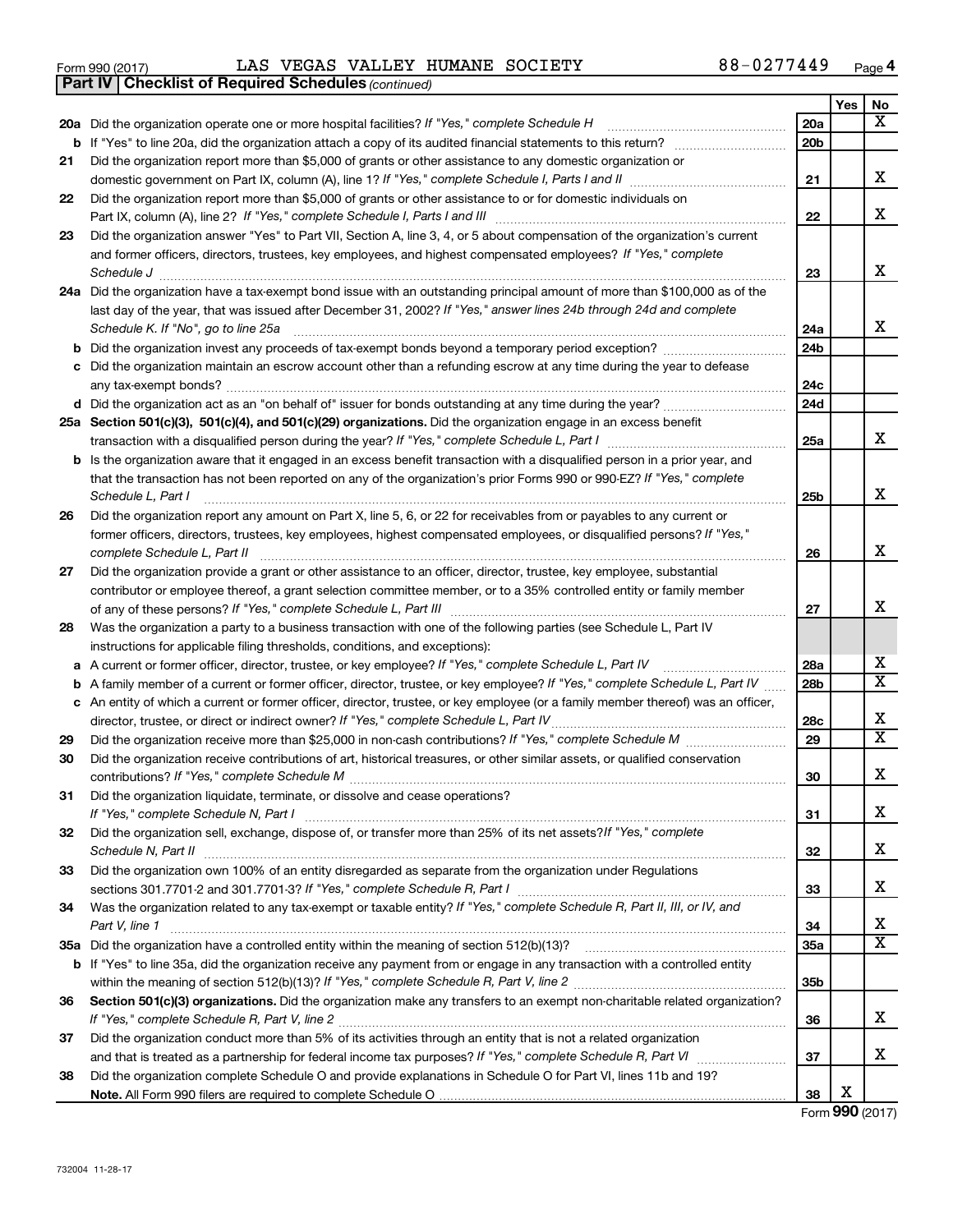|    | Check if Schedule O contains a response or note to any line in this Part V                                                                                                                             |                 |    |                 |     |                         |
|----|--------------------------------------------------------------------------------------------------------------------------------------------------------------------------------------------------------|-----------------|----|-----------------|-----|-------------------------|
|    |                                                                                                                                                                                                        |                 |    |                 |     |                         |
|    |                                                                                                                                                                                                        |                 |    |                 | Yes | No.                     |
|    |                                                                                                                                                                                                        | 1a              | 10 |                 |     |                         |
| b  | Enter the number of Forms W-2G included in line 1a. Enter -0- if not applicable                                                                                                                        | 1 <sub>b</sub>  |    |                 |     |                         |
|    | Did the organization comply with backup withholding rules for reportable payments to vendors and reportable gaming                                                                                     |                 |    |                 |     |                         |
|    |                                                                                                                                                                                                        |                 |    | 1c              | x   |                         |
|    | 2a Enter the number of employees reported on Form W-3, Transmittal of Wage and Tax Statements,                                                                                                         |                 |    |                 |     |                         |
|    | filed for the calendar year ending with or within the year covered by this return                                                                                                                      | 2a              |    |                 |     |                         |
|    |                                                                                                                                                                                                        |                 |    | 2 <sub>b</sub>  | х   |                         |
|    |                                                                                                                                                                                                        |                 |    |                 |     |                         |
|    | 3a Did the organization have unrelated business gross income of \$1,000 or more during the year?                                                                                                       |                 |    | За              |     | x                       |
|    |                                                                                                                                                                                                        |                 |    | 3 <sub>b</sub>  |     |                         |
|    | 4a At any time during the calendar year, did the organization have an interest in, or a signature or other authority over, a                                                                           |                 |    |                 |     | X                       |
|    |                                                                                                                                                                                                        |                 |    | 4a              |     |                         |
|    | <b>b</b> If "Yes," enter the name of the foreign country: $\blacktriangleright$<br>See instructions for filing requirements for FinCEN Form 114, Report of Foreign Bank and Financial Accounts (FBAR). |                 |    |                 |     |                         |
|    |                                                                                                                                                                                                        |                 |    | 5a              |     | х                       |
| b  |                                                                                                                                                                                                        |                 |    | 5b              |     | $\overline{\mathbf{x}}$ |
| c  |                                                                                                                                                                                                        |                 |    | 5c              |     |                         |
|    | 6a Does the organization have annual gross receipts that are normally greater than \$100,000, and did the organization solicit                                                                         |                 |    |                 |     |                         |
|    |                                                                                                                                                                                                        |                 |    | 6a              |     | х                       |
|    | b If "Yes," did the organization include with every solicitation an express statement that such contributions or gifts                                                                                 |                 |    |                 |     |                         |
|    |                                                                                                                                                                                                        |                 |    | 6b              |     |                         |
| 7  | Organizations that may receive deductible contributions under section 170(c).                                                                                                                          |                 |    |                 |     |                         |
| a  | Did the organization receive a payment in excess of \$75 made partly as a contribution and partly for goods and services provided to the payor?                                                        |                 |    | 7a              |     | x                       |
| b  |                                                                                                                                                                                                        |                 |    | 7b              |     |                         |
|    | c Did the organization sell, exchange, or otherwise dispose of tangible personal property for which it was required                                                                                    |                 |    |                 |     |                         |
|    |                                                                                                                                                                                                        |                 |    | 7c              |     | х                       |
|    |                                                                                                                                                                                                        | 7d              |    |                 |     |                         |
| е  |                                                                                                                                                                                                        |                 |    | 7e              |     |                         |
| Ť. | Did the organization, during the year, pay premiums, directly or indirectly, on a personal benefit contract?                                                                                           |                 |    | 7f              |     |                         |
| g  | If the organization received a contribution of qualified intellectual property, did the organization file Form 8899 as required?                                                                       |                 |    | 7g              |     |                         |
| h  | If the organization received a contribution of cars, boats, airplanes, or other vehicles, did the organization file a Form 1098-C?                                                                     |                 |    | 7h              |     |                         |
| 8  | Sponsoring organizations maintaining donor advised funds. Did a donor advised fund maintained by the                                                                                                   |                 |    |                 |     |                         |
|    |                                                                                                                                                                                                        |                 |    | 8               |     |                         |
| 9  | Sponsoring organizations maintaining donor advised funds.                                                                                                                                              |                 |    |                 |     |                         |
|    | <b>b</b> Did the sponsoring organization make a distribution to a donor, donor advisor, or related person?                                                                                             |                 |    | эа<br>9b        |     |                         |
| 10 | Section 501(c)(7) organizations. Enter:                                                                                                                                                                |                 |    |                 |     |                         |
| а  |                                                                                                                                                                                                        | 10a             |    |                 |     |                         |
| b  | Gross receipts, included on Form 990, Part VIII, line 12, for public use of club facilities                                                                                                            | 10 <sub>b</sub> |    |                 |     |                         |
| 11 | Section 501(c)(12) organizations. Enter:                                                                                                                                                               |                 |    |                 |     |                         |
| а  |                                                                                                                                                                                                        | 11a             |    |                 |     |                         |
| b  | Gross income from other sources (Do not net amounts due or paid to other sources against                                                                                                               |                 |    |                 |     |                         |
|    | amounts due or received from them.)                                                                                                                                                                    | 11b             |    |                 |     |                         |
|    | 12a Section 4947(a)(1) non-exempt charitable trusts. Is the organization filing Form 990 in lieu of Form 1041?                                                                                         |                 |    | 12a             |     |                         |
|    | <b>b</b> If "Yes," enter the amount of tax-exempt interest received or accrued during the year                                                                                                         | 12b             |    |                 |     |                         |
| 13 | Section 501(c)(29) qualified nonprofit health insurance issuers.                                                                                                                                       |                 |    |                 |     |                         |
|    | a Is the organization licensed to issue qualified health plans in more than one state?                                                                                                                 |                 |    | 1За             |     |                         |
|    | Note. See the instructions for additional information the organization must report on Schedule O.                                                                                                      |                 |    |                 |     |                         |
|    | <b>b</b> Enter the amount of reserves the organization is required to maintain by the states in which the                                                                                              |                 |    |                 |     |                         |
|    |                                                                                                                                                                                                        | 13b             |    |                 |     |                         |
|    | 14a Did the organization receive any payments for indoor tanning services during the tax year?                                                                                                         | 13 <sub>c</sub> |    | 14a             |     | X                       |
|    | <b>b</b> If "Yes," has it filed a Form 720 to report these payments? If "No," provide an explanation in Schedule O                                                                                     |                 |    | 14 <sub>b</sub> |     |                         |

Form 990 (2017)  $\,$  LAS VEGAS VALLEY HUMANE SOCIETY  $\,$  88-0277449  $\,$   $_{\rm Page}$ 

|  |  | Form 990 (2017) |
|--|--|-----------------|
|--|--|-----------------|

**5**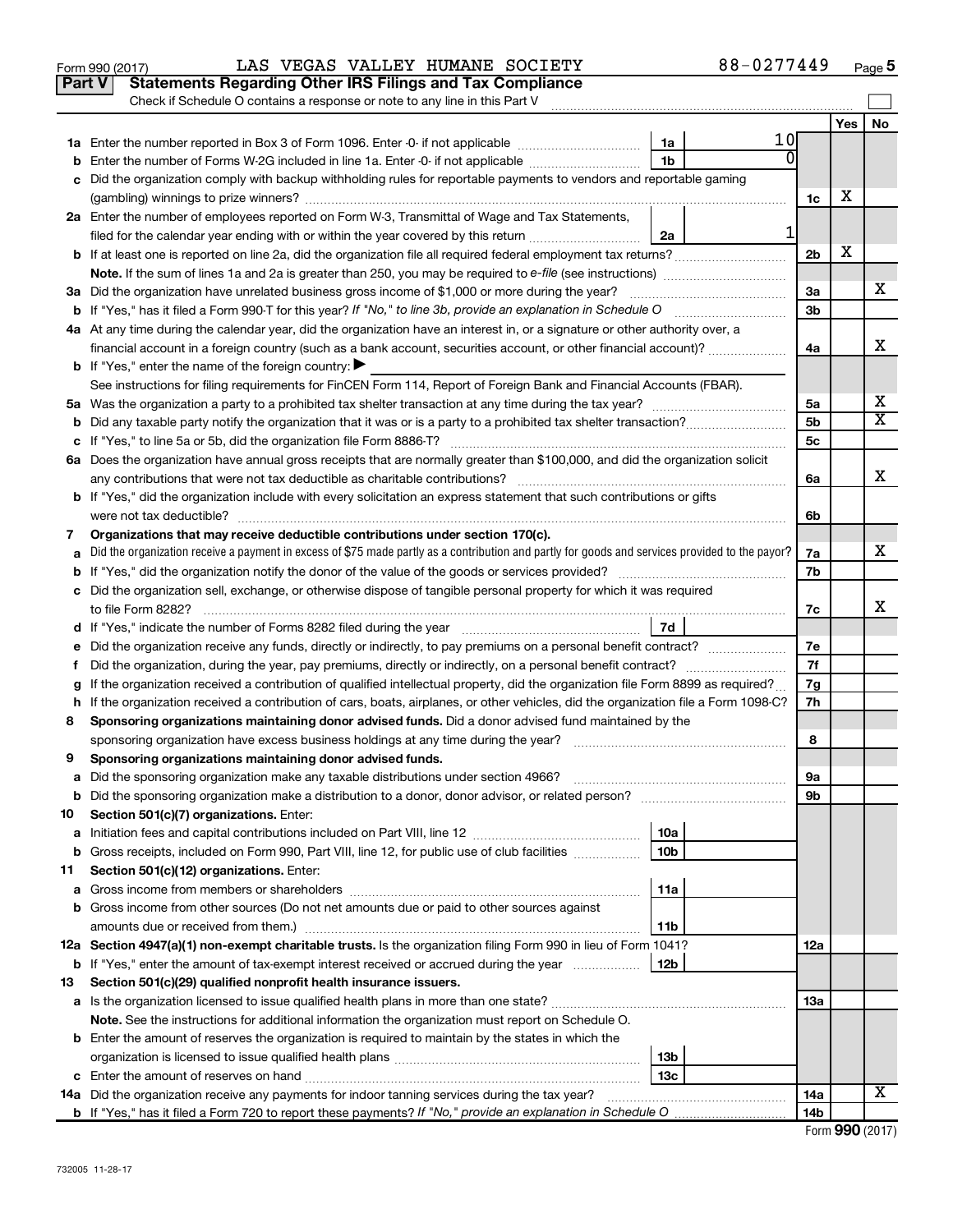|                                                                                                                      |                                                                                                                                                                                                                         |    |  |                        | 1 C.S | IVU                     |  |  |  |
|----------------------------------------------------------------------------------------------------------------------|-------------------------------------------------------------------------------------------------------------------------------------------------------------------------------------------------------------------------|----|--|------------------------|-------|-------------------------|--|--|--|
|                                                                                                                      | <b>1a</b> Enter the number of voting members of the governing body at the end of the tax year                                                                                                                           | 1a |  | 61                     |       |                         |  |  |  |
|                                                                                                                      | If there are material differences in voting rights among members of the governing body, or if the governing                                                                                                             |    |  |                        |       |                         |  |  |  |
|                                                                                                                      | body delegated broad authority to an executive committee or similar committee, explain in Schedule O.                                                                                                                   |    |  |                        |       |                         |  |  |  |
| b                                                                                                                    | Enter the number of voting members included in line 1a, above, who are independent                                                                                                                                      | 1b |  | 6                      |       |                         |  |  |  |
| 2                                                                                                                    | Did any officer, director, trustee, or key employee have a family relationship or a business relationship with any other                                                                                                |    |  |                        |       |                         |  |  |  |
|                                                                                                                      | officer, director, trustee, or key employee?                                                                                                                                                                            |    |  | 2                      |       | x                       |  |  |  |
| 3                                                                                                                    | Did the organization delegate control over management duties customarily performed by or under the direct supervision                                                                                                   |    |  |                        |       |                         |  |  |  |
|                                                                                                                      | of officers, directors, or trustees, or key employees to a management company or other person?                                                                                                                          |    |  | З                      |       | х                       |  |  |  |
| 4                                                                                                                    | Did the organization make any significant changes to its governing documents since the prior Form 990 was filed?                                                                                                        |    |  | 4                      |       | $\overline{\textbf{x}}$ |  |  |  |
| 5                                                                                                                    |                                                                                                                                                                                                                         |    |  | 5                      |       | Х                       |  |  |  |
| 6                                                                                                                    |                                                                                                                                                                                                                         |    |  | 6                      |       | $\overline{\textbf{x}}$ |  |  |  |
| 7a                                                                                                                   | Did the organization have members, stockholders, or other persons who had the power to elect or appoint one or                                                                                                          |    |  |                        |       |                         |  |  |  |
|                                                                                                                      |                                                                                                                                                                                                                         |    |  | 7a                     |       | x                       |  |  |  |
|                                                                                                                      | <b>b</b> Are any governance decisions of the organization reserved to (or subject to approval by) members, stockholders, or                                                                                             |    |  |                        |       |                         |  |  |  |
|                                                                                                                      | persons other than the governing body?                                                                                                                                                                                  |    |  | 7b                     |       | х                       |  |  |  |
| 8                                                                                                                    | Did the organization contemporaneously document the meetings held or written actions undertaken during the year by the following:                                                                                       |    |  |                        |       |                         |  |  |  |
| а                                                                                                                    |                                                                                                                                                                                                                         |    |  | 8а                     | х     |                         |  |  |  |
| b                                                                                                                    |                                                                                                                                                                                                                         |    |  | 8b                     | х     |                         |  |  |  |
| 9                                                                                                                    | Is there any officer, director, trustee, or key employee listed in Part VII, Section A, who cannot be reached at the                                                                                                    |    |  |                        |       |                         |  |  |  |
|                                                                                                                      |                                                                                                                                                                                                                         |    |  | 9                      |       | x                       |  |  |  |
|                                                                                                                      | <b>Section B. Policies</b> (This Section B requests information about policies not required by the Internal Revenue Code.)                                                                                              |    |  |                        |       |                         |  |  |  |
|                                                                                                                      |                                                                                                                                                                                                                         |    |  |                        | Yes   | No                      |  |  |  |
|                                                                                                                      |                                                                                                                                                                                                                         |    |  | 10a                    |       | х                       |  |  |  |
|                                                                                                                      | b If "Yes," did the organization have written policies and procedures governing the activities of such chapters, affiliates,                                                                                            |    |  |                        |       |                         |  |  |  |
|                                                                                                                      |                                                                                                                                                                                                                         |    |  | 10 <sub>b</sub>        |       |                         |  |  |  |
|                                                                                                                      | 11a Has the organization provided a complete copy of this Form 990 to all members of its governing body before filing the form?                                                                                         |    |  | 11a                    | X     |                         |  |  |  |
|                                                                                                                      | Describe in Schedule O the process, if any, used by the organization to review this Form 990.<br>b                                                                                                                      |    |  |                        |       |                         |  |  |  |
| 12a                                                                                                                  | Did the organization have a written conflict of interest policy? If "No," go to line 13                                                                                                                                 |    |  | 12a<br>12 <sub>b</sub> |       | х                       |  |  |  |
|                                                                                                                      | Were officers, directors, or trustees, and key employees required to disclose annually interests that could give rise to conflicts?<br>b                                                                                |    |  |                        |       |                         |  |  |  |
| c Did the organization regularly and consistently monitor and enforce compliance with the policy? If "Yes," describe |                                                                                                                                                                                                                         |    |  |                        |       |                         |  |  |  |
|                                                                                                                      | in Schedule O how this was done                                                                                                                                                                                         |    |  | 12c                    |       | $\overline{\mathbf{X}}$ |  |  |  |
| 13                                                                                                                   |                                                                                                                                                                                                                         |    |  | 13<br>14               | х     |                         |  |  |  |
| 14                                                                                                                   | Did the organization have a written document retention and destruction policy? [11] manufaction manufaction in                                                                                                          |    |  |                        |       |                         |  |  |  |
| 15                                                                                                                   | Did the process for determining compensation of the following persons include a review and approval by independent<br>persons, comparability data, and contemporaneous substantiation of the deliberation and decision? |    |  |                        |       |                         |  |  |  |
| а                                                                                                                    | The organization's CEO, Executive Director, or top management official manufactured content of the organization's CEO, Executive Director, or top management official manufactured content of the organization's        |    |  | 15a                    |       | х                       |  |  |  |
|                                                                                                                      |                                                                                                                                                                                                                         |    |  | 15 <sub>b</sub>        |       | $\overline{\text{x}}$   |  |  |  |
|                                                                                                                      | If "Yes" to line 15a or 15b, describe the process in Schedule O (see instructions).                                                                                                                                     |    |  |                        |       |                         |  |  |  |
|                                                                                                                      | 16a Did the organization invest in, contribute assets to, or participate in a joint venture or similar arrangement with a                                                                                               |    |  |                        |       |                         |  |  |  |
|                                                                                                                      | taxable entity during the year?                                                                                                                                                                                         |    |  | 16a                    |       | х                       |  |  |  |
|                                                                                                                      | b If "Yes," did the organization follow a written policy or procedure requiring the organization to evaluate its participation                                                                                          |    |  |                        |       |                         |  |  |  |
|                                                                                                                      | in joint venture arrangements under applicable federal tax law, and take steps to safeguard the organization's                                                                                                          |    |  |                        |       |                         |  |  |  |
|                                                                                                                      | exempt status with respect to such arrangements?                                                                                                                                                                        |    |  | 16 <sub>b</sub>        |       |                         |  |  |  |
|                                                                                                                      | <b>Section C. Disclosure</b>                                                                                                                                                                                            |    |  |                        |       |                         |  |  |  |
| 17                                                                                                                   | <b>NONE</b><br>List the states with which a copy of this Form 990 is required to be filed $\blacktriangleright$                                                                                                         |    |  |                        |       |                         |  |  |  |
| 18                                                                                                                   | Section 6104 requires an organization to make its Forms 1023 (or 1024 if applicable), 990, and 990-T (Section 501(c)(3)s only) available                                                                                |    |  |                        |       |                         |  |  |  |
|                                                                                                                      | for public inspection. Indicate how you made these available. Check all that apply.                                                                                                                                     |    |  |                        |       |                         |  |  |  |
|                                                                                                                      | X Own website<br>Another's website<br>Upon request<br>Other (explain in Schedule O)                                                                                                                                     |    |  |                        |       |                         |  |  |  |
| 19                                                                                                                   | Describe in Schedule O whether (and if so, how) the organization made its governing documents, conflict of interest policy, and financial                                                                               |    |  |                        |       |                         |  |  |  |
|                                                                                                                      | statements available to the public during the tax year.                                                                                                                                                                 |    |  |                        |       |                         |  |  |  |
| 20                                                                                                                   | State the name, address, and telephone number of the person who possesses the organization's books and records:                                                                                                         |    |  |                        |       |                         |  |  |  |
|                                                                                                                      | THE ORGANIZATION - 702-434-2009                                                                                                                                                                                         |    |  |                        |       |                         |  |  |  |
|                                                                                                                      | 3395 SOUTH JONES BLVD STE. 454,<br>89146<br>LAS VEGAS,<br><b>NV</b>                                                                                                                                                     |    |  |                        |       |                         |  |  |  |
|                                                                                                                      | 732006 11-28-17                                                                                                                                                                                                         |    |  |                        |       | Form 990 (2017)         |  |  |  |

# Form 990 (2017)  $\,$  LAS VEGAS VALLEY HUMANE SOCIETY  $\,$  88-0277449  $\,$   $_{\rm Page}$

Check if Schedule O contains a response or note to any line in this Part VI

**Section A. Governing Body and Management**

**6**

**Yes No**

 $\boxed{\text{X}}$ 

|  | Part VI Governance, Management, and Disclosure For each "Yes" response to lines 2 through 7b below, and for a "No" response |
|--|-----------------------------------------------------------------------------------------------------------------------------|
|  | to line 8a, 8b, or 10b below, describe the circumstances, processes, or changes in Schedule O. See instructions.            |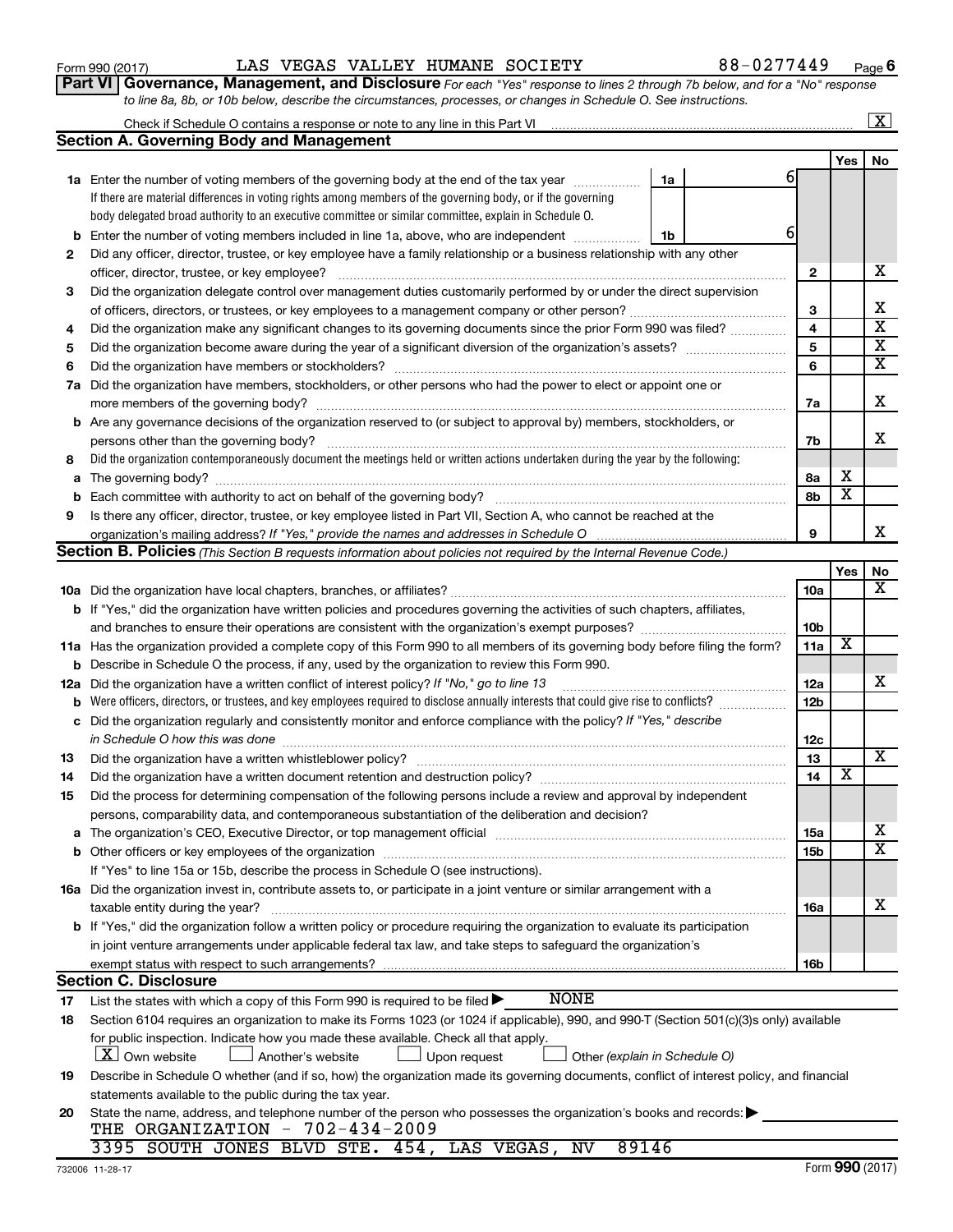$\Box$ 

| Part VII Compensation of Officers, Directors, Trustees, Key Employees, Highest Compensated |
|--------------------------------------------------------------------------------------------|
| <b>Employees, and Independent Contractors</b>                                              |

Check if Schedule O contains a response or note to any line in this Part VII

**Section A. Officers, Directors, Trustees, Key Employees, and Highest Compensated Employees**

**1a**  Complete this table for all persons required to be listed. Report compensation for the calendar year ending with or within the organization's tax year.

**•** List all of the organization's current officers, directors, trustees (whether individuals or organizations), regardless of amount of compensation. Enter  $-0$ - in columns  $(D)$ ,  $(E)$ , and  $(F)$  if no compensation was paid.

**•** List all of the organization's **current** key employees, if any. See instructions for definition of "key employee."

**•** List the organization's five current highest compensated employees (other than an officer, director, trustee, or key employee) who received reportable compensation (Box 5 of Form W-2 and/or Box 7 of Form 1099-MISC) of more than \$100,000 from the organization and any related organizations.

**•** List all of the organization's former officers, key employees, and highest compensated employees who received more than \$100,000 of reportable compensation from the organization and any related organizations.

**•** List all of the organization's former directors or trustees that received, in the capacity as a former director or trustee of the organization, more than \$10,000 of reportable compensation from the organization and any related organizations.

List persons in the following order: individual trustees or directors; institutional trustees; officers; key employees; highest compensated employees; and former such persons.

|  |  |  | $\boxed{\mathbf{X}}$ Check this box if neither the organization nor any related organization compensated any current officer, director, or trustee. |  |  |  |  |  |
|--|--|--|-----------------------------------------------------------------------------------------------------------------------------------------------------|--|--|--|--|--|
|--|--|--|-----------------------------------------------------------------------------------------------------------------------------------------------------|--|--|--|--|--|

| (A)                 | (B)                    | (C)                                     |                       |             |              |                                 |        | (D)             | (E)             | (F)                          |  |  |
|---------------------|------------------------|-----------------------------------------|-----------------------|-------------|--------------|---------------------------------|--------|-----------------|-----------------|------------------------------|--|--|
| Name and Title      | Average                | Position<br>(do not check more than one |                       |             |              |                                 |        | Reportable      | Reportable      | Estimated                    |  |  |
|                     | hours per              |                                         |                       |             |              | box, unless person is both an   |        | compensation    | compensation    | amount of                    |  |  |
|                     | week                   |                                         |                       |             |              | officer and a director/trustee) |        | from            | from related    | other                        |  |  |
|                     | (list any              |                                         |                       |             |              |                                 |        | the             | organizations   | compensation                 |  |  |
|                     | hours for              |                                         |                       |             |              |                                 |        | organization    | (W-2/1099-MISC) | from the                     |  |  |
|                     | related                |                                         |                       |             |              |                                 |        | (W-2/1099-MISC) |                 | organization                 |  |  |
|                     | organizations<br>below |                                         |                       |             |              |                                 |        |                 |                 | and related<br>organizations |  |  |
|                     | line)                  | Individual trustee or director          | Institutional trustee | Officer     | Key employee | Highest compensated<br>employee | Former |                 |                 |                              |  |  |
| (1) KAREN LAYNE     | 30.00                  |                                         |                       |             |              |                                 |        |                 |                 |                              |  |  |
| PRESIDENT           |                        | $\mathbf X$                             |                       | $\mathbf X$ |              |                                 |        | 0.              | 0.              | $\mathbf 0$ .                |  |  |
| (2) ANNE CHAIRSELL  | 1.00                   |                                         |                       |             |              |                                 |        |                 |                 |                              |  |  |
| VICE PRESIDENT      |                        | $\rm X$                                 |                       | $\mathbf X$ |              |                                 |        | $\mathbf 0$ .   | 0.              | $0$ .                        |  |  |
| (3) LAURA ANDERSON  | 5.00                   |                                         |                       |             |              |                                 |        |                 |                 |                              |  |  |
| <b>SECRETARY</b>    |                        | $\mathbf x$                             |                       | $\mathbf X$ |              |                                 |        | $\mathbf 0$ .   | $\mathbf 0$ .   | $\mathbf 0$ .                |  |  |
| (4) JEAN PANACCIONE | 5.00                   |                                         |                       |             |              |                                 |        |                 |                 |                              |  |  |
| <b>BOARD MEMBER</b> |                        | X                                       |                       |             |              |                                 |        | $\mathbf 0$ .   | 0.              | $\mathbf 0$ .                |  |  |
| (5) RICHARD VILLA   | 1.00                   |                                         |                       |             |              |                                 |        |                 |                 |                              |  |  |
| <b>BOARD MEMBER</b> |                        | $\mathbf X$                             |                       |             |              |                                 |        | 0.              | 0.              | $0$ .                        |  |  |
| (6) STACY ROMBACH   | 1.00                   |                                         |                       |             |              |                                 |        |                 |                 |                              |  |  |
| BOARD MEMBER        |                        | X                                       |                       |             |              |                                 |        | 0               | 0.              | $0$ .                        |  |  |
|                     |                        |                                         |                       |             |              |                                 |        |                 |                 |                              |  |  |
|                     |                        |                                         |                       |             |              |                                 |        |                 |                 |                              |  |  |
|                     |                        |                                         |                       |             |              |                                 |        |                 |                 |                              |  |  |
|                     |                        |                                         |                       |             |              |                                 |        |                 |                 |                              |  |  |
|                     |                        |                                         |                       |             |              |                                 |        |                 |                 |                              |  |  |
|                     |                        |                                         |                       |             |              |                                 |        |                 |                 |                              |  |  |
|                     |                        |                                         |                       |             |              |                                 |        |                 |                 |                              |  |  |
|                     |                        |                                         |                       |             |              |                                 |        |                 |                 |                              |  |  |
|                     |                        |                                         |                       |             |              |                                 |        |                 |                 |                              |  |  |
|                     |                        |                                         |                       |             |              |                                 |        |                 |                 |                              |  |  |
|                     |                        |                                         |                       |             |              |                                 |        |                 |                 |                              |  |  |
|                     |                        |                                         |                       |             |              |                                 |        |                 |                 |                              |  |  |
|                     |                        |                                         |                       |             |              |                                 |        |                 |                 |                              |  |  |
|                     |                        |                                         |                       |             |              |                                 |        |                 |                 |                              |  |  |
|                     |                        |                                         |                       |             |              |                                 |        |                 |                 |                              |  |  |
|                     |                        |                                         |                       |             |              |                                 |        |                 |                 |                              |  |  |
|                     |                        |                                         |                       |             |              |                                 |        |                 |                 |                              |  |  |
|                     |                        |                                         |                       |             |              |                                 |        |                 |                 |                              |  |  |
|                     |                        |                                         |                       |             |              |                                 |        |                 |                 |                              |  |  |
|                     |                        |                                         |                       |             |              |                                 |        |                 |                 |                              |  |  |
|                     |                        |                                         |                       |             |              |                                 |        |                 |                 |                              |  |  |
|                     |                        |                                         |                       |             |              |                                 |        |                 |                 |                              |  |  |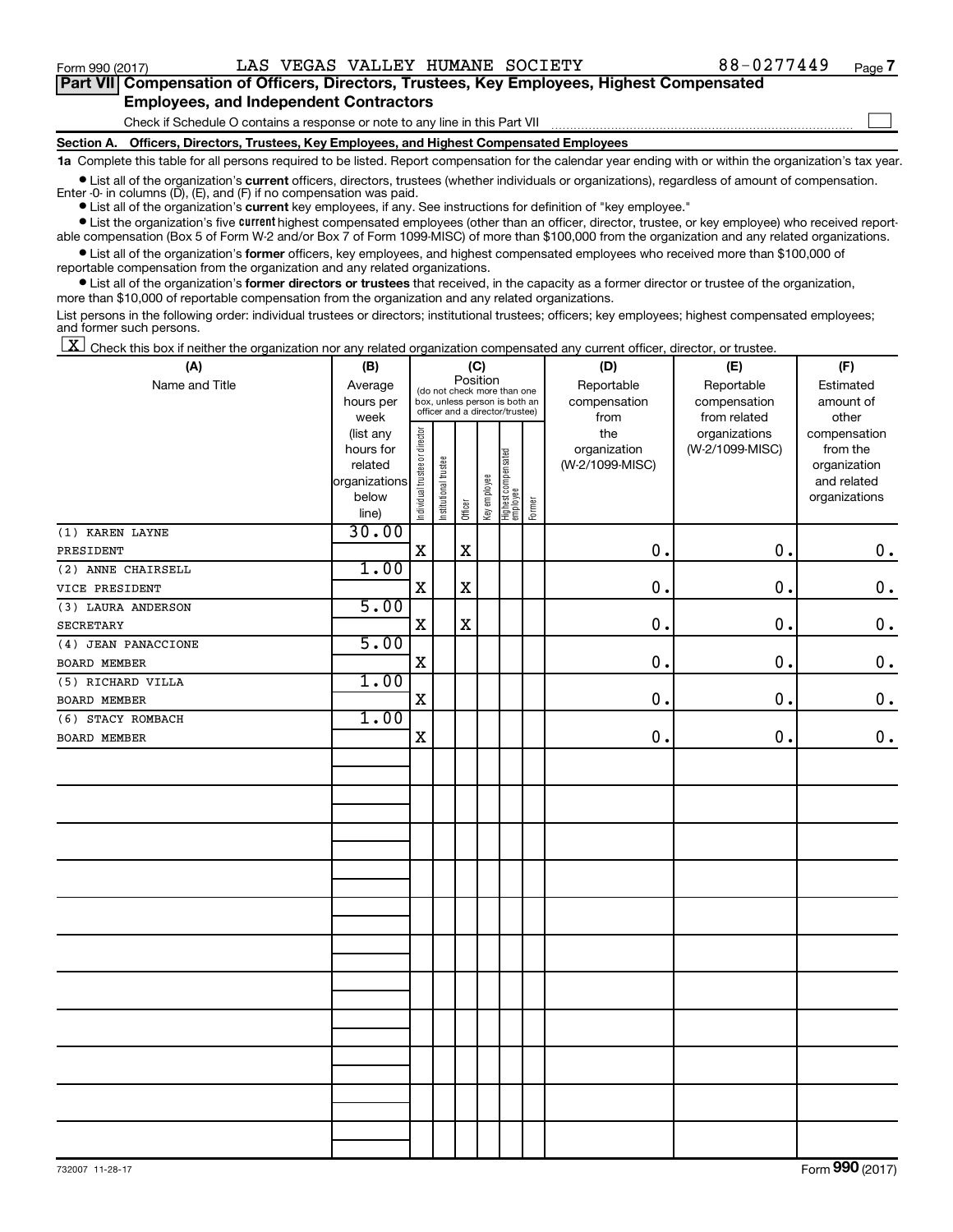|   | LAS VEGAS VALLEY HUMANE SOCIETY<br>Form 990 (2017)                                                                                                                                                                                                                                                                         |                                 |                       |                       |         |              |                                                                                       |                                                                    |                                | 88-0277449 |          |                     | Page 8                                       |
|---|----------------------------------------------------------------------------------------------------------------------------------------------------------------------------------------------------------------------------------------------------------------------------------------------------------------------------|---------------------------------|-----------------------|-----------------------|---------|--------------|---------------------------------------------------------------------------------------|--------------------------------------------------------------------|--------------------------------|------------|----------|---------------------|----------------------------------------------|
|   | <b>Part VII</b><br>Section A. Officers, Directors, Trustees, Key Employees, and Highest Compensated Employees (continued)                                                                                                                                                                                                  |                                 |                       |                       |         |              |                                                                                       |                                                                    |                                |            |          |                     |                                              |
|   | (B)<br>(A)<br>(C)<br>(D)<br>Position<br>Average<br>Name and title<br>Reportable<br>(do not check more than one<br>hours per<br>compensation<br>box, unless person is both an<br>officer and a director/trustee)<br>week<br>from<br>(list any<br>director<br>the<br>hours for<br>organization<br>related<br>(W-2/1099-MISC) |                                 |                       |                       |         |              | (E)<br>Reportable<br>compensation<br>from related<br>organizations<br>(W-2/1099-MISC) | (F)<br>Estimated<br>amount of<br>other<br>compensation<br>from the |                                |            |          |                     |                                              |
|   |                                                                                                                                                                                                                                                                                                                            | organizations<br>below<br>line) | Individual trustee or | Institutional trustee | Officer | Key employee | Highest compensated<br>employee                                                       | Former                                                             |                                |            |          |                     | organization<br>and related<br>organizations |
|   |                                                                                                                                                                                                                                                                                                                            |                                 |                       |                       |         |              |                                                                                       |                                                                    |                                |            |          |                     |                                              |
|   |                                                                                                                                                                                                                                                                                                                            |                                 |                       |                       |         |              |                                                                                       |                                                                    |                                |            |          |                     |                                              |
|   |                                                                                                                                                                                                                                                                                                                            |                                 |                       |                       |         |              |                                                                                       |                                                                    |                                |            |          |                     |                                              |
|   |                                                                                                                                                                                                                                                                                                                            |                                 |                       |                       |         |              |                                                                                       |                                                                    |                                |            |          |                     |                                              |
|   |                                                                                                                                                                                                                                                                                                                            |                                 |                       |                       |         |              |                                                                                       |                                                                    |                                |            |          |                     |                                              |
|   |                                                                                                                                                                                                                                                                                                                            |                                 |                       |                       |         |              |                                                                                       |                                                                    |                                |            |          |                     |                                              |
|   |                                                                                                                                                                                                                                                                                                                            |                                 |                       |                       |         |              |                                                                                       |                                                                    |                                |            |          |                     |                                              |
|   | 1b Sub-total                                                                                                                                                                                                                                                                                                               |                                 |                       |                       |         |              |                                                                                       | ▶                                                                  | $\overline{0}$ .               |            | Ο.       |                     | $\overline{0}$ .                             |
|   | c Total from continuation sheets to Part VII, Section A manuscription of the State of Total Total Co                                                                                                                                                                                                                       |                                 |                       |                       |         |              |                                                                                       |                                                                    | σ.<br>$\overline{0}$ .         |            | σ.<br>σ. |                     | $\overline{0}$ .<br>$\overline{0}$ .         |
| 2 | Total number of individuals (including but not limited to those listed above) who received more than \$100,000 of reportable<br>compensation from the organization $\blacktriangleright$                                                                                                                                   |                                 |                       |                       |         |              |                                                                                       |                                                                    |                                |            |          |                     | 0                                            |
| 3 | Did the organization list any former officer, director, or trustee, key employee, or highest compensated employee on                                                                                                                                                                                                       |                                 |                       |                       |         |              |                                                                                       |                                                                    |                                |            |          | 3                   | Yes<br>No<br>X                               |
|   | For any individual listed on line 1a, is the sum of reportable compensation and other compensation from the organization<br>and related organizations greater than \$150,000? If "Yes," complete Schedule J for such individual                                                                                            |                                 |                       |                       |         |              |                                                                                       |                                                                    |                                |            |          | 4                   | X                                            |
| 5 | Did any person listed on line 1a receive or accrue compensation from any unrelated organization or individual for services                                                                                                                                                                                                 |                                 |                       |                       |         |              |                                                                                       |                                                                    |                                |            |          | 5                   | x                                            |
|   | <b>Section B. Independent Contractors</b>                                                                                                                                                                                                                                                                                  |                                 |                       |                       |         |              |                                                                                       |                                                                    |                                |            |          |                     |                                              |
| 1 | Complete this table for your five highest compensated independent contractors that received more than \$100,000 of compensation from<br>the organization. Report compensation for the calendar year ending with or within the organization's tax year.                                                                     |                                 |                       |                       |         |              |                                                                                       |                                                                    |                                |            |          |                     |                                              |
|   | (A)<br>Name and business address                                                                                                                                                                                                                                                                                           |                                 |                       | <b>NONE</b>           |         |              |                                                                                       |                                                                    | (B)<br>Description of services |            |          | (C)<br>Compensation |                                              |
|   |                                                                                                                                                                                                                                                                                                                            |                                 |                       |                       |         |              |                                                                                       |                                                                    |                                |            |          |                     |                                              |
|   |                                                                                                                                                                                                                                                                                                                            |                                 |                       |                       |         |              |                                                                                       |                                                                    |                                |            |          |                     |                                              |
|   |                                                                                                                                                                                                                                                                                                                            |                                 |                       |                       |         |              |                                                                                       |                                                                    |                                |            |          |                     |                                              |
|   |                                                                                                                                                                                                                                                                                                                            |                                 |                       |                       |         |              |                                                                                       |                                                                    |                                |            |          |                     |                                              |
| 2 | Total number of independent contractors (including but not limited to those listed above) who received more than<br>\$100,000 of compensation from the organization                                                                                                                                                        |                                 |                       |                       |         | 0            |                                                                                       |                                                                    |                                |            |          |                     |                                              |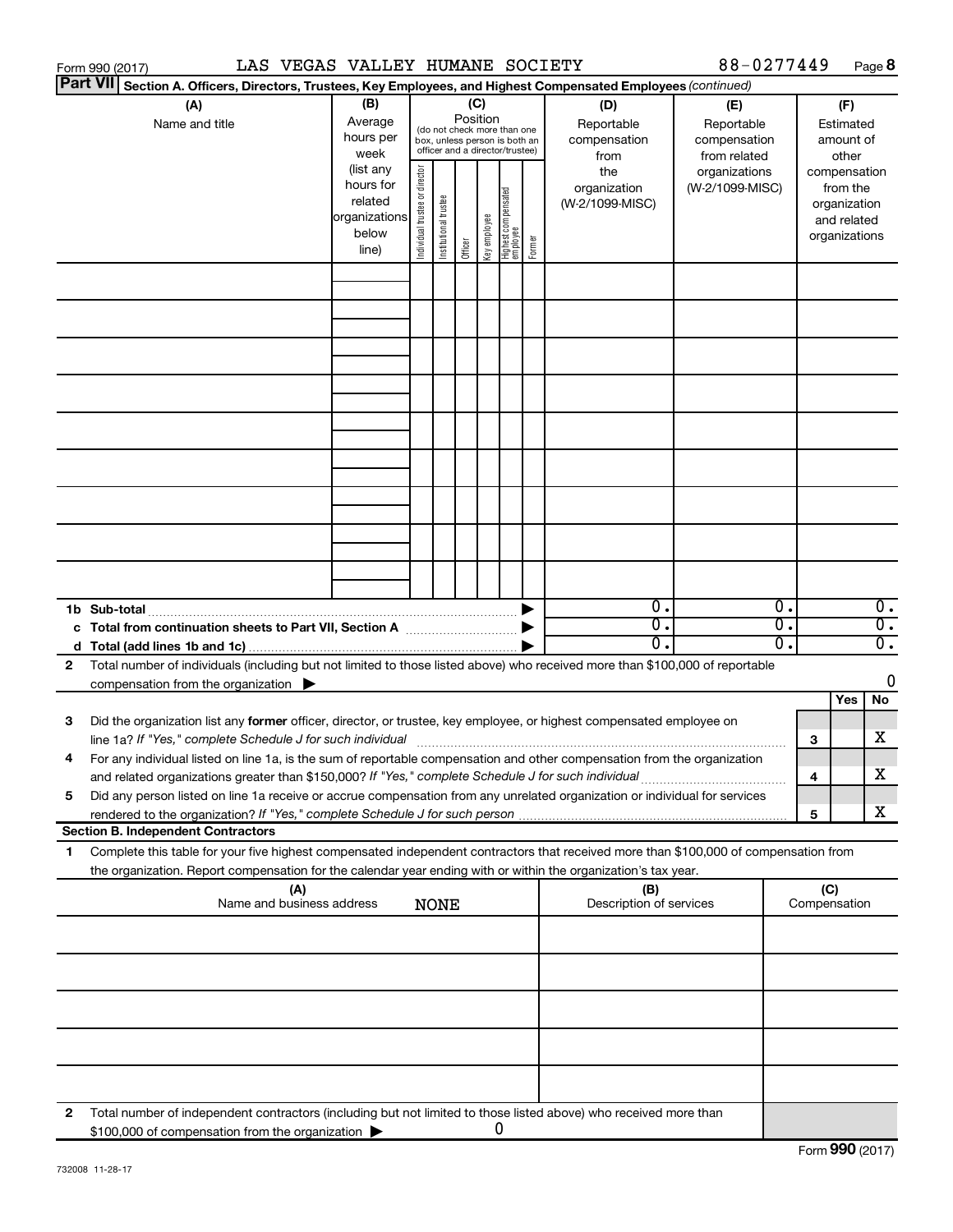|                                                           |                            | Form 990 (2017)                                                                                                                                                                                                                                                                                                                                                                                                                                                                                                                                               |                                                                      |                                                                 | LAS VEGAS VALLEY HUMANE SOCIETY |                                          | 88-0277449                       | Page 9                                                      |
|-----------------------------------------------------------|----------------------------|---------------------------------------------------------------------------------------------------------------------------------------------------------------------------------------------------------------------------------------------------------------------------------------------------------------------------------------------------------------------------------------------------------------------------------------------------------------------------------------------------------------------------------------------------------------|----------------------------------------------------------------------|-----------------------------------------------------------------|---------------------------------|------------------------------------------|----------------------------------|-------------------------------------------------------------|
|                                                           | <b>Part VIII</b>           | <b>Statement of Revenue</b>                                                                                                                                                                                                                                                                                                                                                                                                                                                                                                                                   |                                                                      |                                                                 |                                 |                                          |                                  |                                                             |
|                                                           |                            |                                                                                                                                                                                                                                                                                                                                                                                                                                                                                                                                                               |                                                                      |                                                                 | Total revenue                   | Related or<br>exempt function<br>revenue | Unrelated<br>business<br>revenue | Revenue excluded<br>from tax under<br>sections<br>512 - 514 |
| Contributions, Gifts, Grants<br>and Other Similar Amounts |                            | 1 a Federated campaigns<br>c Fundraising events<br>d Related organizations<br>e Government grants (contributions)<br>f All other contributions, gifts, grants, and<br>similar amounts not included above<br>g Noncash contributions included in lines 1a-1f: \$                                                                                                                                                                                                                                                                                               | 1a<br>1 <sub>b</sub><br>1 <sub>c</sub><br>1 <sub>d</sub><br>1e<br>1f | 394,433.                                                        | 394, 433.                       |                                          |                                  |                                                             |
| Program Service<br>Revenue                                | $\mathbf b$<br>c<br>d<br>e | 2 a ADOPTIONS<br>SPAY & NEUTER                                                                                                                                                                                                                                                                                                                                                                                                                                                                                                                                |                                                                      | <b>Business Code</b><br>900099<br>900099                        | $\frac{57,022.}{2,550.}$        | $\frac{57,022}{2,550}$                   |                                  |                                                             |
|                                                           | 3                          | Investment income (including dividends, interest, and                                                                                                                                                                                                                                                                                                                                                                                                                                                                                                         |                                                                      |                                                                 | 59,572.                         |                                          |                                  |                                                             |
| <b>Other Revenue</b>                                      | 4<br>5                     | Income from investment of tax-exempt bond proceeds<br><b>b</b> Less: rental expenses<br>c Rental income or (loss)<br><b>7 a</b> Gross amount from sales of<br>assets other than inventory<br><b>b</b> Less: cost or other basis<br>and sales expenses  [ ___________<br>8 a Gross income from fundraising events (not<br>including \$<br>contributions reported on line 1c). See<br><b>b</b> Less: direct expenses <b>contained b</b> Less: direct expenses<br>c Net income or (loss) from fundraising events<br>9 a Gross income from gaming activities. See | (i) Real<br>(i) Securities<br>of                                     | ▶<br>(ii) Personal<br>(ii) Other<br>$b\overline{13,890}$ .<br>. | 4,496.                          |                                          |                                  | 4,496.                                                      |
|                                                           |                            | c Net income or (loss) from gaming activities<br>10 a Gross sales of inventory, less returns<br>c Net income or (loss) from sales of inventory<br>Miscellaneous Revenue                                                                                                                                                                                                                                                                                                                                                                                       |                                                                      | <b>Business Code</b>                                            |                                 |                                          |                                  |                                                             |
|                                                           | 11a<br>b<br>c<br>d         |                                                                                                                                                                                                                                                                                                                                                                                                                                                                                                                                                               |                                                                      |                                                                 |                                 |                                          |                                  |                                                             |
|                                                           | 12                         |                                                                                                                                                                                                                                                                                                                                                                                                                                                                                                                                                               |                                                                      |                                                                 |                                 | $458, 501.$ 59,572.                      | 0.1                              | 4,496.                                                      |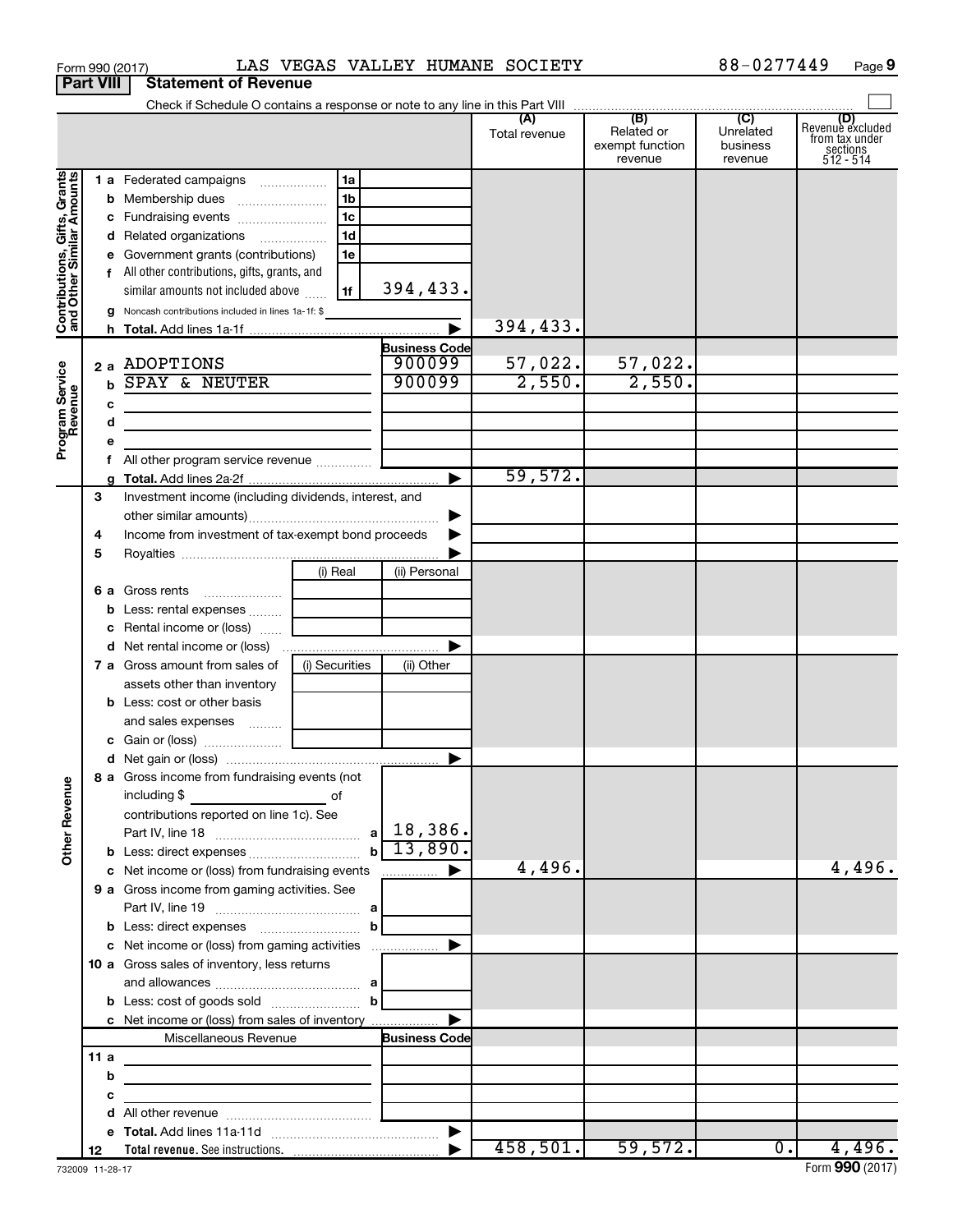Form 990 (2017) LAS VEGAS VALLEY HUMANE SOCIETY 88-0277449 <sub>Page</sub>

|              | Section 501(c)(3) and 501(c)(4) organizations must complete all columns. All other organizations must complete column (A).                                                                                  |                       |                                    |                                    |                                |
|--------------|-------------------------------------------------------------------------------------------------------------------------------------------------------------------------------------------------------------|-----------------------|------------------------------------|------------------------------------|--------------------------------|
|              |                                                                                                                                                                                                             |                       |                                    | (C)                                | $\overline{\mathbf{x}}$        |
|              | Do not include amounts reported on lines 6b,<br>7b, 8b, 9b, and 10b of Part VIII.                                                                                                                           | (A)<br>Total expenses | (B)<br>Program service<br>expenses | Management and<br>general expenses | (D)<br>Fundraising<br>expenses |
| 1.           | Grants and other assistance to domestic organizations                                                                                                                                                       |                       |                                    |                                    |                                |
|              | and domestic governments. See Part IV, line 21                                                                                                                                                              |                       |                                    |                                    |                                |
| $\mathbf{2}$ | Grants and other assistance to domestic                                                                                                                                                                     |                       |                                    |                                    |                                |
|              | individuals. See Part IV, line 22                                                                                                                                                                           |                       |                                    |                                    |                                |
| 3            | Grants and other assistance to foreign                                                                                                                                                                      |                       |                                    |                                    |                                |
|              | organizations, foreign governments, and foreign                                                                                                                                                             |                       |                                    |                                    |                                |
|              | individuals. See Part IV, lines 15 and 16                                                                                                                                                                   |                       |                                    |                                    |                                |
| 4            | Benefits paid to or for members                                                                                                                                                                             |                       |                                    |                                    |                                |
| 5            | Compensation of current officers, directors,                                                                                                                                                                |                       |                                    |                                    |                                |
|              | trustees, and key employees                                                                                                                                                                                 |                       |                                    |                                    |                                |
| 6            | Compensation not included above, to disqualified                                                                                                                                                            |                       |                                    |                                    |                                |
|              | persons (as defined under section 4958(f)(1)) and                                                                                                                                                           |                       |                                    |                                    |                                |
|              | persons described in section 4958(c)(3)(B)                                                                                                                                                                  |                       |                                    |                                    |                                |
| 7            |                                                                                                                                                                                                             | 64,593.               | 38,756.                            | 25,837.                            |                                |
| 8            | Pension plan accruals and contributions (include                                                                                                                                                            |                       |                                    |                                    |                                |
|              | section 401(k) and 403(b) employer contributions)                                                                                                                                                           |                       |                                    |                                    |                                |
| 9            |                                                                                                                                                                                                             |                       |                                    |                                    |                                |
| 10           |                                                                                                                                                                                                             |                       |                                    |                                    |                                |
| 11           | Fees for services (non-employees):                                                                                                                                                                          |                       |                                    |                                    |                                |
|              |                                                                                                                                                                                                             |                       |                                    |                                    |                                |
| b            |                                                                                                                                                                                                             |                       |                                    |                                    |                                |
| с            |                                                                                                                                                                                                             |                       |                                    |                                    |                                |
| d<br>е       | Professional fundraising services. See Part IV, line 17                                                                                                                                                     |                       |                                    |                                    |                                |
| f            | Investment management fees                                                                                                                                                                                  |                       |                                    |                                    |                                |
| g            | Other. (If line 11g amount exceeds 10% of line 25,                                                                                                                                                          |                       |                                    |                                    |                                |
|              | column (A) amount, list line 11g expenses on Sch O.)                                                                                                                                                        | 13,827.               | 3, 268.                            | 10,559.                            |                                |
| 12           |                                                                                                                                                                                                             |                       |                                    |                                    |                                |
| 13           |                                                                                                                                                                                                             | 21,467.               | 10,300.                            | 11, 167.                           |                                |
| 14           |                                                                                                                                                                                                             |                       |                                    |                                    |                                |
| 15           |                                                                                                                                                                                                             |                       |                                    |                                    |                                |
| 16           |                                                                                                                                                                                                             |                       |                                    |                                    |                                |
| 17           |                                                                                                                                                                                                             |                       |                                    |                                    |                                |
| 18           | Payments of travel or entertainment expenses                                                                                                                                                                |                       |                                    |                                    |                                |
|              | for any federal, state, or local public officials                                                                                                                                                           |                       |                                    |                                    |                                |
| 19           | Conferences, conventions, and meetings                                                                                                                                                                      |                       |                                    |                                    |                                |
| 20           | Interest                                                                                                                                                                                                    |                       |                                    |                                    |                                |
| 21           |                                                                                                                                                                                                             |                       |                                    |                                    |                                |
| 22           | Depreciation, depletion, and amortization                                                                                                                                                                   | 5,316.                | 4,690.                             | 626.                               |                                |
| 23           | Insurance                                                                                                                                                                                                   | 12,466.               | 9,348.                             | 3,118.                             |                                |
| 24           | Other expenses. Itemize expenses not covered<br>above. (List miscellaneous expenses in line 24e. If line<br>24e amount exceeds 10% of line 25, column (A)<br>amount, list line 24e expenses on Schedule O.) |                       |                                    |                                    |                                |
| a            | STERILIZATIONS AND VACC                                                                                                                                                                                     | 76,567.               | $76,567$ .                         |                                    |                                |
| b            | FOOD                                                                                                                                                                                                        | 72,867.               | 72,867.                            |                                    |                                |
|              | <b>BOARDING</b>                                                                                                                                                                                             | 40,726.               | $40,726$ .                         |                                    |                                |
| d            | <b>MEDICAL</b>                                                                                                                                                                                              | 36, 174.              | 36, 174.                           |                                    |                                |
|              | SEE SCH O<br>e All other expenses                                                                                                                                                                           | 114,206.              | 100, 532.                          | 13,674.                            |                                |
| 25           | Total functional expenses. Add lines 1 through 24e                                                                                                                                                          | 458,209.              | 393,228.                           | 64,981.                            | 0.                             |
| 26           | Joint costs. Complete this line only if the organization                                                                                                                                                    |                       |                                    |                                    |                                |
|              | reported in column (B) joint costs from a combined                                                                                                                                                          |                       |                                    |                                    |                                |
|              | educational campaign and fundraising solicitation.                                                                                                                                                          |                       |                                    |                                    |                                |
|              | Check here $\blacktriangleright$<br>if following SOP 98-2 (ASC 958-720)                                                                                                                                     |                       |                                    |                                    |                                |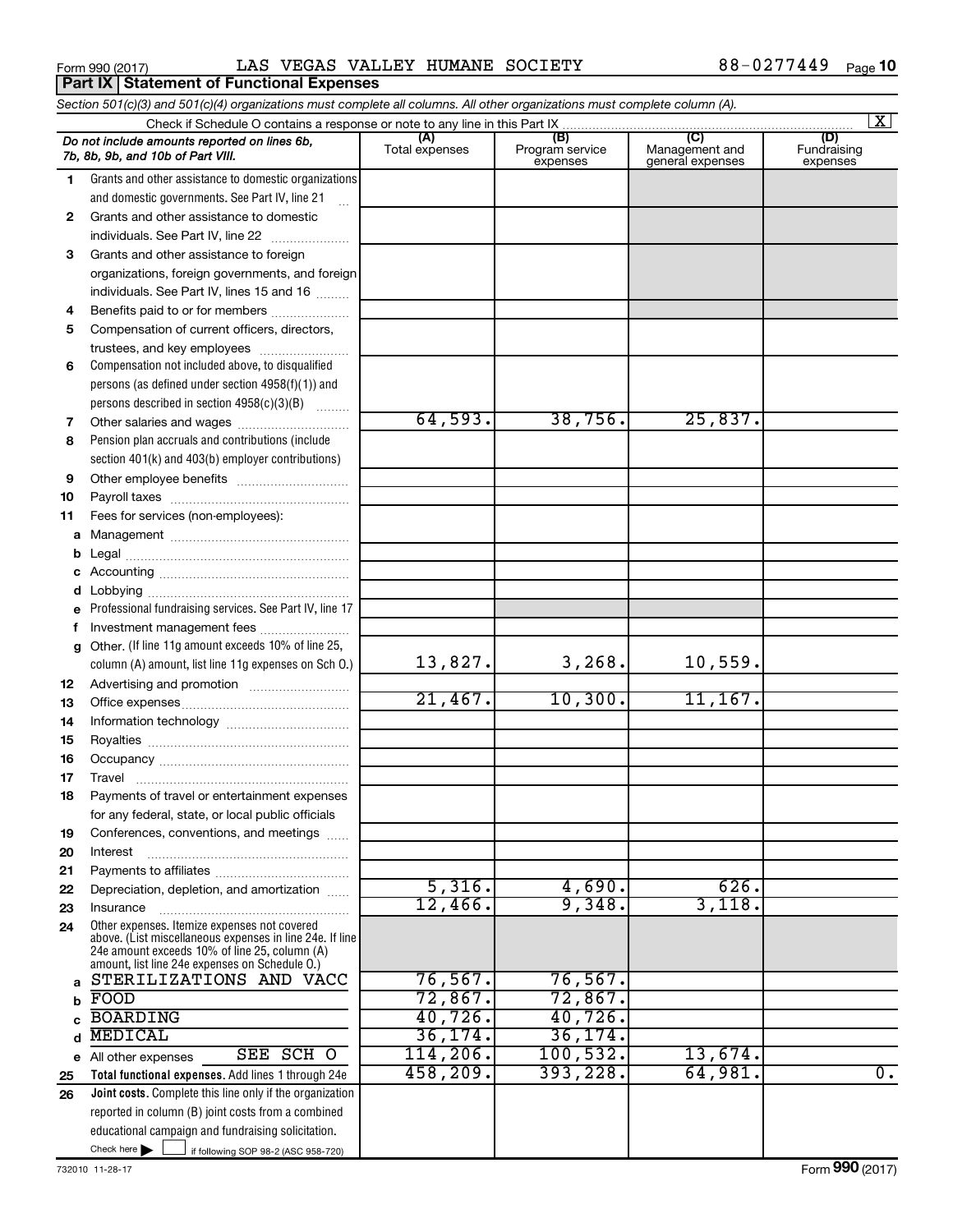|--|

Cash - non-interest-bearing ~~~~~~~~~~~~~~~~~~~~~~~~~

**(A) (B)**

Beginning of year  $\vert$  | End of year

**1**

 $\overline{515,018.}$  1 328,600.

| Form 990 (2017)                                                            |                               | LAS | <b>VEGAS</b> | VALLEY |  | HUMANE SOCIETY | 0277449 | Page |  |
|----------------------------------------------------------------------------|-------------------------------|-----|--------------|--------|--|----------------|---------|------|--|
|                                                                            | <b>Part X   Balance Sheet</b> |     |              |        |  |                |         |      |  |
| Check if Schedule O contains a response or note to any line in this Part X |                               |     |              |        |  |                |         |      |  |

| 2   |                                                                                                                 |     |                          |           | $\mathbf{2}$    | 199,754. |
|-----|-----------------------------------------------------------------------------------------------------------------|-----|--------------------------|-----------|-----------------|----------|
| 3   |                                                                                                                 |     |                          |           | 3               |          |
| 4   |                                                                                                                 |     |                          |           | 4               |          |
| 5   | Loans and other receivables from current and former officers, directors,                                        |     |                          |           |                 |          |
|     | trustees, key employees, and highest compensated employees. Complete                                            |     |                          |           |                 |          |
|     | Part II of Schedule L                                                                                           |     |                          |           | 5               |          |
| 6   | Loans and other receivables from other disqualified persons (as defined under                                   |     |                          |           |                 |          |
|     | section 4958(f)(1)), persons described in section 4958(c)(3)(B), and contributing                               |     |                          |           |                 |          |
|     | employers and sponsoring organizations of section 501(c)(9) voluntary                                           |     |                          |           |                 |          |
|     | employees' beneficiary organizations (see instr). Complete Part II of Sch L                                     |     |                          | 6         |                 |          |
| 7   |                                                                                                                 |     | $\overline{\phantom{a}}$ |           |                 |          |
| 8   |                                                                                                                 |     | 8                        |           |                 |          |
| 9   | Prepaid expenses and deferred charges [11] [11] Prepaid expenses and deferred charges [11] [11] Arman and the P |     | 6,615.                   | 9         | 5,470.          |          |
| 10a | Land, buildings, and equipment: cost or other                                                                   |     |                          |           |                 |          |
|     | basis. Complete Part VI of Schedule D  10a                                                                      |     | 55,042.                  |           |                 |          |
| b   |                                                                                                                 | 10ь | 16,838.                  | 43,520.   | 10 <sub>c</sub> | 38, 204. |
| 11  |                                                                                                                 |     |                          |           | 11              |          |
| 12  |                                                                                                                 |     |                          |           | 12              |          |
| 13  |                                                                                                                 |     |                          |           | 13              |          |
| 14  |                                                                                                                 |     |                          |           | 14              |          |
| 15  |                                                                                                                 |     |                          | 1,469.    | 15              | 1,469.   |
| 16  |                                                                                                                 |     |                          | 566, 622. | 16              | 573,497. |
| 17  |                                                                                                                 |     | 16, 163.                 | 17        | 22,746.         |          |
| 18  |                                                                                                                 |     |                          |           | 18              |          |
| 19  |                                                                                                                 |     |                          |           | 19              |          |
| 20  |                                                                                                                 |     |                          |           | 20              |          |
| 21  | Escrow or custodial account liability. Complete Part IV of Schedule D.                                          |     |                          |           | 21              |          |

|                      | 21 | Escrow or custodial account liability. Complete Part IV of Schedule D                                                        |           | 21 |                 |
|----------------------|----|------------------------------------------------------------------------------------------------------------------------------|-----------|----|-----------------|
|                      | 22 | Loans and other payables to current and former officers, directors, trustees,                                                |           |    |                 |
|                      |    | key employees, highest compensated employees, and disqualified persons.                                                      |           |    |                 |
| Liabilities          |    |                                                                                                                              |           | 22 |                 |
|                      | 23 | Secured mortgages and notes payable to unrelated third parties                                                               |           | 23 |                 |
|                      | 24 | Unsecured notes and loans payable to unrelated third parties                                                                 |           | 24 |                 |
|                      | 25 | Other liabilities (including federal income tax, payables to related third                                                   |           |    |                 |
|                      |    | parties, and other liabilities not included on lines 17-24). Complete Part X of                                              |           |    |                 |
|                      |    | Schedule D                                                                                                                   |           | 25 |                 |
|                      | 26 |                                                                                                                              | 16, 163.  | 26 | 22,746.         |
|                      |    | Organizations that follow SFAS 117 (ASC 958), check here $\blacktriangleright \begin{array}{c} \boxed{X} \\ \end{array}$ and |           |    |                 |
|                      |    | complete lines 27 through 29, and lines 33 and 34.                                                                           |           |    |                 |
|                      | 27 |                                                                                                                              | 550, 459. | 27 | 550,751.        |
| <b>Fund Balances</b> | 28 |                                                                                                                              |           | 28 |                 |
|                      | 29 | Permanently restricted net assets                                                                                            |           | 29 |                 |
|                      |    | Organizations that do not follow SFAS 117 (ASC 958), check here $\blacktriangleright$                                        |           |    |                 |
| ð                    |    | and complete lines 30 through 34.                                                                                            |           |    |                 |
|                      | 30 |                                                                                                                              |           | 30 |                 |
| <b>Net Assets</b>    | 31 | Paid-in or capital surplus, or land, building, or equipment fund                                                             |           | 31 |                 |
|                      | 32 | Retained earnings, endowment, accumulated income, or other funds                                                             |           | 32 |                 |
|                      | 33 |                                                                                                                              | 550, 459. | 33 | 550, 751.       |
|                      | 34 |                                                                                                                              | 566, 622. | 34 | 573,497.        |
|                      |    |                                                                                                                              |           |    | Form 990 (2017) |

**Assets**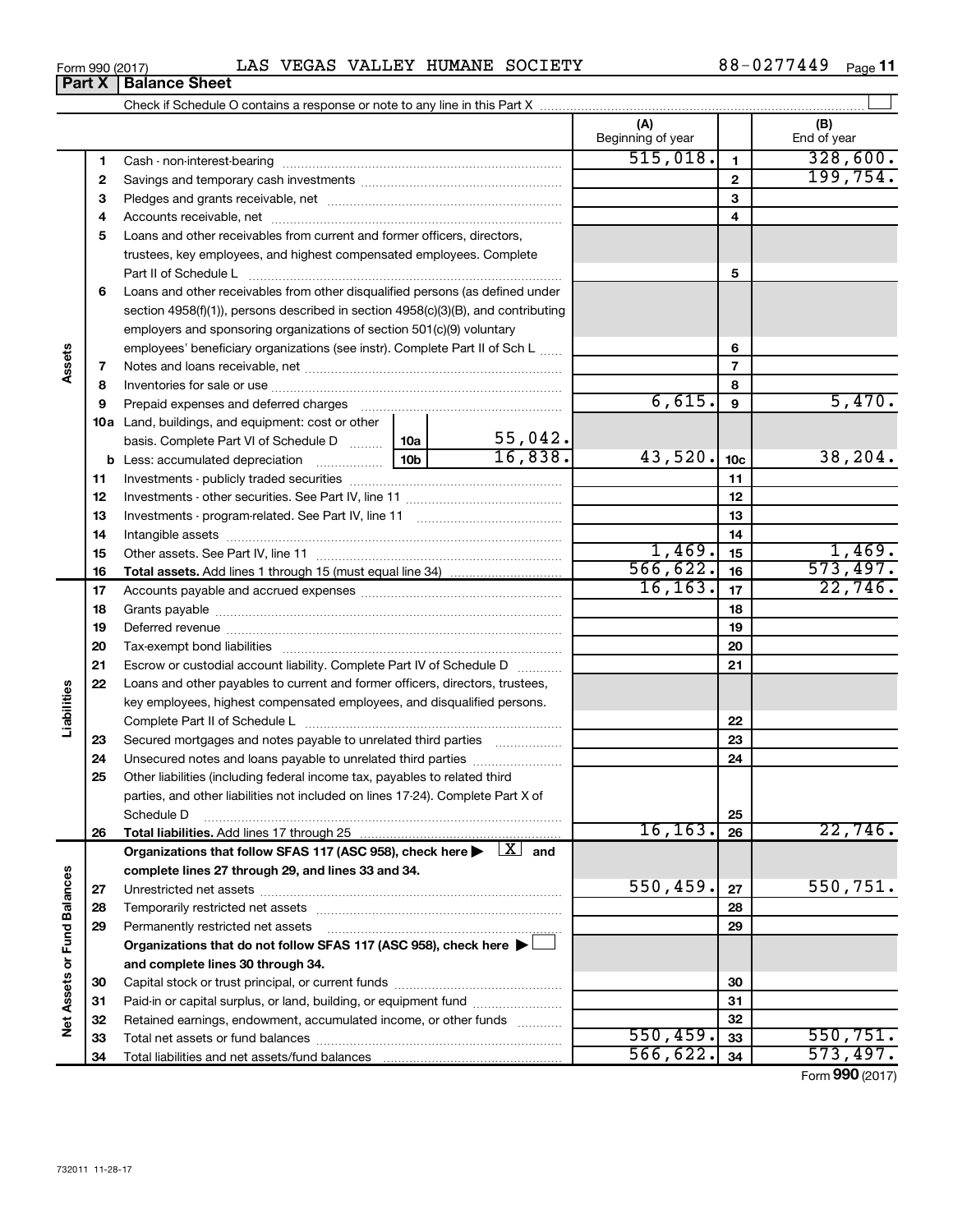|    | LAS VEGAS VALLEY HUMANE SOCIETY<br>Form 990 (2017)                                                                                                                | 88-0277449              |                   |            | Page 12          |
|----|-------------------------------------------------------------------------------------------------------------------------------------------------------------------|-------------------------|-------------------|------------|------------------|
|    | Part XI<br><b>Reconciliation of Net Assets</b>                                                                                                                    |                         |                   |            |                  |
|    | Check if Schedule O contains a response or note to any line in this Part XI [11] [12] Check if Schedule O contains a response or note to any line in this Part XI |                         |                   |            |                  |
|    |                                                                                                                                                                   |                         |                   |            |                  |
| 1  |                                                                                                                                                                   | $\mathbf{1}$            |                   |            | 458,501.         |
| 2  |                                                                                                                                                                   | $\overline{2}$          |                   |            | 458,209.         |
| з  |                                                                                                                                                                   | 3                       |                   |            | 292.             |
| 4  |                                                                                                                                                                   | $\overline{\mathbf{4}}$ |                   |            | 550, 459.        |
| 5  | Net unrealized gains (losses) on investments [111] www.marting.com/marting.com/marting.com/marting.com/marting.                                                   | 5                       |                   |            |                  |
| 6  | Donated services and use of facilities                                                                                                                            | 6                       |                   |            |                  |
| 7  | Investment expenses                                                                                                                                               | $\overline{7}$          |                   |            |                  |
| 8  | Prior period adjustments                                                                                                                                          | 8                       |                   |            |                  |
| 9  | Other changes in net assets or fund balances (explain in Schedule O) manufactured controller than general controller                                              | 9                       |                   |            | $\overline{0}$ . |
| 10 | Net assets or fund balances at end of year. Combine lines 3 through 9 (must equal Part X, line 33,                                                                |                         |                   |            |                  |
|    | column (B))                                                                                                                                                       | 10                      |                   |            | 550,751.         |
|    | Part XII Financial Statements and Reporting                                                                                                                       |                         |                   |            |                  |
|    |                                                                                                                                                                   |                         |                   |            |                  |
|    |                                                                                                                                                                   |                         |                   | <b>Yes</b> | <b>No</b>        |
| 1  | $\lfloor x \rfloor$ Accrual<br>Accounting method used to prepare the Form 990: [130] Cash<br>Other                                                                |                         |                   |            |                  |
|    | If the organization changed its method of accounting from a prior year or checked "Other," explain in Schedule O.                                                 |                         |                   |            |                  |
|    |                                                                                                                                                                   |                         | 2a                |            | x                |
|    | If "Yes," check a box below to indicate whether the financial statements for the year were compiled or reviewed on a                                              |                         |                   |            |                  |
|    | separate basis, consolidated basis, or both:                                                                                                                      |                         |                   |            |                  |
|    | Consolidated basis<br>Both consolidated and separate basis<br>Separate basis                                                                                      |                         |                   |            |                  |
|    |                                                                                                                                                                   |                         | 2 <sub>b</sub>    | х          |                  |
|    | If "Yes," check a box below to indicate whether the financial statements for the year were audited on a separate basis,                                           |                         |                   |            |                  |
|    | consolidated basis, or both:                                                                                                                                      |                         |                   |            |                  |
|    | $\lfloor x \rfloor$ Separate basis<br><b>Consolidated basis</b><br>Both consolidated and separate basis                                                           |                         |                   |            |                  |
|    | c If "Yes" to line 2a or 2b, does the organization have a committee that assumes responsibility for oversight of the audit,                                       |                         |                   |            |                  |
|    | review, or compilation of its financial statements and selection of an independent accountant?                                                                    |                         | 2c                |            | x                |
|    | If the organization changed either its oversight process or selection process during the tax year, explain in Schedule O.                                         |                         |                   |            |                  |
|    | 3a As a result of a federal award, was the organization required to undergo an audit or audits as set forth in the Single Audit                                   |                         |                   |            |                  |
|    |                                                                                                                                                                   |                         | За                |            | х                |
|    | <b>b</b> If "Yes," did the organization undergo the required audit or audits? If the organization did not undergo the required audit                              |                         |                   |            |                  |
|    |                                                                                                                                                                   |                         | 3b                |            |                  |
|    |                                                                                                                                                                   |                         | $Form$ 990 (2017) |            |                  |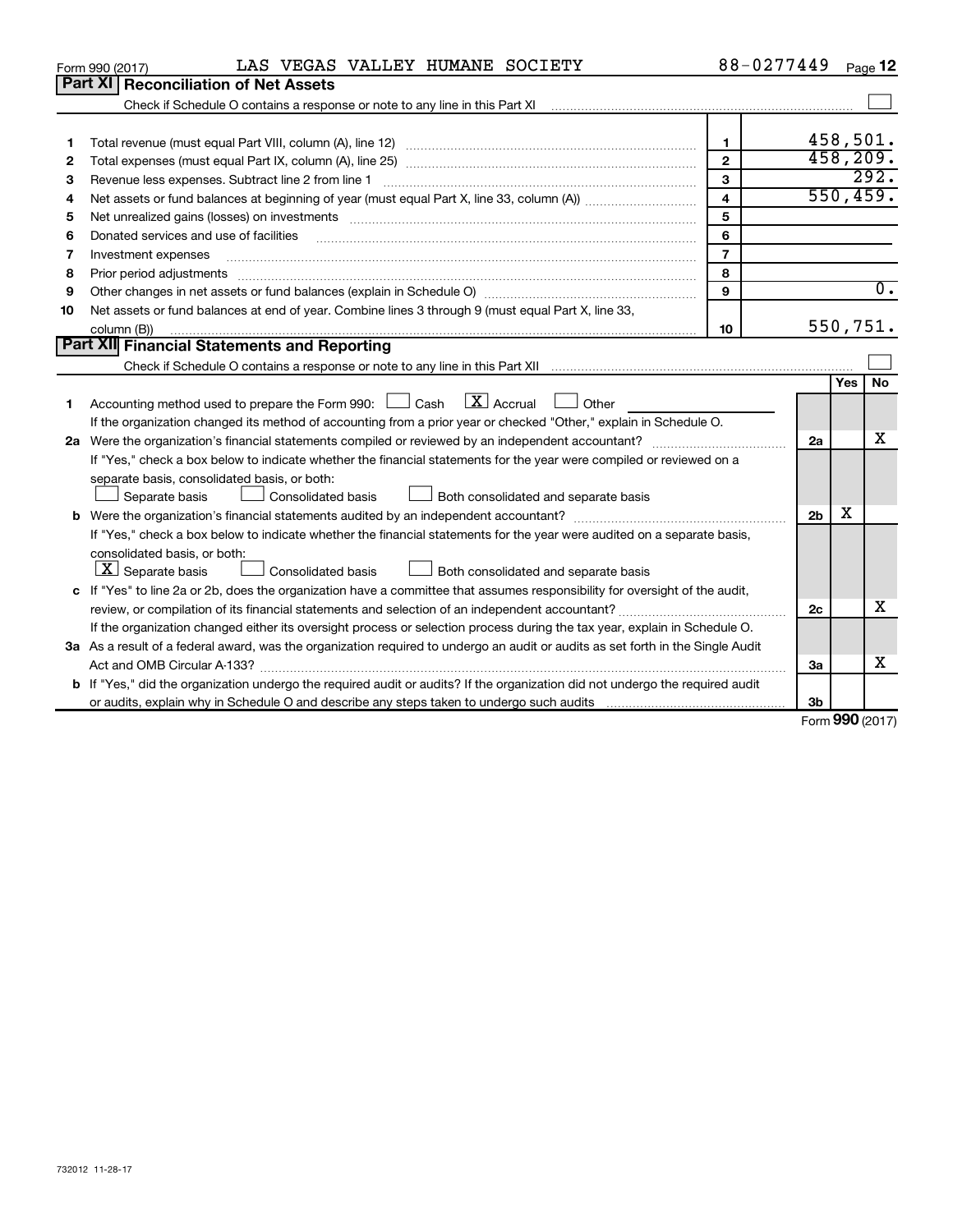| <b>SCHEDULE A</b> |  |
|-------------------|--|
|-------------------|--|

Department of the Treasury Internal Revenue Service

| (Form 990 or 990-EZ) |  |  |
|----------------------|--|--|
|                      |  |  |

# Form 990 or 990-EZ)<br>
Complete if the organization is a section 501(c)(3) organization or a section<br> **Public Charity Status and Public Support**

**4947(a)(1) nonexempt charitable trust. | Attach to Form 990 or Form 990-EZ.** 

**| Go to www.irs.gov/Form990 for instructions and the latest information.**

| OMB No. 1545-0047                     |
|---------------------------------------|
| 2017                                  |
| <b>Open to Public</b><br>Inspection   |
| <b>Employer identification number</b> |

|  |                                               | ◤ પ∪ ៶∪ พพพ.เ |  |
|--|-----------------------------------------------|---------------|--|
|  | Name of the organization                      |               |  |
|  |                                               | LAS VEGAS V   |  |
|  | <b>Part I   Reason for Public Charity Sta</b> |               |  |
|  |                                               |               |  |

|    |                                                                                                    |                                                                                                                                               |          | LAS VEGAS VALLEY HUMANE SOCIETY                       |                                                                |           |                            |  | 88-0277449                 |
|----|----------------------------------------------------------------------------------------------------|-----------------------------------------------------------------------------------------------------------------------------------------------|----------|-------------------------------------------------------|----------------------------------------------------------------|-----------|----------------------------|--|----------------------------|
|    | Part I                                                                                             | Reason for Public Charity Status (All organizations must complete this part.) See instructions.                                               |          |                                                       |                                                                |           |                            |  |                            |
|    |                                                                                                    | The organization is not a private foundation because it is: (For lines 1 through 12, check only one box.)                                     |          |                                                       |                                                                |           |                            |  |                            |
| 1  | A church, convention of churches, or association of churches described in section 170(b)(1)(A)(i). |                                                                                                                                               |          |                                                       |                                                                |           |                            |  |                            |
| 2  |                                                                                                    | A school described in section 170(b)(1)(A)(ii). (Attach Schedule E (Form 990 or 990-EZ).)                                                     |          |                                                       |                                                                |           |                            |  |                            |
| 3  |                                                                                                    | A hospital or a cooperative hospital service organization described in section 170(b)(1)(A)(iii).                                             |          |                                                       |                                                                |           |                            |  |                            |
|    |                                                                                                    | A medical research organization operated in conjunction with a hospital described in section 170(b)(1)(A)(iii). Enter the hospital's name,    |          |                                                       |                                                                |           |                            |  |                            |
|    |                                                                                                    | city, and state:                                                                                                                              |          |                                                       |                                                                |           |                            |  |                            |
| 5  |                                                                                                    | An organization operated for the benefit of a college or university owned or operated by a governmental unit described in                     |          |                                                       |                                                                |           |                            |  |                            |
|    |                                                                                                    | section 170(b)(1)(A)(iv). (Complete Part II.)                                                                                                 |          |                                                       |                                                                |           |                            |  |                            |
| 6  |                                                                                                    | A federal, state, or local government or governmental unit described in section 170(b)(1)(A)(v).                                              |          |                                                       |                                                                |           |                            |  |                            |
|    |                                                                                                    |                                                                                                                                               |          |                                                       |                                                                |           |                            |  |                            |
|    |                                                                                                    | An organization that normally receives a substantial part of its support from a governmental unit or from the general public described in     |          |                                                       |                                                                |           |                            |  |                            |
|    |                                                                                                    | section 170(b)(1)(A)(vi). (Complete Part II.)                                                                                                 |          |                                                       |                                                                |           |                            |  |                            |
| 8  |                                                                                                    | A community trust described in section 170(b)(1)(A)(vi). (Complete Part II.)                                                                  |          |                                                       |                                                                |           |                            |  |                            |
| 9  |                                                                                                    | An agricultural research organization described in section 170(b)(1)(A)(ix) operated in conjunction with a land-grant college                 |          |                                                       |                                                                |           |                            |  |                            |
|    |                                                                                                    | or university or a non-land-grant college of agriculture (see instructions). Enter the name, city, and state of the college or                |          |                                                       |                                                                |           |                            |  |                            |
|    |                                                                                                    | university:                                                                                                                                   |          |                                                       |                                                                |           |                            |  |                            |
| 10 | $\boxed{\mathbf{X}}$                                                                               | An organization that normally receives: (1) more than 33 1/3% of its support from contributions, membership fees, and gross receipts from     |          |                                                       |                                                                |           |                            |  |                            |
|    |                                                                                                    | activities related to its exempt functions - subject to certain exceptions, and (2) no more than 33 1/3% of its support from gross investment |          |                                                       |                                                                |           |                            |  |                            |
|    |                                                                                                    | income and unrelated business taxable income (less section 511 tax) from businesses acquired by the organization after June 30, 1975.         |          |                                                       |                                                                |           |                            |  |                            |
|    |                                                                                                    | See section 509(a)(2). (Complete Part III.)                                                                                                   |          |                                                       |                                                                |           |                            |  |                            |
| 11 |                                                                                                    | An organization organized and operated exclusively to test for public safety. See section 509(a)(4).                                          |          |                                                       |                                                                |           |                            |  |                            |
| 12 |                                                                                                    | An organization organized and operated exclusively for the benefit of, to perform the functions of, or to carry out the purposes of one or    |          |                                                       |                                                                |           |                            |  |                            |
|    |                                                                                                    | more publicly supported organizations described in section 509(a)(1) or section 509(a)(2). See section 509(a)(3). Check the box in            |          |                                                       |                                                                |           |                            |  |                            |
|    |                                                                                                    | lines 12a through 12d that describes the type of supporting organization and complete lines 12e, 12f, and 12g.                                |          |                                                       |                                                                |           |                            |  |                            |
| а  |                                                                                                    | Type I. A supporting organization operated, supervised, or controlled by its supported organization(s), typically by giving                   |          |                                                       |                                                                |           |                            |  |                            |
|    |                                                                                                    | the supported organization(s) the power to regularly appoint or elect a majority of the directors or trustees of the supporting               |          |                                                       |                                                                |           |                            |  |                            |
|    |                                                                                                    | organization. You must complete Part IV, Sections A and B.                                                                                    |          |                                                       |                                                                |           |                            |  |                            |
| b  |                                                                                                    | Type II. A supporting organization supervised or controlled in connection with its supported organization(s), by having                       |          |                                                       |                                                                |           |                            |  |                            |
|    |                                                                                                    | control or management of the supporting organization vested in the same persons that control or manage the supported                          |          |                                                       |                                                                |           |                            |  |                            |
|    |                                                                                                    | organization(s). You must complete Part IV, Sections A and C.                                                                                 |          |                                                       |                                                                |           |                            |  |                            |
| с  |                                                                                                    | Type III functionally integrated. A supporting organization operated in connection with, and functionally integrated with,                    |          |                                                       |                                                                |           |                            |  |                            |
|    |                                                                                                    | its supported organization(s) (see instructions). You must complete Part IV, Sections A, D, and E.                                            |          |                                                       |                                                                |           |                            |  |                            |
| d  |                                                                                                    | Type III non-functionally integrated. A supporting organization operated in connection with its supported organization(s)                     |          |                                                       |                                                                |           |                            |  |                            |
|    |                                                                                                    | that is not functionally integrated. The organization generally must satisfy a distribution requirement and an attentiveness                  |          |                                                       |                                                                |           |                            |  |                            |
|    |                                                                                                    | requirement (see instructions). You must complete Part IV, Sections A and D, and Part V.                                                      |          |                                                       |                                                                |           |                            |  |                            |
| е  |                                                                                                    | Check this box if the organization received a written determination from the IRS that it is a Type I, Type II, Type III                       |          |                                                       |                                                                |           |                            |  |                            |
|    |                                                                                                    | functionally integrated, or Type III non-functionally integrated supporting organization.                                                     |          |                                                       |                                                                |           |                            |  |                            |
|    |                                                                                                    | f Enter the number of supported organizations                                                                                                 |          |                                                       |                                                                |           |                            |  |                            |
|    |                                                                                                    | Provide the following information about the supported organization(s).                                                                        |          |                                                       |                                                                |           |                            |  |                            |
|    |                                                                                                    | (i) Name of supported                                                                                                                         | (ii) EIN | (iii) Type of organization                            | (iv) Is the organization listed<br>in your governing document? |           | (v) Amount of monetary     |  | (vi) Amount of other       |
|    |                                                                                                    | organization                                                                                                                                  |          | (described on lines 1-10<br>above (see instructions)) | Yes                                                            | <b>No</b> | support (see instructions) |  | support (see instructions) |
|    |                                                                                                    |                                                                                                                                               |          |                                                       |                                                                |           |                            |  |                            |
|    |                                                                                                    |                                                                                                                                               |          |                                                       |                                                                |           |                            |  |                            |
|    |                                                                                                    |                                                                                                                                               |          |                                                       |                                                                |           |                            |  |                            |
|    |                                                                                                    |                                                                                                                                               |          |                                                       |                                                                |           |                            |  |                            |
|    |                                                                                                    |                                                                                                                                               |          |                                                       |                                                                |           |                            |  |                            |
|    |                                                                                                    |                                                                                                                                               |          |                                                       |                                                                |           |                            |  |                            |
|    |                                                                                                    |                                                                                                                                               |          |                                                       |                                                                |           |                            |  |                            |
|    |                                                                                                    |                                                                                                                                               |          |                                                       |                                                                |           |                            |  |                            |
|    |                                                                                                    |                                                                                                                                               |          |                                                       |                                                                |           |                            |  |                            |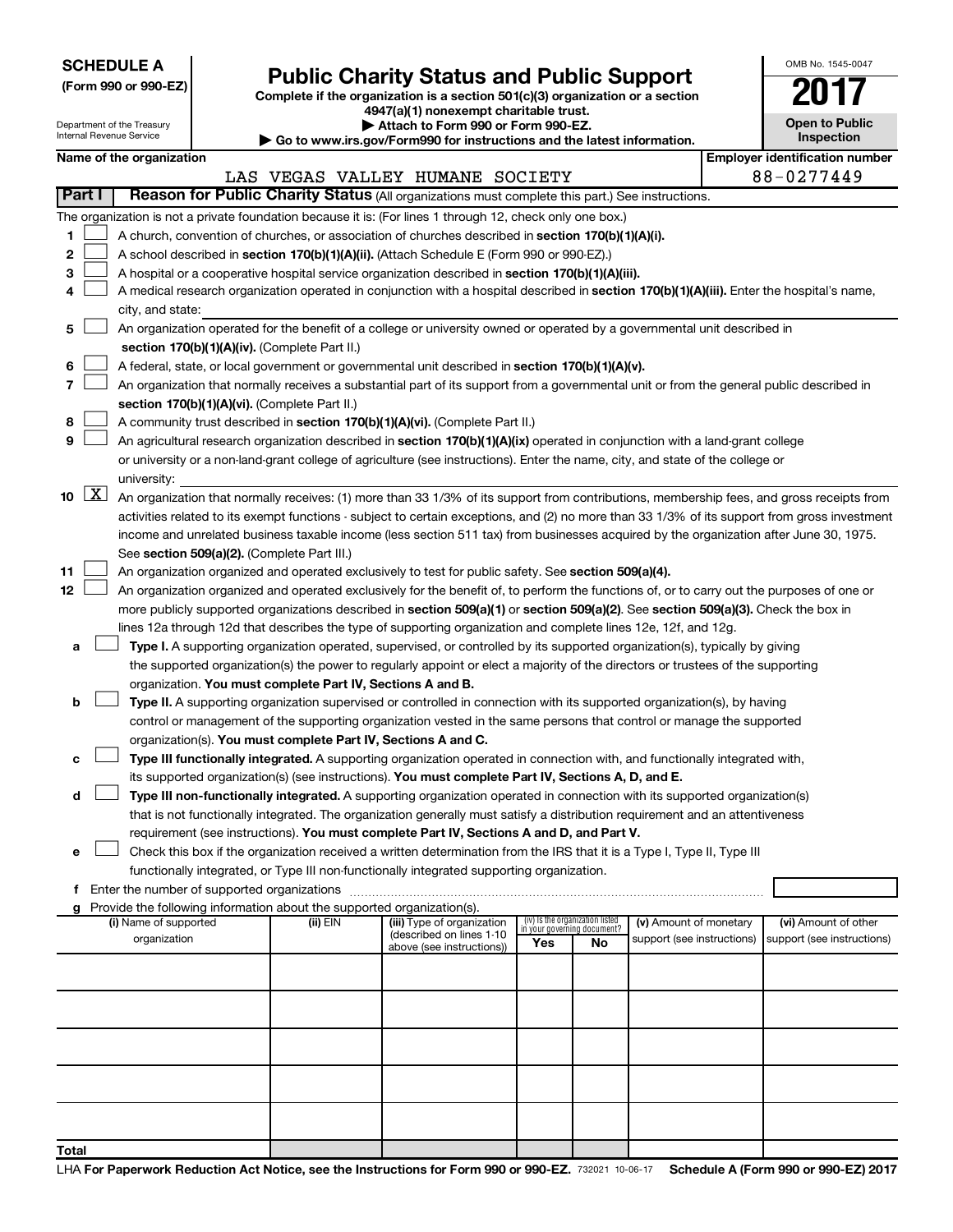# Schedule A (Form 990 or 990-EZ) 2017  $\rm{LAS}$  VEGAS VALLEY HUMANE SOCIETY  $\rm{S}$  88 - 0277449  $\rm{Page}$

(Complete only if you checked the box on line 5, 7, or 8 of Part I or if the organization failed to qualify under Part III. If the organization fails to qualify under the tests listed below, please complete Part III.) **Part II** | Support Schedule for Organizations Described in Sections 170(b)(1)(A)(iv) and 170(b)(1)(A)(vi)

| <b>Section A. Public Support</b>                                                                                                                                                                                               |          |          |            |            |          |           |
|--------------------------------------------------------------------------------------------------------------------------------------------------------------------------------------------------------------------------------|----------|----------|------------|------------|----------|-----------|
| Calendar year (or fiscal year beginning in) $\blacktriangleright$                                                                                                                                                              | (a) 2013 | (b) 2014 | $(c)$ 2015 | $(d)$ 2016 | (e) 2017 | (f) Total |
| 1 Gifts, grants, contributions, and                                                                                                                                                                                            |          |          |            |            |          |           |
| membership fees received. (Do not                                                                                                                                                                                              |          |          |            |            |          |           |
| include any "unusual grants.")                                                                                                                                                                                                 |          |          |            |            |          |           |
| 2 Tax revenues levied for the organ-                                                                                                                                                                                           |          |          |            |            |          |           |
| ization's benefit and either paid to                                                                                                                                                                                           |          |          |            |            |          |           |
| or expended on its behalf                                                                                                                                                                                                      |          |          |            |            |          |           |
| 3 The value of services or facilities                                                                                                                                                                                          |          |          |            |            |          |           |
| furnished by a governmental unit to                                                                                                                                                                                            |          |          |            |            |          |           |
| the organization without charge                                                                                                                                                                                                |          |          |            |            |          |           |
| 4 Total. Add lines 1 through 3                                                                                                                                                                                                 |          |          |            |            |          |           |
| 5 The portion of total contributions                                                                                                                                                                                           |          |          |            |            |          |           |
| by each person (other than a                                                                                                                                                                                                   |          |          |            |            |          |           |
| governmental unit or publicly                                                                                                                                                                                                  |          |          |            |            |          |           |
| supported organization) included                                                                                                                                                                                               |          |          |            |            |          |           |
| on line 1 that exceeds 2% of the                                                                                                                                                                                               |          |          |            |            |          |           |
| amount shown on line 11,                                                                                                                                                                                                       |          |          |            |            |          |           |
| column (f)                                                                                                                                                                                                                     |          |          |            |            |          |           |
| 6 Public support. Subtract line 5 from line 4.                                                                                                                                                                                 |          |          |            |            |          |           |
| <b>Section B. Total Support</b>                                                                                                                                                                                                |          |          |            |            |          |           |
| Calendar year (or fiscal year beginning in)                                                                                                                                                                                    | (a) 2013 | (b) 2014 | $(c)$ 2015 | $(d)$ 2016 | (e) 2017 | (f) Total |
| 7 Amounts from line 4                                                                                                                                                                                                          |          |          |            |            |          |           |
| 8 Gross income from interest,                                                                                                                                                                                                  |          |          |            |            |          |           |
| dividends, payments received on                                                                                                                                                                                                |          |          |            |            |          |           |
| securities loans, rents, royalties,                                                                                                                                                                                            |          |          |            |            |          |           |
| and income from similar sources                                                                                                                                                                                                |          |          |            |            |          |           |
| <b>9</b> Net income from unrelated business                                                                                                                                                                                    |          |          |            |            |          |           |
| activities, whether or not the                                                                                                                                                                                                 |          |          |            |            |          |           |
| business is regularly carried on                                                                                                                                                                                               |          |          |            |            |          |           |
| 10 Other income. Do not include gain                                                                                                                                                                                           |          |          |            |            |          |           |
| or loss from the sale of capital                                                                                                                                                                                               |          |          |            |            |          |           |
| assets (Explain in Part VI.)                                                                                                                                                                                                   |          |          |            |            |          |           |
| <b>11 Total support.</b> Add lines 7 through 10                                                                                                                                                                                |          |          |            |            |          |           |
| <b>12</b> Gross receipts from related activities, etc. (see instructions)                                                                                                                                                      |          |          |            |            | 12       |           |
| 13 First five years. If the Form 990 is for the organization's first, second, third, fourth, or fifth tax year as a section 501(c)(3)                                                                                          |          |          |            |            |          |           |
| organization, check this box and stop here                                                                                                                                                                                     |          |          |            |            |          |           |
| Section C. Computation of Public Support Percentage                                                                                                                                                                            |          |          |            |            |          |           |
|                                                                                                                                                                                                                                |          |          |            |            | 14       | %         |
|                                                                                                                                                                                                                                |          |          |            |            | 15       | %         |
| 16a 33 1/3% support test - 2017. If the organization did not check the box on line 13, and line 14 is 33 1/3% or more, check this box and                                                                                      |          |          |            |            |          |           |
| stop here. The organization qualifies as a publicly supported organization manufactured content and the support of the state of the state of the state of the state of the state of the state of the state of the state of the |          |          |            |            |          |           |
| b 33 1/3% support test - 2016. If the organization did not check a box on line 13 or 16a, and line 15 is 33 1/3% or more, check this box                                                                                       |          |          |            |            |          |           |
|                                                                                                                                                                                                                                |          |          |            |            |          |           |
| 17a 10% -facts-and-circumstances test - 2017. If the organization did not check a box on line 13, 16a, or 16b, and line 14 is 10% or more,                                                                                     |          |          |            |            |          |           |
| and if the organization meets the "facts-and-circumstances" test, check this box and stop here. Explain in Part VI how the organization                                                                                        |          |          |            |            |          |           |
|                                                                                                                                                                                                                                |          |          |            |            |          |           |
| <b>b 10%</b> -facts-and-circumstances test - 2016. If the organization did not check a box on line 13, 16a, 16b, or 17a, and line 15 is 10% or                                                                                 |          |          |            |            |          |           |
| more, and if the organization meets the "facts-and-circumstances" test, check this box and stop here. Explain in Part VI how the                                                                                               |          |          |            |            |          |           |
| organization meets the "facts-and-circumstances" test. The organization qualifies as a publicly supported organization                                                                                                         |          |          |            |            |          |           |
| 18 Private foundation. If the organization did not check a box on line 13, 16a, 16b, 17a, or 17b, check this box and see instructions                                                                                          |          |          |            |            |          |           |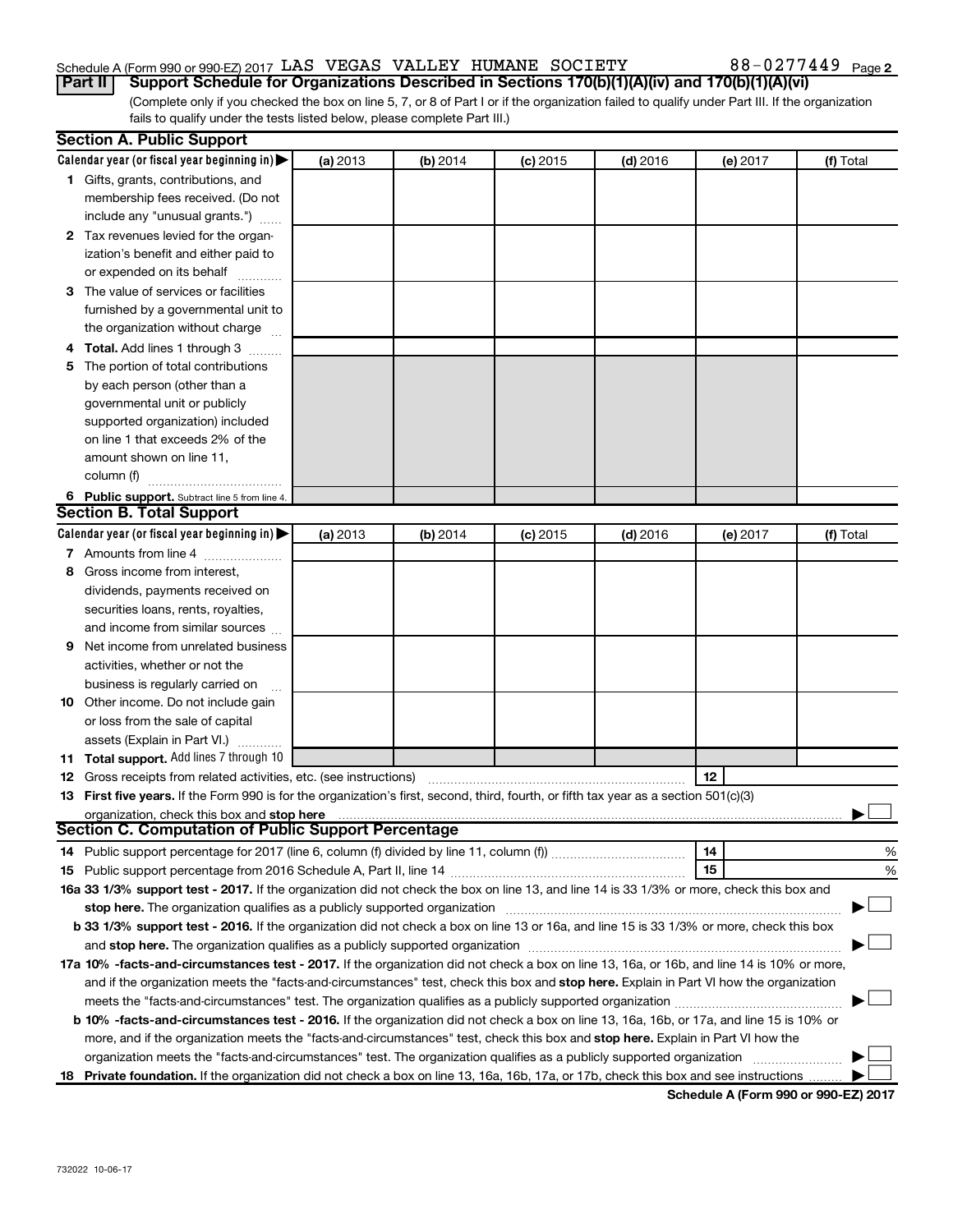## Schedule A (Form 990 or 990-EZ) 2017  $\rm{LAS}$  VEGAS VALLEY HUMANE SOCIETY  $\rm{S}$  88 - 0277449  $\rm{Page}$ **Part III | Support Schedule for Organizations Described in Section 509(a)(2)**

(Complete only if you checked the box on line 10 of Part I or if the organization failed to qualify under Part II. If the organization fails to qualify under the tests listed below, please complete Part II.)

| <b>Section A. Public Support</b>                                                                                                                                                         |          |           |            |            |          |                                          |
|------------------------------------------------------------------------------------------------------------------------------------------------------------------------------------------|----------|-----------|------------|------------|----------|------------------------------------------|
| Calendar year (or fiscal year beginning in)                                                                                                                                              | (a) 2013 | (b) 2014  | $(c)$ 2015 | $(d)$ 2016 | (e) 2017 | (f) Total                                |
| 1 Gifts, grants, contributions, and                                                                                                                                                      |          |           |            |            |          |                                          |
| membership fees received. (Do not                                                                                                                                                        |          |           |            |            |          |                                          |
| include any "unusual grants.")                                                                                                                                                           | 285,686. | 125,004.  | 476, 567.  | 482,700.   | 394,433. | 1,764,390.                               |
| 2 Gross receipts from admissions,<br>merchandise sold or services per-<br>formed, or facilities furnished in<br>any activity that is related to the<br>organization's tax-exempt purpose | 42,226.  | 27,120.   | 45,647.    | 47,775.    | 59,572.  | 222,340.                                 |
| 3 Gross receipts from activities that                                                                                                                                                    |          |           |            |            |          |                                          |
| are not an unrelated trade or bus-<br>iness under section 513                                                                                                                            |          |           |            |            |          |                                          |
| 4 Tax revenues levied for the organ-                                                                                                                                                     |          |           |            |            |          |                                          |
| ization's benefit and either paid to                                                                                                                                                     |          |           |            |            |          |                                          |
| or expended on its behalf                                                                                                                                                                |          |           |            |            |          |                                          |
| 5 The value of services or facilities<br>furnished by a governmental unit to<br>the organization without charge                                                                          |          |           |            |            |          |                                          |
| <b>6 Total.</b> Add lines 1 through 5                                                                                                                                                    | 327,912. | 152, 124. | 522, 214.  | 530, 475.  | 454,005. | 1,986,730.                               |
| 7a Amounts included on lines 1, 2, and                                                                                                                                                   |          |           |            |            |          |                                          |
| 3 received from disqualified persons                                                                                                                                                     |          |           |            |            |          | 0.                                       |
| <b>b</b> Amounts included on lines 2 and 3 received<br>from other than disqualified persons that<br>exceed the greater of \$5,000 or 1% of the<br>amount on line 13 for the year         |          |           |            |            |          | 0.                                       |
| c Add lines 7a and 7b                                                                                                                                                                    |          |           |            |            |          | σ.                                       |
| 8 Public support. (Subtract line 7c from line 6.)                                                                                                                                        |          |           |            |            |          | 1,986,730.                               |
| <b>Section B. Total Support</b>                                                                                                                                                          |          |           |            |            |          |                                          |
| Calendar year (or fiscal year beginning in)                                                                                                                                              | (a) 2013 | (b) 2014  | $(c)$ 2015 | $(d)$ 2016 | (e) 2017 | (f) Total                                |
| 9 Amounts from line 6                                                                                                                                                                    | 327,912. | 152, 124. | 522, 214.  | 530,475.   | 454,005. | 1,986,730.                               |
| <b>10a</b> Gross income from interest,<br>dividends, payments received on<br>securities loans, rents, royalties,<br>and income from similar sources                                      | 26.      | 42.       | 130.       | 207.       |          | 405.                                     |
| <b>b</b> Unrelated business taxable income                                                                                                                                               |          |           |            |            |          |                                          |
| (less section 511 taxes) from businesses                                                                                                                                                 |          |           |            |            |          |                                          |
| acquired after June 30, 1975                                                                                                                                                             |          |           |            |            |          |                                          |
| c Add lines 10a and 10b                                                                                                                                                                  | 26.      | 42.       | 130.       | 207.       |          | 405.                                     |
| <b>11</b> Net income from unrelated business<br>activities not included in line 10b,<br>whether or not the business is<br>regularly carried on                                           |          |           |            |            |          |                                          |
| 12 Other income. Do not include gain<br>or loss from the sale of capital                                                                                                                 |          |           | 13, 266.   | 4,834.     | 4,496.   | 22,596.                                  |
| assets (Explain in Part VI.) $\cdots$<br><b>13</b> Total support. (Add lines 9, 10c, 11, and 12.)                                                                                        | 327,938. | 152, 166. | 535,610.   | 535,516.   | 458,501. | 2,009,731.                               |
| 14 First five years. If the Form 990 is for the organization's first, second, third, fourth, or fifth tax year as a section 501(c)(3) organization,                                      |          |           |            |            |          |                                          |
| check this box and stop here                                                                                                                                                             |          |           |            |            |          |                                          |
| <b>Section C. Computation of Public Support Percentage</b>                                                                                                                               |          |           |            |            |          |                                          |
|                                                                                                                                                                                          |          |           |            |            | 15       | 98.86<br>%                               |
| 16 Public support percentage from 2016 Schedule A, Part III, line 15                                                                                                                     |          |           |            |            | 16       | 98.98<br>$\%$                            |
| <b>Section D. Computation of Investment Income Percentage</b>                                                                                                                            |          |           |            |            |          |                                          |
| 17 Investment income percentage for 2017 (line 10c, column (f) divided by line 13, column (f))                                                                                           |          |           |            |            | 17       | .02<br>$\%$                              |
| 18 Investment income percentage from 2016 Schedule A, Part III, line 17                                                                                                                  |          |           |            |            | 18       | .03<br>%                                 |
| 19a 33 1/3% support tests - 2017. If the organization did not check the box on line 14, and line 15 is more than 33 1/3%, and line 17 is not                                             |          |           |            |            |          |                                          |
| more than 33 1/3%, check this box and stop here. The organization qualifies as a publicly supported organization                                                                         |          |           |            |            |          | $\blacktriangleright$ $\boxed{\text{X}}$ |
| <b>b 33 1/3% support tests - 2016.</b> If the organization did not check a box on line 14 or line 19a, and line 16 is more than 33 1/3%, and                                             |          |           |            |            |          |                                          |
| line 18 is not more than 33 1/3%, check this box and stop here. The organization qualifies as a publicly supported organization                                                          |          |           |            |            |          |                                          |
|                                                                                                                                                                                          |          |           |            |            |          |                                          |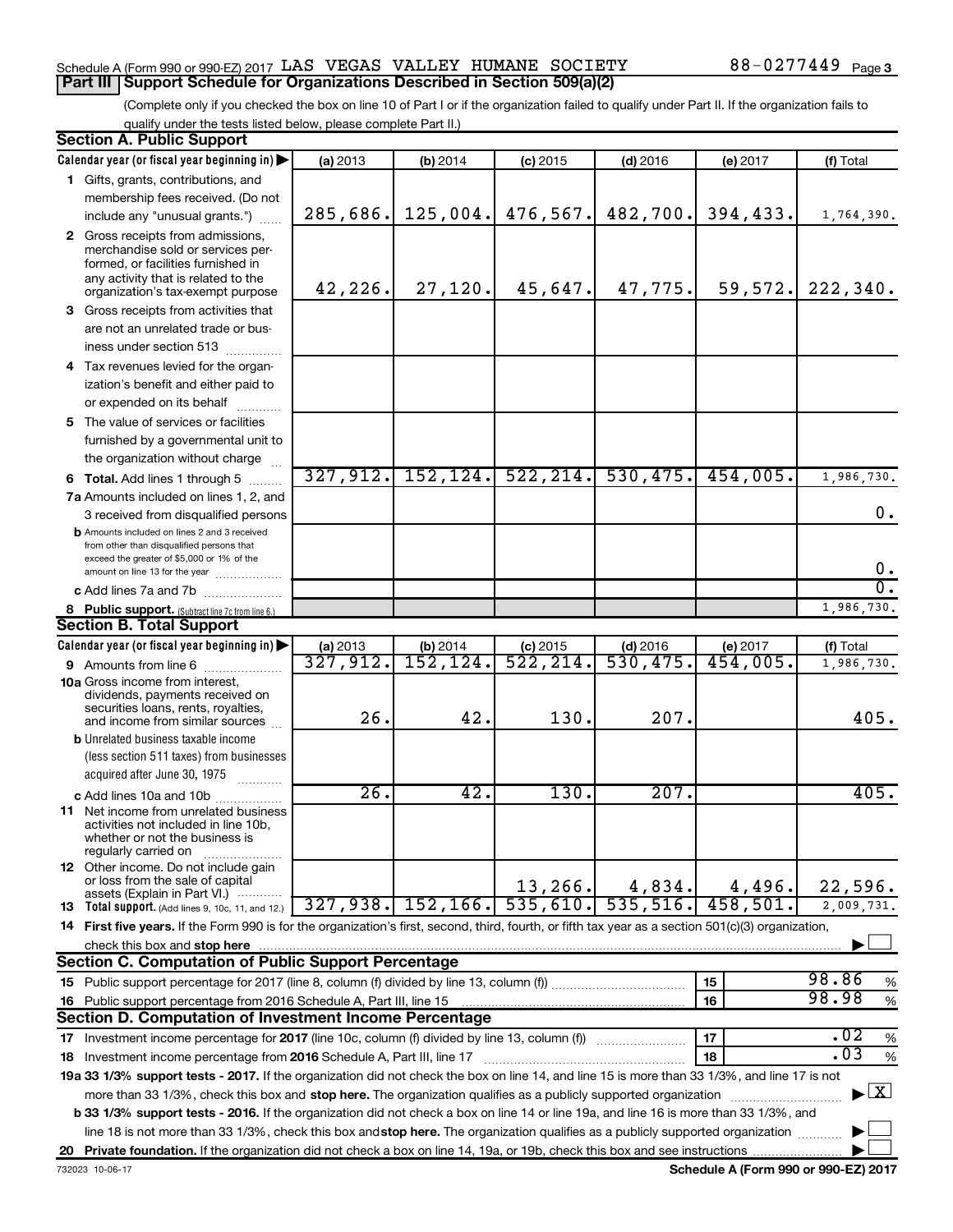**1**

**2**

**Yes No**

# **Part IV Supporting Organizations**

(Complete only if you checked a box in line 12 on Part I. If you checked 12a of Part I, complete Sections A and B. If you checked 12b of Part I, complete Sections A and C. If you checked 12c of Part I, complete Sections A, D, and E. If you checked 12d of Part I, complete Sections A and D, and complete Part V.)

## **Section A. All Supporting Organizations**

- **1** Are all of the organization's supported organizations listed by name in the organization's governing documents? If "No," describe in Part VI how the supported organizations are designated. If designated by *class or purpose, describe the designation. If historic and continuing relationship, explain.*
- **2** Did the organization have any supported organization that does not have an IRS determination of status under section 509(a)(1) or (2)? If "Yes," explain in Part **VI** how the organization determined that the supported *organization was described in section 509(a)(1) or (2).*
- **3a** Did the organization have a supported organization described in section 501(c)(4), (5), or (6)? If "Yes," answer *(b) and (c) below.*
- **b** Did the organization confirm that each supported organization qualified under section 501(c)(4), (5), or (6) and satisfied the public support tests under section 509(a)(2)? If "Yes," describe in Part VI when and how the *organization made the determination.*
- **c** Did the organization ensure that all support to such organizations was used exclusively for section 170(c)(2)(B) purposes? If "Yes," explain in Part VI what controls the organization put in place to ensure such use.
- **4 a** *If* Was any supported organization not organized in the United States ("foreign supported organization")? *"Yes," and if you checked 12a or 12b in Part I, answer (b) and (c) below.*
- **b** Did the organization have ultimate control and discretion in deciding whether to make grants to the foreign supported organization? If "Yes," describe in Part VI how the organization had such control and discretion *despite being controlled or supervised by or in connection with its supported organizations.*
- **c** Did the organization support any foreign supported organization that does not have an IRS determination under sections 501(c)(3) and 509(a)(1) or (2)? If "Yes," explain in Part VI what controls the organization used *to ensure that all support to the foreign supported organization was used exclusively for section 170(c)(2)(B) purposes.*
- **5a** Did the organization add, substitute, or remove any supported organizations during the tax year? If "Yes," answer (b) and (c) below (if applicable). Also, provide detail in **Part VI,** including (i) the names and EIN *numbers of the supported organizations added, substituted, or removed; (ii) the reasons for each such action; (iii) the authority under the organization's organizing document authorizing such action; and (iv) how the action was accomplished (such as by amendment to the organizing document).*
- **b Type I or Type II only.** Was any added or substituted supported organization part of a class already designated in the organization's organizing document?
- **c Substitutions only.**  Was the substitution the result of an event beyond the organization's control?
- **6** Did the organization provide support (whether in the form of grants or the provision of services or facilities) to **Part VI.** support or benefit one or more of the filing organization's supported organizations? If "Yes," provide detail in anyone other than (i) its supported organizations, (ii) individuals that are part of the charitable class benefited by one or more of its supported organizations, or (iii) other supporting organizations that also
- **7** Did the organization provide a grant, loan, compensation, or other similar payment to a substantial contributor regard to a substantial contributor? If "Yes," complete Part I of Schedule L (Form 990 or 990-EZ). (defined in section 4958(c)(3)(C)), a family member of a substantial contributor, or a 35% controlled entity with
- **8** Did the organization make a loan to a disqualified person (as defined in section 4958) not described in line 7? *If "Yes," complete Part I of Schedule L (Form 990 or 990-EZ).*
- **9 a** Was the organization controlled directly or indirectly at any time during the tax year by one or more in section 509(a)(1) or (2))? If "Yes," provide detail in **Part VI.** disqualified persons as defined in section 4946 (other than foundation managers and organizations described
- **b** Did one or more disqualified persons (as defined in line 9a) hold a controlling interest in any entity in which the supporting organization had an interest? If "Yes," provide detail in Part VI.
- **c** Did a disqualified person (as defined in line 9a) have an ownership interest in, or derive any personal benefit from, assets in which the supporting organization also had an interest? If "Yes," provide detail in Part VI.
- **10 a** Was the organization subject to the excess business holdings rules of section 4943 because of section supporting organizations)? If "Yes," answer 10b below. 4943(f) (regarding certain Type II supporting organizations, and all Type III non-functionally integrated
	- **b** Did the organization have any excess business holdings in the tax year? (Use Schedule C, Form 4720, to *determine whether the organization had excess business holdings.)*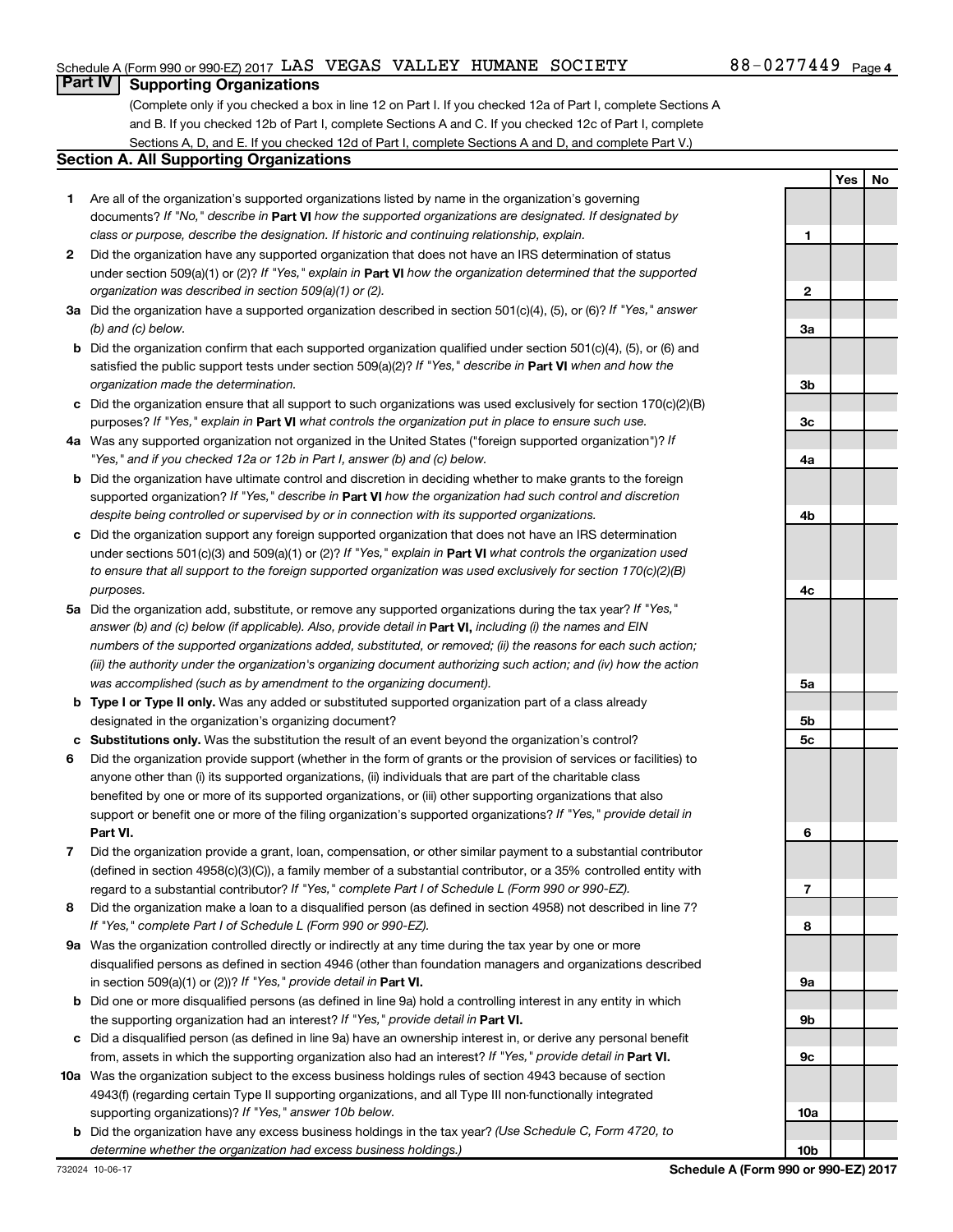### Schedule A (Form 990 or 990-EZ) 2017 LAS VEGAS VALLEY HUMANE SOCIETY 88-UZ / / 449 Page LAS VEGAS VALLEY HUMANE SOCIETY 88-0277449

|             | Part IV<br><b>Supporting Organizations (continued)</b>                                                                          |                 |     |    |
|-------------|---------------------------------------------------------------------------------------------------------------------------------|-----------------|-----|----|
|             |                                                                                                                                 |                 | Yes | No |
| 11          | Has the organization accepted a gift or contribution from any of the following persons?                                         |                 |     |    |
|             | a A person who directly or indirectly controls, either alone or together with persons described in (b) and (c)                  |                 |     |    |
|             | below, the governing body of a supported organization?                                                                          | 11a             |     |    |
|             | <b>b</b> A family member of a person described in (a) above?                                                                    | 11 <sub>b</sub> |     |    |
|             | c A 35% controlled entity of a person described in (a) or (b) above? If "Yes" to a, b, or c, provide detail in Part VI.         | 11c             |     |    |
|             | <b>Section B. Type I Supporting Organizations</b>                                                                               |                 |     |    |
|             |                                                                                                                                 |                 | Yes | No |
| 1           | Did the directors, trustees, or membership of one or more supported organizations have the power to                             |                 |     |    |
|             | regularly appoint or elect at least a majority of the organization's directors or trustees at all times during the              |                 |     |    |
|             |                                                                                                                                 |                 |     |    |
|             | tax year? If "No," describe in Part VI how the supported organization(s) effectively operated, supervised, or                   |                 |     |    |
|             | controlled the organization's activities. If the organization had more than one supported organization,                         |                 |     |    |
|             | describe how the powers to appoint and/or remove directors or trustees were allocated among the supported                       |                 |     |    |
|             | organizations and what conditions or restrictions, if any, applied to such powers during the tax year.                          | 1               |     |    |
| 2           | Did the organization operate for the benefit of any supported organization other than the supported                             |                 |     |    |
|             | organization(s) that operated, supervised, or controlled the supporting organization? If "Yes," explain in                      |                 |     |    |
|             | Part VI how providing such benefit carried out the purposes of the supported organization(s) that operated,                     |                 |     |    |
|             | supervised, or controlled the supporting organization.                                                                          | $\mathbf{2}$    |     |    |
|             | <b>Section C. Type II Supporting Organizations</b>                                                                              |                 |     |    |
|             |                                                                                                                                 |                 | Yes | No |
| 1.          | Were a majority of the organization's directors or trustees during the tax year also a majority of the directors                |                 |     |    |
|             | or trustees of each of the organization's supported organization(s)? If "No," describe in Part VI how control                   |                 |     |    |
|             | or management of the supporting organization was vested in the same persons that controlled or managed                          |                 |     |    |
|             | the supported organization(s).                                                                                                  | 1               |     |    |
|             | <b>Section D. All Type III Supporting Organizations</b>                                                                         |                 |     |    |
|             |                                                                                                                                 |                 | Yes | No |
| 1           | Did the organization provide to each of its supported organizations, by the last day of the fifth month of the                  |                 |     |    |
|             | organization's tax year, (i) a written notice describing the type and amount of support provided during the prior tax           |                 |     |    |
|             | year, (ii) a copy of the Form 990 that was most recently filed as of the date of notification, and (iii) copies of the          |                 |     |    |
|             | organization's governing documents in effect on the date of notification, to the extent not previously provided?                | 1               |     |    |
| 2           | Were any of the organization's officers, directors, or trustees either (i) appointed or elected by the supported                |                 |     |    |
|             | organization(s) or (ii) serving on the governing body of a supported organization? If "No," explain in Part VI how              |                 |     |    |
|             | the organization maintained a close and continuous working relationship with the supported organization(s).                     | $\mathbf{2}$    |     |    |
| 3           | By reason of the relationship described in (2), did the organization's supported organizations have a                           |                 |     |    |
|             | significant voice in the organization's investment policies and in directing the use of the organization's                      |                 |     |    |
|             | income or assets at all times during the tax year? If "Yes," describe in Part VI the role the organization's                    |                 |     |    |
|             | supported organizations played in this regard.                                                                                  | з               |     |    |
|             | Section E. Type III Functionally Integrated Supporting Organizations                                                            |                 |     |    |
| 1           | Check the box next to the method that the organization used to satisfy the Integral Part Test during the yealsee instructions). |                 |     |    |
| a           | The organization satisfied the Activities Test. Complete line 2 below.                                                          |                 |     |    |
| $\mathbf b$ | The organization is the parent of each of its supported organizations. Complete line 3 below.                                   |                 |     |    |
| c           | The organization supported a governmental entity. Describe in Part VI how you supported a government entity (see instructions). |                 |     |    |
| 2           | Activities Test. Answer (a) and (b) below.                                                                                      |                 | Yes | No |
| а           | Did substantially all of the organization's activities during the tax year directly further the exempt purposes of              |                 |     |    |
|             | the supported organization(s) to which the organization was responsive? If "Yes," then in Part VI identify                      |                 |     |    |
|             | those supported organizations and explain how these activities directly furthered their exempt purposes,                        |                 |     |    |
|             | how the organization was responsive to those supported organizations, and how the organization determined                       |                 |     |    |
|             | that these activities constituted substantially all of its activities.                                                          | 2a              |     |    |
|             | <b>b</b> Did the activities described in (a) constitute activities that, but for the organization's involvement, one or more    |                 |     |    |
|             | of the organization's supported organization(s) would have been engaged in? If "Yes," explain in Part VI the                    |                 |     |    |
|             | reasons for the organization's position that its supported organization(s) would have engaged in these                          |                 |     |    |
|             | activities but for the organization's involvement.                                                                              | 2b              |     |    |
| З           | Parent of Supported Organizations. Answer (a) and (b) below.                                                                    |                 |     |    |
| а           | Did the organization have the power to regularly appoint or elect a majority of the officers, directors, or                     |                 |     |    |
|             | trustees of each of the supported organizations? Provide details in Part VI.                                                    | За              |     |    |
|             | <b>b</b> Did the organization exercise a substantial degree of direction over the policies, programs, and activities of each    |                 |     |    |
|             | of its supported organizations? If "Yes," describe in Part VI the role played by the organization in this regard.               | 3b              |     |    |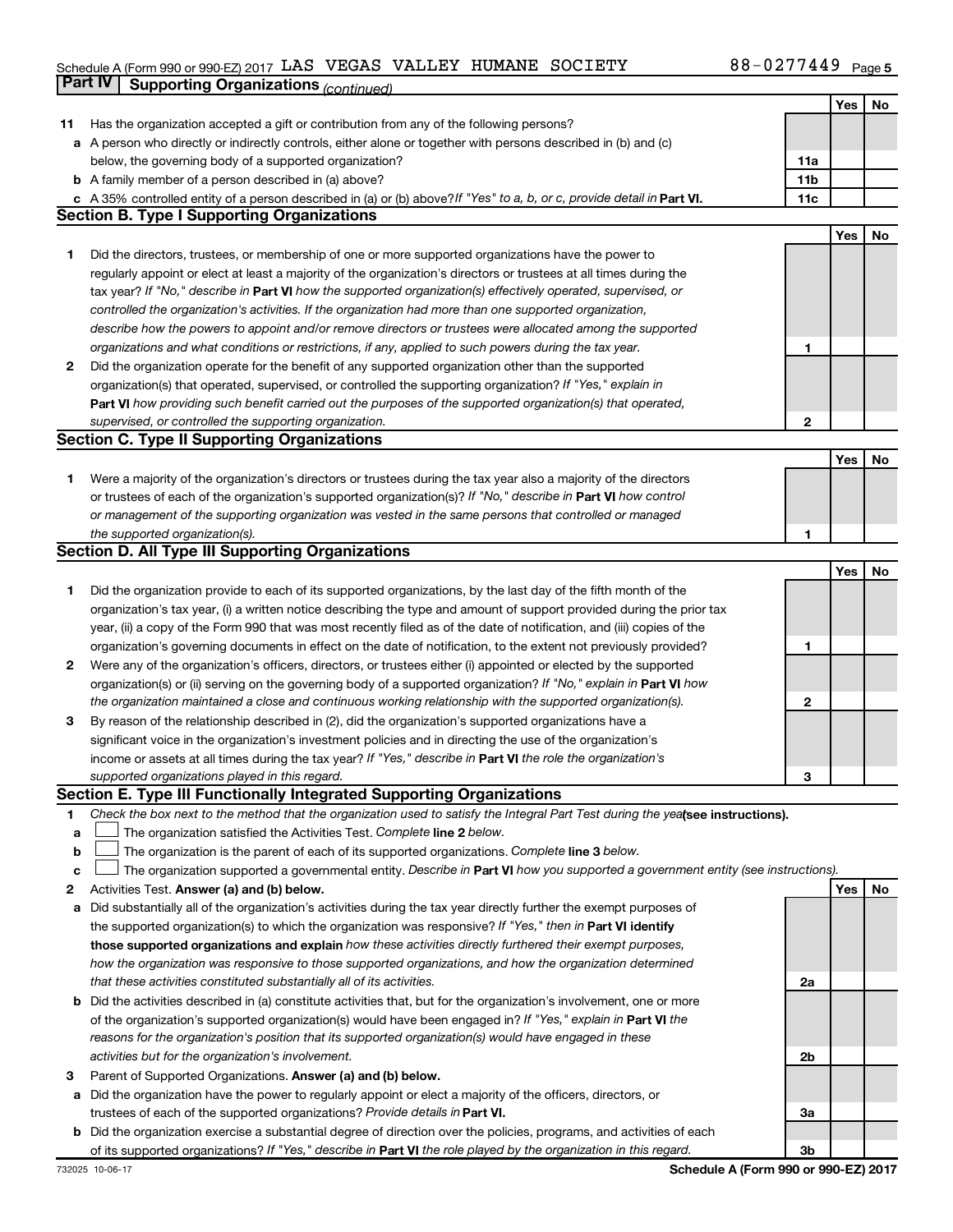# Schedule A (Form 990 or 990-EZ) 2017  $\rm{LAS}$  VEGAS VALLEY HUMANE SOCIETY  $\rm{S}$  88 - 0277449  $\rm{Page}$

# 1 **Letter See instructions.** All Check here if the organization satisfied the Integral Part Test as a qualifying trust on Nov. 20, 1970 (explain in Part VI.) See instructions. All other Type III non-functionally integrated supporting organizations must complete Sections A through E. **Part V Type III Non-Functionally Integrated 509(a)(3) Supporting Organizations**

|              | Section A - Adjusted Net Income                                              | (A) Prior Year | (B) Current Year<br>(optional) |                                |
|--------------|------------------------------------------------------------------------------|----------------|--------------------------------|--------------------------------|
| 1            | Net short-term capital gain                                                  | 1              |                                |                                |
| $\mathbf{2}$ | Recoveries of prior-year distributions                                       | $\mathbf{2}$   |                                |                                |
| З            | Other gross income (see instructions)                                        | 3              |                                |                                |
| 4            | Add lines 1 through 3                                                        | 4              |                                |                                |
| 5            | Depreciation and depletion                                                   | 5              |                                |                                |
| 6            | Portion of operating expenses paid or incurred for production or             |                |                                |                                |
|              | collection of gross income or for management, conservation, or               |                |                                |                                |
|              | maintenance of property held for production of income (see instructions)     | 6              |                                |                                |
| 7            | Other expenses (see instructions)                                            | $\overline{7}$ |                                |                                |
| 8            | Adjusted Net Income (subtract lines 5, 6, and 7 from line 4)                 | 8              |                                |                                |
|              | <b>Section B - Minimum Asset Amount</b>                                      |                | (A) Prior Year                 | (B) Current Year<br>(optional) |
| 1            | Aggregate fair market value of all non-exempt-use assets (see                |                |                                |                                |
|              | instructions for short tax year or assets held for part of year):            |                |                                |                                |
|              | a Average monthly value of securities                                        | 1a             |                                |                                |
|              | <b>b</b> Average monthly cash balances                                       | 1b             |                                |                                |
|              | c Fair market value of other non-exempt-use assets                           | 1c             |                                |                                |
|              | <b>d</b> Total (add lines 1a, 1b, and 1c)                                    | 1d             |                                |                                |
|              | <b>e</b> Discount claimed for blockage or other                              |                |                                |                                |
|              | factors (explain in detail in <b>Part VI</b> ):                              |                |                                |                                |
| 2            | Acquisition indebtedness applicable to non-exempt-use assets                 | $\mathbf{2}$   |                                |                                |
| 3            | Subtract line 2 from line 1d                                                 | 3              |                                |                                |
| 4            | Cash deemed held for exempt use. Enter 1-1/2% of line 3 (for greater amount, |                |                                |                                |
|              | see instructions)                                                            | 4              |                                |                                |
| 5            | Net value of non-exempt-use assets (subtract line 4 from line 3)             | 5              |                                |                                |
| 6            | Multiply line 5 by .035                                                      | 6              |                                |                                |
| 7            | Recoveries of prior-year distributions                                       | $\overline{7}$ |                                |                                |
| 8            | <b>Minimum Asset Amount (add line 7 to line 6)</b>                           | 8              |                                |                                |
|              | <b>Section C - Distributable Amount</b>                                      |                |                                | <b>Current Year</b>            |
| 1            | Adjusted net income for prior year (from Section A, line 8, Column A)        | 1              |                                |                                |
| $\mathbf{2}$ | Enter 85% of line 1                                                          | $\mathbf{2}$   |                                |                                |
| З            | Minimum asset amount for prior year (from Section B, line 8, Column A)       | 3              |                                |                                |
| 4            | Enter greater of line 2 or line 3                                            | 4              |                                |                                |
| 5            | Income tax imposed in prior year                                             | 5              |                                |                                |
| 6            | <b>Distributable Amount.</b> Subtract line 5 from line 4, unless subject to  |                |                                |                                |
|              | emergency temporary reduction (see instructions)                             | 6              |                                |                                |

**7** Let Check here if the current year is the organization's first as a non-functionally integrated Type III supporting organization (see instructions).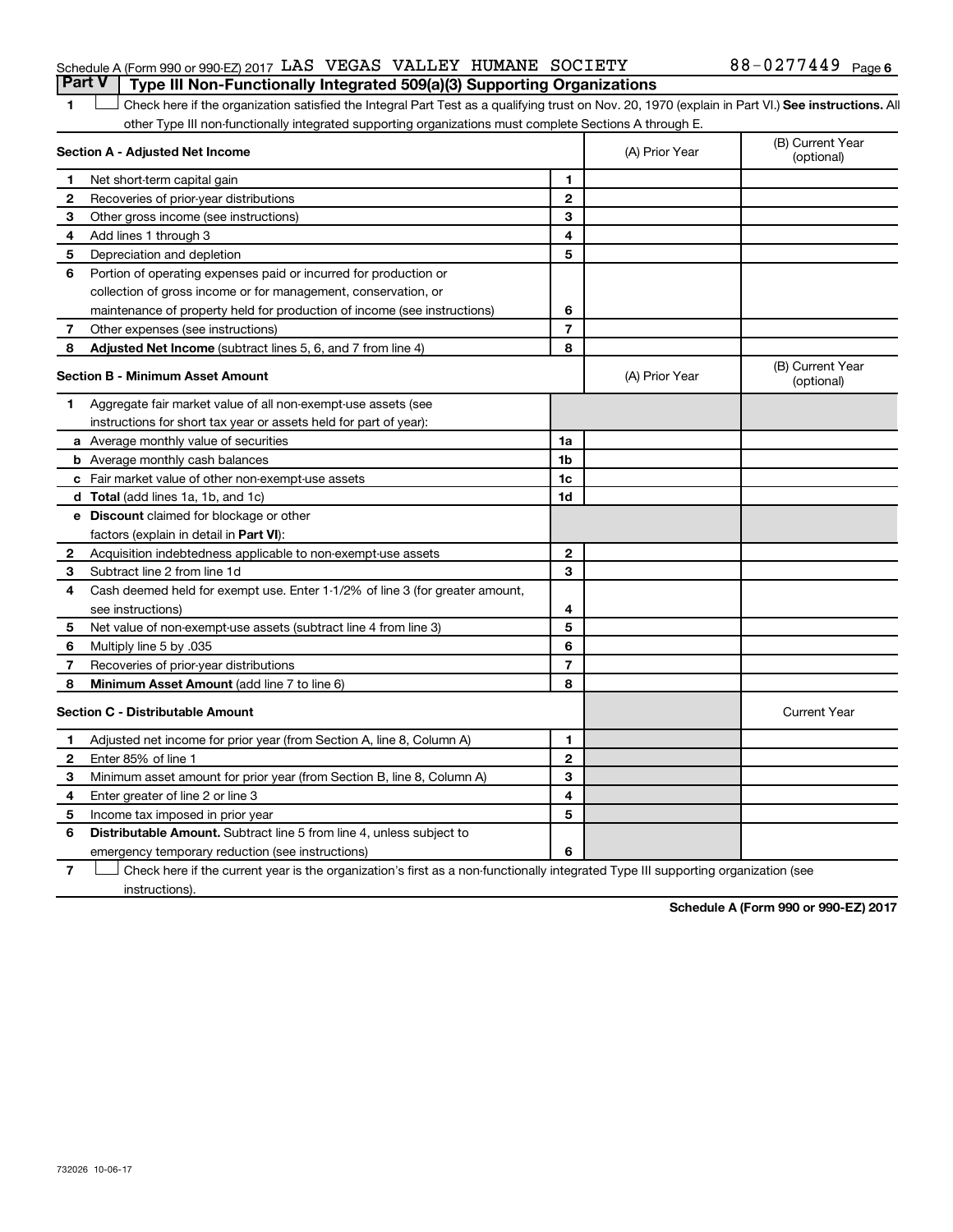### Schedule A (Form 990 or 990-EZ) 2017 LAS VEGAS VALLEY HUMANE SOCIETY NAMEL AND MONTHERRY Page LAS VEGAS VALLEY HUMANE SOCIETY 88-0277449

| <b>Part V</b> | Type III Non-Functionally Integrated 509(a)(3) Supporting Organizations (continued)        |                             |                                       |                                                |  |  |  |  |  |
|---------------|--------------------------------------------------------------------------------------------|-----------------------------|---------------------------------------|------------------------------------------------|--|--|--|--|--|
|               | <b>Current Year</b><br><b>Section D - Distributions</b>                                    |                             |                                       |                                                |  |  |  |  |  |
| 1             | Amounts paid to supported organizations to accomplish exempt purposes                      |                             |                                       |                                                |  |  |  |  |  |
| 2             | Amounts paid to perform activity that directly furthers exempt purposes of supported       |                             |                                       |                                                |  |  |  |  |  |
|               | organizations, in excess of income from activity                                           |                             |                                       |                                                |  |  |  |  |  |
| 3             | Administrative expenses paid to accomplish exempt purposes of supported organizations      |                             |                                       |                                                |  |  |  |  |  |
| 4             | Amounts paid to acquire exempt-use assets                                                  |                             |                                       |                                                |  |  |  |  |  |
| 5             | Qualified set-aside amounts (prior IRS approval required)                                  |                             |                                       |                                                |  |  |  |  |  |
| 6             | Other distributions (describe in Part VI). See instructions.                               |                             |                                       |                                                |  |  |  |  |  |
| 7             | Total annual distributions. Add lines 1 through 6.                                         |                             |                                       |                                                |  |  |  |  |  |
| 8             | Distributions to attentive supported organizations to which the organization is responsive |                             |                                       |                                                |  |  |  |  |  |
|               | (provide details in Part VI). See instructions.                                            |                             |                                       |                                                |  |  |  |  |  |
| 9             | Distributable amount for 2017 from Section C, line 6                                       |                             |                                       |                                                |  |  |  |  |  |
| 10            | Line 8 amount divided by line 9 amount                                                     |                             |                                       |                                                |  |  |  |  |  |
|               |                                                                                            | (i)                         | (ii)                                  | (iii)                                          |  |  |  |  |  |
|               | Section E - Distribution Allocations (see instructions)                                    | <b>Excess Distributions</b> | <b>Underdistributions</b><br>Pre-2017 | <b>Distributable</b><br><b>Amount for 2017</b> |  |  |  |  |  |
| 1.            | Distributable amount for 2017 from Section C, line 6                                       |                             |                                       |                                                |  |  |  |  |  |
| $\mathbf{2}$  | Underdistributions, if any, for years prior to 2017 (reason-                               |                             |                                       |                                                |  |  |  |  |  |
|               | able cause required- explain in Part VI). See instructions.                                |                             |                                       |                                                |  |  |  |  |  |
| 3             | Excess distributions carryover, if any, to 2017                                            |                             |                                       |                                                |  |  |  |  |  |
| a             |                                                                                            |                             |                                       |                                                |  |  |  |  |  |
|               | <b>b</b> From 2013                                                                         |                             |                                       |                                                |  |  |  |  |  |
|               | c From 2014                                                                                |                             |                                       |                                                |  |  |  |  |  |
|               | d From 2015                                                                                |                             |                                       |                                                |  |  |  |  |  |
|               | e From 2016                                                                                |                             |                                       |                                                |  |  |  |  |  |
|               | f Total of lines 3a through e                                                              |                             |                                       |                                                |  |  |  |  |  |
|               | <b>g</b> Applied to underdistributions of prior years                                      |                             |                                       |                                                |  |  |  |  |  |
|               | <b>h</b> Applied to 2017 distributable amount                                              |                             |                                       |                                                |  |  |  |  |  |
|               | Carryover from 2012 not applied (see instructions)                                         |                             |                                       |                                                |  |  |  |  |  |
|               | Remainder. Subtract lines 3g, 3h, and 3i from 3f.                                          |                             |                                       |                                                |  |  |  |  |  |
| 4             | Distributions for 2017 from Section D,                                                     |                             |                                       |                                                |  |  |  |  |  |
|               | $line 7$ :                                                                                 |                             |                                       |                                                |  |  |  |  |  |
|               | a Applied to underdistributions of prior years                                             |                             |                                       |                                                |  |  |  |  |  |
|               | <b>b</b> Applied to 2017 distributable amount                                              |                             |                                       |                                                |  |  |  |  |  |
| с             | Remainder. Subtract lines 4a and 4b from 4.                                                |                             |                                       |                                                |  |  |  |  |  |
| 5             | Remaining underdistributions for years prior to 2017, if                                   |                             |                                       |                                                |  |  |  |  |  |
|               | any. Subtract lines 3g and 4a from line 2. For result greater                              |                             |                                       |                                                |  |  |  |  |  |
|               | than zero, explain in Part VI. See instructions.                                           |                             |                                       |                                                |  |  |  |  |  |
| 6             | Remaining underdistributions for 2017. Subtract lines 3h                                   |                             |                                       |                                                |  |  |  |  |  |
|               | and 4b from line 1. For result greater than zero, explain in                               |                             |                                       |                                                |  |  |  |  |  |
|               | <b>Part VI.</b> See instructions.                                                          |                             |                                       |                                                |  |  |  |  |  |
| $\mathbf{7}$  | Excess distributions carryover to 2018. Add lines 3j                                       |                             |                                       |                                                |  |  |  |  |  |
|               | and 4c.                                                                                    |                             |                                       |                                                |  |  |  |  |  |
| 8             | Breakdown of line 7:                                                                       |                             |                                       |                                                |  |  |  |  |  |
|               | a Excess from 2013                                                                         |                             |                                       |                                                |  |  |  |  |  |
|               | <b>b</b> Excess from 2014                                                                  |                             |                                       |                                                |  |  |  |  |  |
|               | c Excess from 2015                                                                         |                             |                                       |                                                |  |  |  |  |  |
|               | d Excess from 2016                                                                         |                             |                                       |                                                |  |  |  |  |  |
|               | e Excess from 2017                                                                         |                             |                                       |                                                |  |  |  |  |  |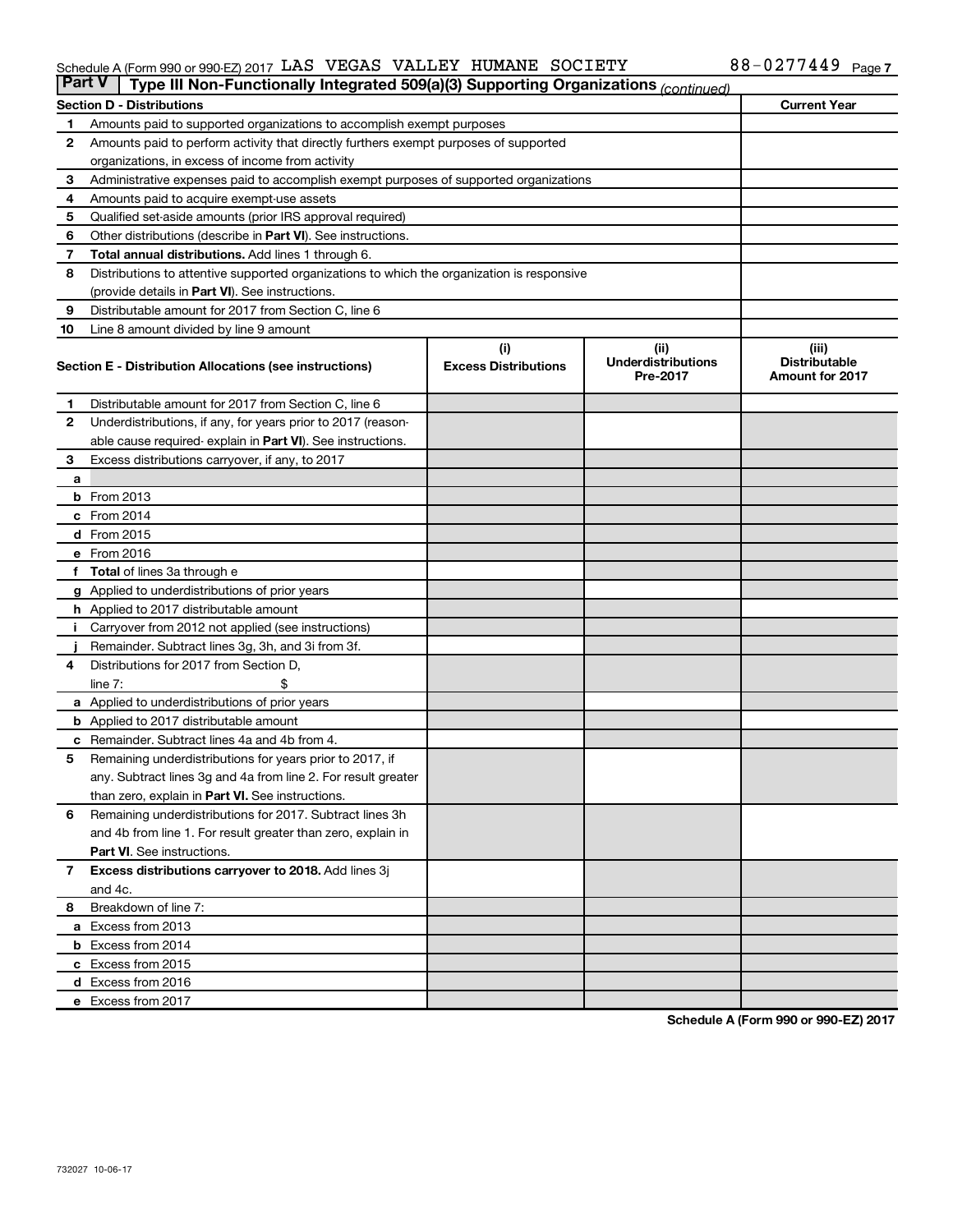|                | Schedule A (Form 990 or 990-EZ) 2017 LAS VEGAS VALLEY HUMANE SOCIETY                                                            |  |  | 88-0277449 Page 8                                                                                                                                                                                                                                                                                                                                                                                                                 |
|----------------|---------------------------------------------------------------------------------------------------------------------------------|--|--|-----------------------------------------------------------------------------------------------------------------------------------------------------------------------------------------------------------------------------------------------------------------------------------------------------------------------------------------------------------------------------------------------------------------------------------|
| <b>Part VI</b> | Section D, lines 5, 6, and 8; and Part V, Section E, lines 2, 5, and 6. Also complete this part for any additional information. |  |  | Supplemental Information. Provide the explanations required by Part II, line 10; Part II, line 17a or 17b; Part III, line 12;<br>Part IV, Section A, lines 1, 2, 3b, 3c, 4b, 4c, 5a, 6, 9a, 9b, 9c, 11a, 11b, and 11c; Part IV, Section B, lines 1 and 2; Part IV, Section C,<br>line 1; Part IV, Section D, lines 2 and 3; Part IV, Section E, lines 1c, 2a, 2b, 3a, and 3b; Part V, line 1; Part V, Section B, line 1e; Part V, |
|                | (See instructions.)                                                                                                             |  |  |                                                                                                                                                                                                                                                                                                                                                                                                                                   |
|                |                                                                                                                                 |  |  |                                                                                                                                                                                                                                                                                                                                                                                                                                   |
|                |                                                                                                                                 |  |  |                                                                                                                                                                                                                                                                                                                                                                                                                                   |
|                |                                                                                                                                 |  |  |                                                                                                                                                                                                                                                                                                                                                                                                                                   |
|                |                                                                                                                                 |  |  |                                                                                                                                                                                                                                                                                                                                                                                                                                   |
|                |                                                                                                                                 |  |  |                                                                                                                                                                                                                                                                                                                                                                                                                                   |
|                |                                                                                                                                 |  |  |                                                                                                                                                                                                                                                                                                                                                                                                                                   |
|                |                                                                                                                                 |  |  |                                                                                                                                                                                                                                                                                                                                                                                                                                   |
|                |                                                                                                                                 |  |  |                                                                                                                                                                                                                                                                                                                                                                                                                                   |
|                |                                                                                                                                 |  |  |                                                                                                                                                                                                                                                                                                                                                                                                                                   |
|                |                                                                                                                                 |  |  |                                                                                                                                                                                                                                                                                                                                                                                                                                   |
|                |                                                                                                                                 |  |  |                                                                                                                                                                                                                                                                                                                                                                                                                                   |
|                |                                                                                                                                 |  |  |                                                                                                                                                                                                                                                                                                                                                                                                                                   |
|                |                                                                                                                                 |  |  |                                                                                                                                                                                                                                                                                                                                                                                                                                   |
|                |                                                                                                                                 |  |  |                                                                                                                                                                                                                                                                                                                                                                                                                                   |
|                |                                                                                                                                 |  |  |                                                                                                                                                                                                                                                                                                                                                                                                                                   |
|                |                                                                                                                                 |  |  |                                                                                                                                                                                                                                                                                                                                                                                                                                   |
|                |                                                                                                                                 |  |  |                                                                                                                                                                                                                                                                                                                                                                                                                                   |
|                |                                                                                                                                 |  |  |                                                                                                                                                                                                                                                                                                                                                                                                                                   |
|                |                                                                                                                                 |  |  |                                                                                                                                                                                                                                                                                                                                                                                                                                   |
|                |                                                                                                                                 |  |  |                                                                                                                                                                                                                                                                                                                                                                                                                                   |
|                |                                                                                                                                 |  |  |                                                                                                                                                                                                                                                                                                                                                                                                                                   |
|                |                                                                                                                                 |  |  |                                                                                                                                                                                                                                                                                                                                                                                                                                   |
|                |                                                                                                                                 |  |  |                                                                                                                                                                                                                                                                                                                                                                                                                                   |
|                |                                                                                                                                 |  |  |                                                                                                                                                                                                                                                                                                                                                                                                                                   |
|                |                                                                                                                                 |  |  |                                                                                                                                                                                                                                                                                                                                                                                                                                   |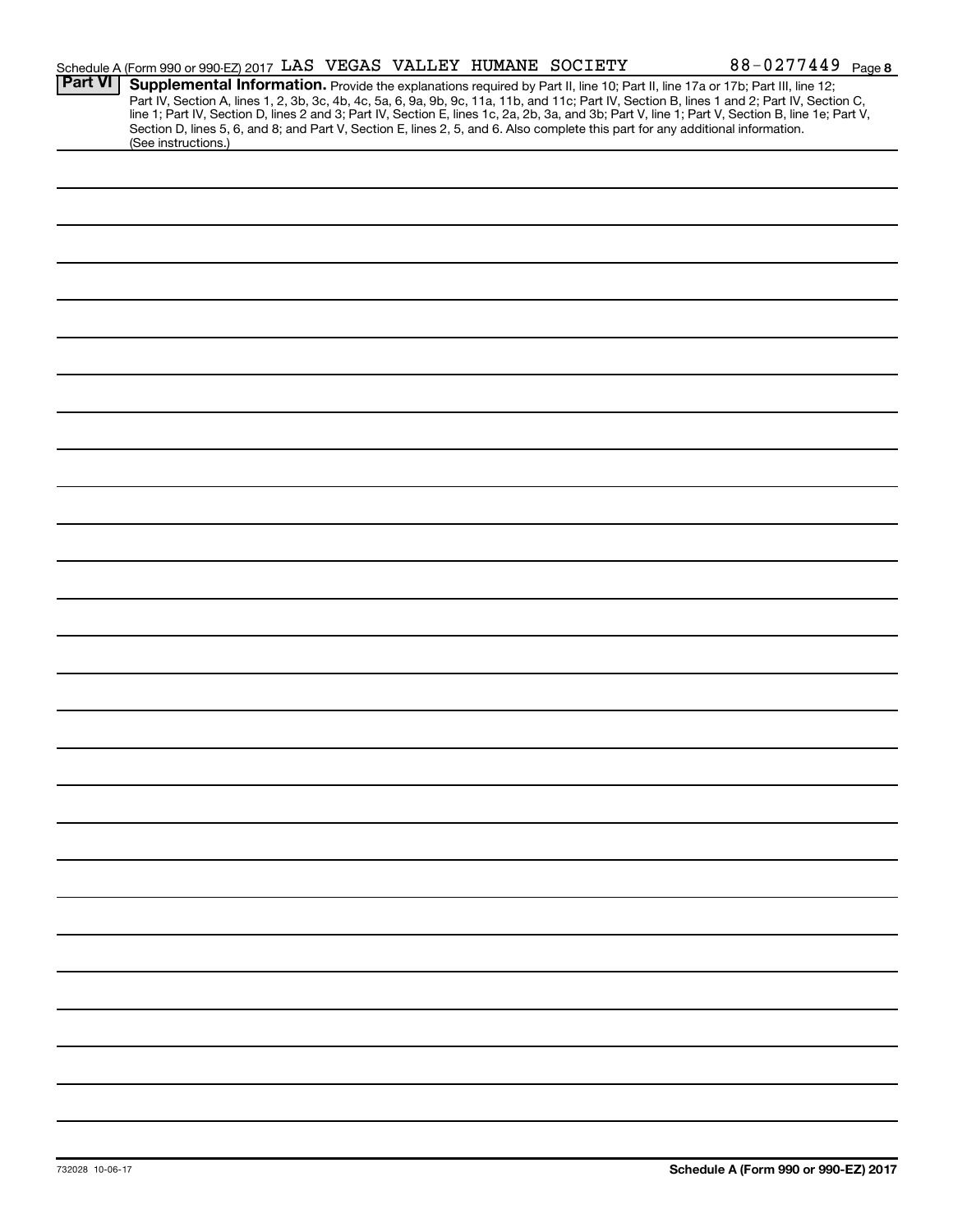| <b>SCHEDULE D</b> |  |
|-------------------|--|
|-------------------|--|

| (Form 990) |  |
|------------|--|
|------------|--|

# **SCHEDULE D Supplemental Financial Statements**<br> **Form 990 2017**<br> **Part IV** line 6.7.8.9.10, 11a, 11b, 11d, 11d, 11d, 11d, 11d, 12a, 0r, 12b

**(Form 990) | Complete if the organization answered "Yes" on Form 990, Part IV, line 6, 7, 8, 9, 10, 11a, 11b, 11c, 11d, 11e, 11f, 12a, or 12b.**

**| Attach to Form 990. |Go to www.irs.gov/Form990 for instructions and the latest information.**



Department of the Treasury Internal Revenue Service

**Name of the organization**<br>**Represent TRACIMENT COOTEDY Employer identification number**<br>
0 0 1277440

|         | LAS VEGAS VALLEY HUMANE SOCIETY                                                                                                                           | 88-0277449                      |
|---------|-----------------------------------------------------------------------------------------------------------------------------------------------------------|---------------------------------|
| Part I  | Organizations Maintaining Donor Advised Funds or Other Similar Funds or Accounts. Complete if the                                                         |                                 |
|         | organization answered "Yes" on Form 990, Part IV, line 6.                                                                                                 |                                 |
|         | (a) Donor advised funds                                                                                                                                   | (b) Funds and other accounts    |
| 1       |                                                                                                                                                           |                                 |
| 2       | Aggregate value of contributions to (during year)                                                                                                         |                                 |
| з       | Aggregate value of grants from (during year)                                                                                                              |                                 |
| 4       |                                                                                                                                                           |                                 |
| 5       | Did the organization inform all donors and donor advisors in writing that the assets held in donor advised funds                                          |                                 |
|         |                                                                                                                                                           | Yes<br>No                       |
| 6       | Did the organization inform all grantees, donors, and donor advisors in writing that grant funds can be used only                                         |                                 |
|         | for charitable purposes and not for the benefit of the donor or donor advisor, or for any other purpose conferring                                        |                                 |
|         |                                                                                                                                                           | No                              |
| Part II | Conservation Easements. Complete if the organization answered "Yes" on Form 990, Part IV, line 7.                                                         | Yes                             |
|         |                                                                                                                                                           |                                 |
| 1.      | Purpose(s) of conservation easements held by the organization (check all that apply).                                                                     |                                 |
|         | Preservation of land for public use (e.g., recreation or education)<br>Preservation of a historically important land area                                 |                                 |
|         | Protection of natural habitat<br>Preservation of a certified historic structure                                                                           |                                 |
|         | Preservation of open space                                                                                                                                |                                 |
| 2       | Complete lines 2a through 2d if the organization held a qualified conservation contribution in the form of a conservation easement on the last            |                                 |
|         | day of the tax year.                                                                                                                                      | Held at the End of the Tax Year |
| а       |                                                                                                                                                           | 2a                              |
| b       |                                                                                                                                                           | 2b                              |
| с       |                                                                                                                                                           | 2c                              |
|         | d Number of conservation easements included in (c) acquired after 7/25/06, and not on a historic structure                                                |                                 |
|         | listed in the National Register [11, 2003] March 2014 The National Register [11, 2014] March 2014 The National                                            | 2d                              |
| 3       | Number of conservation easements modified, transferred, released, extinguished, or terminated by the organization during the tax                          |                                 |
|         | $year \triangleright$                                                                                                                                     |                                 |
| 4       | Number of states where property subject to conservation easement is located >                                                                             |                                 |
| 5       | Does the organization have a written policy regarding the periodic monitoring, inspection, handling of                                                    |                                 |
|         | violations, and enforcement of the conservation easements it holds?                                                                                       | Yes<br><b>No</b>                |
| 6       | Staff and volunteer hours devoted to monitoring, inspecting, handling of violations, and enforcing conservation easements during the year                 |                                 |
|         |                                                                                                                                                           |                                 |
| 7       | Amount of expenses incurred in monitoring, inspecting, handling of violations, and enforcing conservation easements during the year                       |                                 |
|         | ► \$                                                                                                                                                      |                                 |
| 8       | Does each conservation easement reported on line 2(d) above satisfy the requirements of section 170(h)(4)(B)(i)                                           |                                 |
|         |                                                                                                                                                           | <b>No</b><br>Yes                |
| 9       | In Part XIII, describe how the organization reports conservation easements in its revenue and expense statement, and balance sheet, and                   |                                 |
|         | include, if applicable, the text of the footnote to the organization's financial statements that describes the organization's accounting for              |                                 |
|         | conservation easements.                                                                                                                                   |                                 |
|         | Organizations Maintaining Collections of Art, Historical Treasures, or Other Similar Assets.<br>Part III                                                  |                                 |
|         | Complete if the organization answered "Yes" on Form 990, Part IV, line 8.                                                                                 |                                 |
|         | 1a If the organization elected, as permitted under SFAS 116 (ASC 958), not to report in its revenue statement and balance sheet works of art,             |                                 |
|         | historical treasures, or other similar assets held for public exhibition, education, or research in furtherance of public service, provide, in Part XIII, |                                 |
|         | the text of the footnote to its financial statements that describes these items.                                                                          |                                 |
|         | b If the organization elected, as permitted under SFAS 116 (ASC 958), to report in its revenue statement and balance sheet works of art, historical       |                                 |
|         | treasures, or other similar assets held for public exhibition, education, or research in furtherance of public service, provide the following amounts     |                                 |
|         | relating to these items:                                                                                                                                  |                                 |
|         |                                                                                                                                                           | $\blacktriangleright$ \$        |
|         | (ii) Assets included in Form 990, Part X                                                                                                                  | $\blacktriangleright$ \$        |
| 2       | If the organization received or held works of art, historical treasures, or other similar assets for financial gain, provide                              |                                 |
|         | the following amounts required to be reported under SFAS 116 (ASC 958) relating to these items:                                                           |                                 |
| a       |                                                                                                                                                           | $\blacktriangleright$ \$        |
|         |                                                                                                                                                           | $\blacktriangleright$ s         |
|         |                                                                                                                                                           |                                 |

732051 10-09-17 **For Paperwork Reduction Act Notice, see the Instructions for Form 990. Schedule D (Form 990) 2017** LHA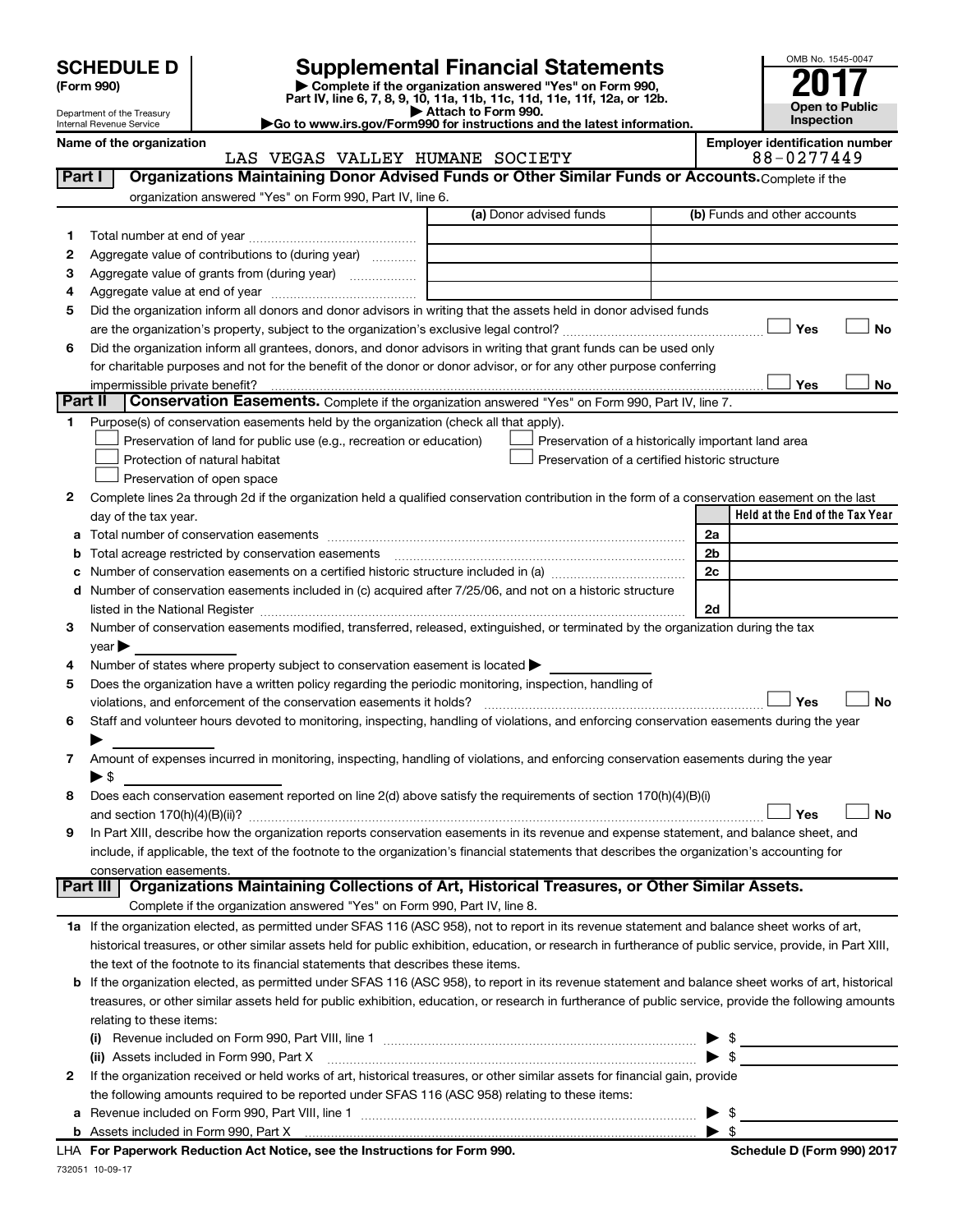|               | Schedule D (Form 990) 2017                                                                                                                                                                                                     | LAS VEGAS VALLEY HUMANE SOCIETY         |                |                                    |                                                                                                                                                                                                                                |                                 | 88-0277449 Page 2                               |                     |          |           |
|---------------|--------------------------------------------------------------------------------------------------------------------------------------------------------------------------------------------------------------------------------|-----------------------------------------|----------------|------------------------------------|--------------------------------------------------------------------------------------------------------------------------------------------------------------------------------------------------------------------------------|---------------------------------|-------------------------------------------------|---------------------|----------|-----------|
|               | Part III<br>Organizations Maintaining Collections of Art, Historical Treasures, or Other Similar Assets (continued)                                                                                                            |                                         |                |                                    |                                                                                                                                                                                                                                |                                 |                                                 |                     |          |           |
| 3             | Using the organization's acquisition, accession, and other records, check any of the following that are a significant use of its collection items                                                                              |                                         |                |                                    |                                                                                                                                                                                                                                |                                 |                                                 |                     |          |           |
|               | (check all that apply):                                                                                                                                                                                                        |                                         |                |                                    |                                                                                                                                                                                                                                |                                 |                                                 |                     |          |           |
| a             | Public exhibition                                                                                                                                                                                                              | d                                       |                |                                    | Loan or exchange programs                                                                                                                                                                                                      |                                 |                                                 |                     |          |           |
| b             | Scholarly research                                                                                                                                                                                                             | e                                       |                |                                    | Other and the control of the control of the control of the control of the control of the control of the control of the control of the control of the control of the control of the control of the control of the control of th |                                 |                                                 |                     |          |           |
| c             | Preservation for future generations                                                                                                                                                                                            |                                         |                |                                    |                                                                                                                                                                                                                                |                                 |                                                 |                     |          |           |
| 4             | Provide a description of the organization's collections and explain how they further the organization's exempt purpose in Part XIII.                                                                                           |                                         |                |                                    |                                                                                                                                                                                                                                |                                 |                                                 |                     |          |           |
| 5             | During the year, did the organization solicit or receive donations of art, historical treasures, or other similar assets                                                                                                       |                                         |                |                                    |                                                                                                                                                                                                                                |                                 |                                                 |                     |          |           |
|               |                                                                                                                                                                                                                                |                                         |                |                                    |                                                                                                                                                                                                                                |                                 |                                                 | Yes                 |          | No        |
|               | <b>Part IV</b><br>Escrow and Custodial Arrangements. Complete if the organization answered "Yes" on Form 990, Part IV, line 9, or                                                                                              |                                         |                |                                    |                                                                                                                                                                                                                                |                                 |                                                 |                     |          |           |
|               | reported an amount on Form 990, Part X, line 21.                                                                                                                                                                               |                                         |                |                                    |                                                                                                                                                                                                                                |                                 |                                                 |                     |          |           |
|               | 1a Is the organization an agent, trustee, custodian or other intermediary for contributions or other assets not included                                                                                                       |                                         |                |                                    |                                                                                                                                                                                                                                |                                 |                                                 |                     |          |           |
|               |                                                                                                                                                                                                                                |                                         |                |                                    |                                                                                                                                                                                                                                |                                 |                                                 | Yes                 |          | <b>No</b> |
|               | b If "Yes," explain the arrangement in Part XIII and complete the following table:                                                                                                                                             |                                         |                |                                    |                                                                                                                                                                                                                                |                                 |                                                 |                     |          |           |
|               |                                                                                                                                                                                                                                |                                         |                |                                    |                                                                                                                                                                                                                                |                                 |                                                 | Amount              |          |           |
|               | c Beginning balance measurements and the contract of the contract of the contract of the contract of the contract of the contract of the contract of the contract of the contract of the contract of the contract of the contr |                                         |                |                                    |                                                                                                                                                                                                                                |                                 | 1c                                              |                     |          |           |
|               |                                                                                                                                                                                                                                |                                         |                |                                    |                                                                                                                                                                                                                                |                                 | 1d                                              |                     |          |           |
|               | Distributions during the year manufactured and an account of the year manufactured and the year manufactured and the year manufactured and the year manufactured and the year manufactured and the year manufactured and the y |                                         |                |                                    |                                                                                                                                                                                                                                |                                 | 1e                                              |                     |          |           |
|               |                                                                                                                                                                                                                                |                                         |                |                                    |                                                                                                                                                                                                                                |                                 | 1f                                              |                     |          |           |
|               | 2a Did the organization include an amount on Form 990, Part X, line 21, for escrow or custodial account liability?                                                                                                             |                                         |                |                                    |                                                                                                                                                                                                                                |                                 |                                                 | Yes                 |          | No        |
| <b>Part V</b> | <b>b</b> If "Yes," explain the arrangement in Part XIII. Check here if the explanation has been provided on Part XIII<br>Endowment Funds. Complete if the organization answered "Yes" on Form 990, Part IV, line 10.           |                                         |                |                                    |                                                                                                                                                                                                                                |                                 |                                                 |                     |          |           |
|               |                                                                                                                                                                                                                                | (a) Current year                        |                |                                    |                                                                                                                                                                                                                                |                                 | (c) Two years back $ $ (d) Three years back $ $ | (e) Four years back |          |           |
|               |                                                                                                                                                                                                                                |                                         | (b) Prior year |                                    |                                                                                                                                                                                                                                |                                 |                                                 |                     |          |           |
| 1а            | Beginning of year balance                                                                                                                                                                                                      |                                         |                |                                    |                                                                                                                                                                                                                                |                                 |                                                 |                     |          |           |
| b             |                                                                                                                                                                                                                                |                                         |                |                                    |                                                                                                                                                                                                                                |                                 |                                                 |                     |          |           |
|               | Net investment earnings, gains, and losses                                                                                                                                                                                     |                                         |                |                                    |                                                                                                                                                                                                                                |                                 |                                                 |                     |          |           |
|               |                                                                                                                                                                                                                                |                                         |                |                                    |                                                                                                                                                                                                                                |                                 |                                                 |                     |          |           |
|               | e Other expenditures for facilities                                                                                                                                                                                            |                                         |                |                                    |                                                                                                                                                                                                                                |                                 |                                                 |                     |          |           |
|               | and programs                                                                                                                                                                                                                   |                                         |                |                                    |                                                                                                                                                                                                                                |                                 |                                                 |                     |          |           |
|               | End of year balance                                                                                                                                                                                                            |                                         |                |                                    |                                                                                                                                                                                                                                |                                 |                                                 |                     |          |           |
| g<br>2        | Provide the estimated percentage of the current year end balance (line 1g, column (a)) held as:                                                                                                                                |                                         |                |                                    |                                                                                                                                                                                                                                |                                 |                                                 |                     |          |           |
| а             | Board designated or quasi-endowment                                                                                                                                                                                            |                                         | ℅              |                                    |                                                                                                                                                                                                                                |                                 |                                                 |                     |          |           |
|               | Permanent endowment                                                                                                                                                                                                            | %                                       |                |                                    |                                                                                                                                                                                                                                |                                 |                                                 |                     |          |           |
|               | <b>c</b> Temporarily restricted endowment $\blacktriangleright$                                                                                                                                                                | %                                       |                |                                    |                                                                                                                                                                                                                                |                                 |                                                 |                     |          |           |
|               | The percentages on lines 2a, 2b, and 2c should equal 100%.                                                                                                                                                                     |                                         |                |                                    |                                                                                                                                                                                                                                |                                 |                                                 |                     |          |           |
|               | 3a Are there endowment funds not in the possession of the organization that are held and administered for the organization                                                                                                     |                                         |                |                                    |                                                                                                                                                                                                                                |                                 |                                                 |                     |          |           |
|               | by:                                                                                                                                                                                                                            |                                         |                |                                    |                                                                                                                                                                                                                                |                                 |                                                 |                     | Yes      | No        |
|               | (i)                                                                                                                                                                                                                            |                                         |                |                                    |                                                                                                                                                                                                                                |                                 |                                                 | 3a(i)               |          |           |
|               | (ii) related organizations                                                                                                                                                                                                     |                                         |                |                                    |                                                                                                                                                                                                                                |                                 |                                                 | 3a(ii)              |          |           |
|               |                                                                                                                                                                                                                                |                                         |                |                                    |                                                                                                                                                                                                                                |                                 |                                                 | 3b                  |          |           |
|               | Describe in Part XIII the intended uses of the organization's endowment funds.                                                                                                                                                 |                                         |                |                                    |                                                                                                                                                                                                                                |                                 |                                                 |                     |          |           |
|               | Land, Buildings, and Equipment.<br><b>Part VI</b>                                                                                                                                                                              |                                         |                |                                    |                                                                                                                                                                                                                                |                                 |                                                 |                     |          |           |
|               | Complete if the organization answered "Yes" on Form 990, Part IV, line 11a. See Form 990, Part X, line 10.                                                                                                                     |                                         |                |                                    |                                                                                                                                                                                                                                |                                 |                                                 |                     |          |           |
|               | Description of property                                                                                                                                                                                                        | (a) Cost or other<br>basis (investment) |                | (b) Cost or other<br>basis (other) |                                                                                                                                                                                                                                | (c) Accumulated<br>depreciation |                                                 | (d) Book value      |          |           |
|               |                                                                                                                                                                                                                                |                                         |                |                                    |                                                                                                                                                                                                                                |                                 |                                                 |                     |          |           |
|               |                                                                                                                                                                                                                                |                                         |                |                                    |                                                                                                                                                                                                                                |                                 |                                                 |                     |          |           |
|               |                                                                                                                                                                                                                                |                                         |                |                                    |                                                                                                                                                                                                                                |                                 |                                                 |                     |          |           |
|               |                                                                                                                                                                                                                                |                                         |                |                                    | 5,138.                                                                                                                                                                                                                         |                                 |                                                 |                     | 5,138.   |           |
|               |                                                                                                                                                                                                                                |                                         |                |                                    | 49,904.                                                                                                                                                                                                                        |                                 | 16,838.                                         |                     | 33,066.  |           |
|               | Total. Add lines 1a through 1e. (Column (d) must equal Form 990, Part X, column (B), line 10c.)                                                                                                                                |                                         |                |                                    |                                                                                                                                                                                                                                |                                 |                                                 |                     | 38, 204. |           |
|               |                                                                                                                                                                                                                                |                                         |                |                                    |                                                                                                                                                                                                                                |                                 |                                                 |                     |          |           |

**Schedule D (Form 990) 2017**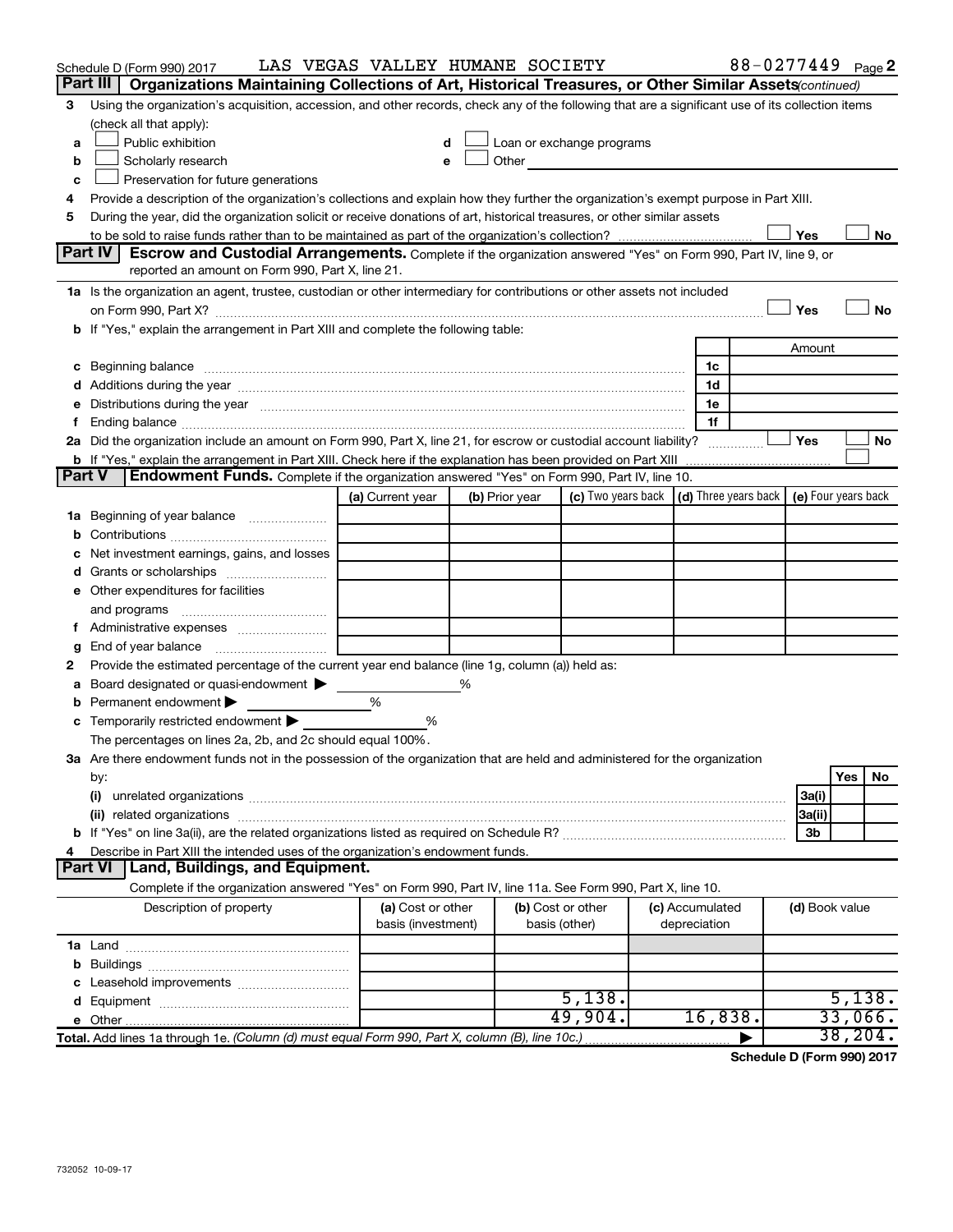| (a) Description of security or category (including name of security)                                                                                    |                 | Complete if the organization answered "Yes" on Form 990, Part IV, line 11b. See Form 990, Part X, line 12. |                                                           |
|---------------------------------------------------------------------------------------------------------------------------------------------------------|-----------------|------------------------------------------------------------------------------------------------------------|-----------------------------------------------------------|
|                                                                                                                                                         | (b) Book value  |                                                                                                            | (c) Method of valuation: Cost or end-of-year market value |
| (1) Financial derivatives                                                                                                                               |                 |                                                                                                            |                                                           |
|                                                                                                                                                         |                 |                                                                                                            |                                                           |
| (3) Other                                                                                                                                               |                 |                                                                                                            |                                                           |
| (A)                                                                                                                                                     |                 |                                                                                                            |                                                           |
| (B)                                                                                                                                                     |                 |                                                                                                            |                                                           |
| (C)                                                                                                                                                     |                 |                                                                                                            |                                                           |
| (D)                                                                                                                                                     |                 |                                                                                                            |                                                           |
| (E)                                                                                                                                                     |                 |                                                                                                            |                                                           |
| (F)                                                                                                                                                     |                 |                                                                                                            |                                                           |
| (G)                                                                                                                                                     |                 |                                                                                                            |                                                           |
| (H)                                                                                                                                                     |                 |                                                                                                            |                                                           |
| Total. (Col. (b) must equal Form 990, Part X, col. (B) line 12.) $\blacktriangleright$                                                                  |                 |                                                                                                            |                                                           |
| Part VIII Investments - Program Related.                                                                                                                |                 |                                                                                                            |                                                           |
| Complete if the organization answered "Yes" on Form 990, Part IV, line 11c. See Form 990, Part X, line 13.                                              |                 |                                                                                                            |                                                           |
| (a) Description of investment                                                                                                                           | (b) Book value  |                                                                                                            | (c) Method of valuation: Cost or end-of-year market value |
| (1)                                                                                                                                                     |                 |                                                                                                            |                                                           |
| (2)                                                                                                                                                     |                 |                                                                                                            |                                                           |
| (3)                                                                                                                                                     |                 |                                                                                                            |                                                           |
| (4)                                                                                                                                                     |                 |                                                                                                            |                                                           |
| (5)                                                                                                                                                     |                 |                                                                                                            |                                                           |
| (6)                                                                                                                                                     |                 |                                                                                                            |                                                           |
| (7)                                                                                                                                                     |                 |                                                                                                            |                                                           |
| (8)                                                                                                                                                     |                 |                                                                                                            |                                                           |
| (9)                                                                                                                                                     |                 |                                                                                                            |                                                           |
| Total. (Col. (b) must equal Form 990, Part X, col. (B) line 13.)                                                                                        |                 |                                                                                                            |                                                           |
| <b>Part IX</b><br><b>Other Assets.</b>                                                                                                                  |                 |                                                                                                            |                                                           |
| Complete if the organization answered "Yes" on Form 990, Part IV, line 11d. See Form 990, Part X, line 15.                                              |                 |                                                                                                            |                                                           |
|                                                                                                                                                         | (a) Description |                                                                                                            | (b) Book value                                            |
|                                                                                                                                                         |                 |                                                                                                            |                                                           |
|                                                                                                                                                         |                 |                                                                                                            |                                                           |
| (1)                                                                                                                                                     |                 |                                                                                                            |                                                           |
| (2)                                                                                                                                                     |                 |                                                                                                            |                                                           |
| (3)                                                                                                                                                     |                 |                                                                                                            |                                                           |
| (4)                                                                                                                                                     |                 |                                                                                                            |                                                           |
| (5)                                                                                                                                                     |                 |                                                                                                            |                                                           |
| (6)                                                                                                                                                     |                 |                                                                                                            |                                                           |
| (7)                                                                                                                                                     |                 |                                                                                                            |                                                           |
| (8)<br>(9)                                                                                                                                              |                 |                                                                                                            |                                                           |
| Total. (Column (b) must equal Form 990, Part X, col. (B) line 15.)                                                                                      |                 |                                                                                                            |                                                           |
| <b>Other Liabilities.</b><br><b>Part X</b>                                                                                                              |                 |                                                                                                            |                                                           |
|                                                                                                                                                         |                 |                                                                                                            |                                                           |
| Complete if the organization answered "Yes" on Form 990, Part IV, line 11e or 11f. See Form 990, Part X, line 25.<br>(a) Description of liability<br>1. |                 | (b) Book value                                                                                             |                                                           |
| Federal income taxes<br>(1)                                                                                                                             |                 |                                                                                                            |                                                           |
|                                                                                                                                                         |                 |                                                                                                            |                                                           |
| (2)                                                                                                                                                     |                 |                                                                                                            |                                                           |
| (3)                                                                                                                                                     |                 |                                                                                                            |                                                           |
| (4)                                                                                                                                                     |                 |                                                                                                            |                                                           |
| (5)                                                                                                                                                     |                 |                                                                                                            |                                                           |
| (6)                                                                                                                                                     |                 |                                                                                                            |                                                           |
| (7)                                                                                                                                                     |                 |                                                                                                            |                                                           |
| (8)<br>(9)                                                                                                                                              |                 |                                                                                                            |                                                           |

Schedule D (Form 990) 2017 LAS VEGAS VALLEY HUMANE SOCIETY 688-0277449 Page

**Part VII** Investments - Other Securities.

**2.** Liability for uncertain tax positions. In Part XIII, provide the text of the footnote to the organization's financial statements that reports the organization's liability for uncertain tax positions under FIN 48 (ASC 740). Check here if the text of the footnote has been provided in Part XIII

88-0277449 Page 3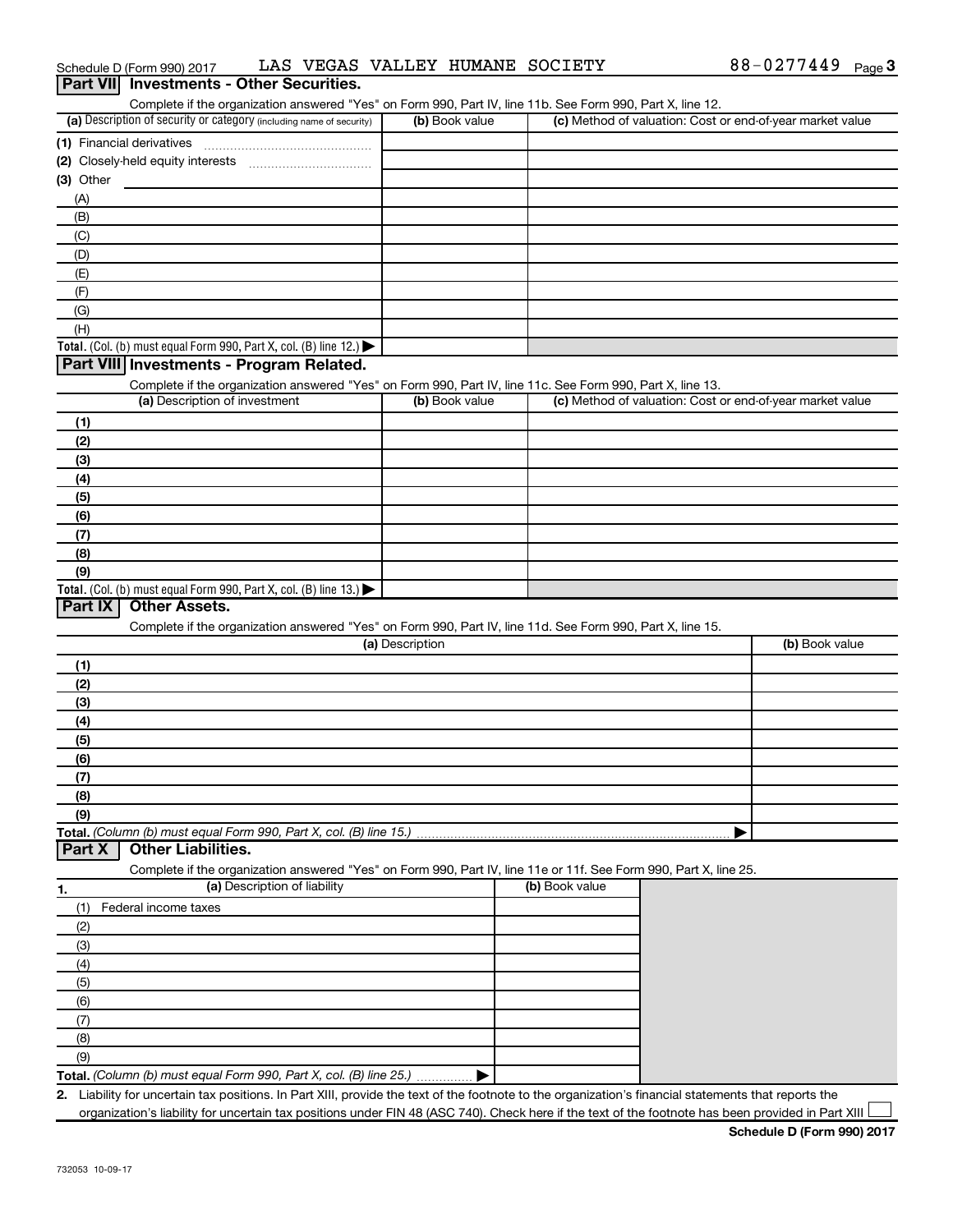|    | LAS VEGAS VALLEY HUMANE SOCIETY<br>Schedule D (Form 990) 2017                                                                                                                                                                       |                |                      | 88-0277449 Page 4 |
|----|-------------------------------------------------------------------------------------------------------------------------------------------------------------------------------------------------------------------------------------|----------------|----------------------|-------------------|
|    | Reconciliation of Revenue per Audited Financial Statements With Revenue per Return.<br><b>Part XI</b>                                                                                                                               |                |                      |                   |
|    | Complete if the organization answered "Yes" on Form 990, Part IV, line 12a.                                                                                                                                                         |                |                      |                   |
| 1  | Total revenue, gains, and other support per audited financial statements [11] [11] Total revenue, [21] Total revenue of the support per audited financial statements                                                                |                | $\blacksquare$       | 458,501.          |
| 2  | Amounts included on line 1 but not on Form 990, Part VIII, line 12:                                                                                                                                                                 |                |                      |                   |
| a  |                                                                                                                                                                                                                                     | 2a             |                      |                   |
|    |                                                                                                                                                                                                                                     | 2 <sub>b</sub> |                      |                   |
| c  |                                                                                                                                                                                                                                     | 2c             |                      |                   |
| d  |                                                                                                                                                                                                                                     | 2d             |                      |                   |
| e  | Add lines 2a through 2d <b>must be a constructed as a constructed by a</b> construction of the state of the state of the state of the state of the state of the state of the state of the state of the state of the state of the st |                | <b>2e</b>            | 0.                |
| 3  |                                                                                                                                                                                                                                     |                | 3                    | 458,501.          |
| 4  | Amounts included on Form 990, Part VIII, line 12, but not on line 1:                                                                                                                                                                |                |                      |                   |
| a  |                                                                                                                                                                                                                                     | 4a             |                      |                   |
| b  |                                                                                                                                                                                                                                     | 4 <sub>h</sub> |                      |                   |
| C. | Add lines 4a and 4b                                                                                                                                                                                                                 |                | 4c                   |                   |
|    |                                                                                                                                                                                                                                     |                | 5                    | 458,501.          |
|    | Part XII   Reconciliation of Expenses per Audited Financial Statements With Expenses per Return.                                                                                                                                    |                |                      |                   |
|    | Complete if the organization answered "Yes" on Form 990, Part IV, line 12a.                                                                                                                                                         |                |                      |                   |
| 1  |                                                                                                                                                                                                                                     |                | $\blacktriangleleft$ | 458, 209.         |
| 2  | Amounts included on line 1 but not on Form 990, Part IX, line 25:                                                                                                                                                                   |                |                      |                   |
| a  |                                                                                                                                                                                                                                     | 2a             |                      |                   |
| b  |                                                                                                                                                                                                                                     | 2 <sub>b</sub> |                      |                   |
|    |                                                                                                                                                                                                                                     | 2 <sub>c</sub> |                      |                   |
| d  |                                                                                                                                                                                                                                     | 2d             |                      |                   |
| е  | Add lines 2a through 2d <b>contained a contained a contained a contained a</b> contained a contained a contained a contained a contact a contact a contact a contact a contact a contact a contact a contact a contact a contact a  |                | <b>2e</b>            | υ.                |
| з  |                                                                                                                                                                                                                                     |                | $\mathbf{a}$         | 458,209.          |
| 4  | Amounts included on Form 990, Part IX, line 25, but not on line 1:                                                                                                                                                                  |                |                      |                   |
| a  |                                                                                                                                                                                                                                     | 4a             |                      |                   |
| b  | Other (Describe in Part XIII.)                                                                                                                                                                                                      | 4 <sub>h</sub> |                      |                   |
|    | Add lines 4a and 4b                                                                                                                                                                                                                 |                | 4с                   | 0.                |
| 5. |                                                                                                                                                                                                                                     |                | 5                    | 458,209.          |
|    | Part XIII Supplemental Information.                                                                                                                                                                                                 |                |                      |                   |
|    |                                                                                                                                                                                                                                     |                |                      |                   |

Provide the descriptions required for Part II, lines 3, 5, and 9; Part III, lines 1a and 4; Part IV, lines 1b and 2b; Part V, line 4; Part X, line 2; Part XI, lines 2d and 4b; and Part XII, lines 2d and 4b. Also complete this part to provide any additional information.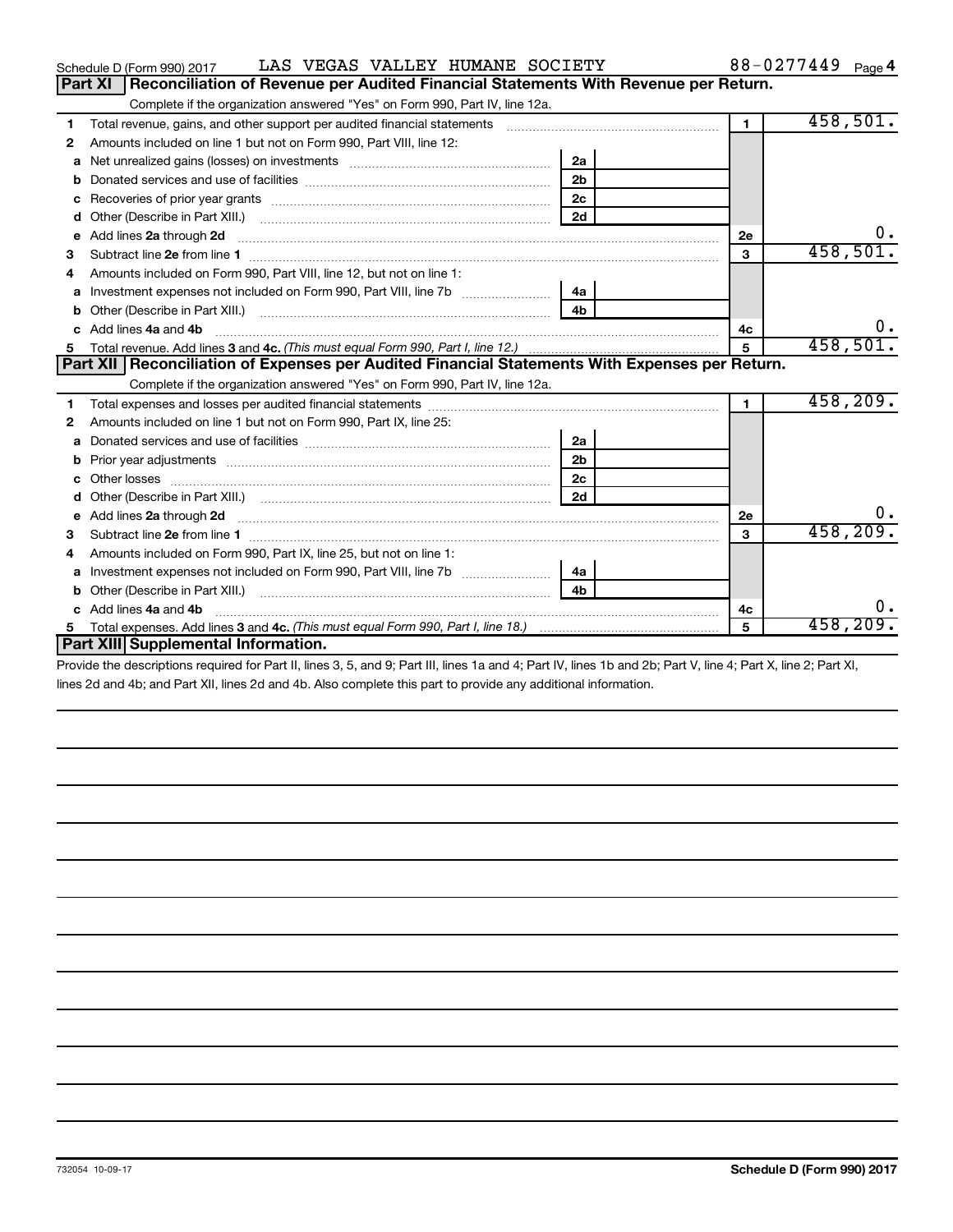| <b>SCHEDULE G</b><br>(Form 990 or 990-EZ)<br>Department of the Treasury<br>Internal Revenue Service                                                                                                                                                                                                                                                                                                                                                                                                                                                                                                                                                                                                                                                                                                                                              | <b>Supplemental Information Regarding Fundraising or Gaming Activities</b><br>Complete if the organization answered "Yes" on Form 990, Part IV, line 17, 18, or 19, or if the<br>organization entered more than \$15,000 on Form 990-EZ, line 6a.<br>Attach to Form 990 or Form 990-EZ.<br>$\triangleright$ Go to www.irs.gov/Form990 for the latest instructions. |                                                                            |    |                                      |  |                                                                            | OMB No. 1545-0047<br><b>Open to Public</b><br>Inspection |  |  |  |
|--------------------------------------------------------------------------------------------------------------------------------------------------------------------------------------------------------------------------------------------------------------------------------------------------------------------------------------------------------------------------------------------------------------------------------------------------------------------------------------------------------------------------------------------------------------------------------------------------------------------------------------------------------------------------------------------------------------------------------------------------------------------------------------------------------------------------------------------------|--------------------------------------------------------------------------------------------------------------------------------------------------------------------------------------------------------------------------------------------------------------------------------------------------------------------------------------------------------------------|----------------------------------------------------------------------------|----|--------------------------------------|--|----------------------------------------------------------------------------|----------------------------------------------------------|--|--|--|
| Name of the organization                                                                                                                                                                                                                                                                                                                                                                                                                                                                                                                                                                                                                                                                                                                                                                                                                         | LAS VEGAS VALLEY HUMANE SOCIETY                                                                                                                                                                                                                                                                                                                                    |                                                                            |    |                                      |  | 88-0277449                                                                 | <b>Employer identification number</b>                    |  |  |  |
| Part I<br>required to complete this part.                                                                                                                                                                                                                                                                                                                                                                                                                                                                                                                                                                                                                                                                                                                                                                                                        | Fundraising Activities. Complete if the organization answered "Yes" on Form 990, Part IV, line 17. Form 990-EZ filers are not                                                                                                                                                                                                                                      |                                                                            |    |                                      |  |                                                                            |                                                          |  |  |  |
| 1 Indicate whether the organization raised funds through any of the following activities. Check all that apply.<br>Mail solicitations<br>Solicitation of non-government grants<br>e<br>a<br>Solicitation of government grants<br>Internet and email solicitations<br>f<br>b<br>Phone solicitations<br>Special fundraising events<br>c<br>g<br>In-person solicitations<br>d<br>2 a Did the organization have a written or oral agreement with any individual (including officers, directors, trustees, or<br>Yes<br><b>No</b><br>key employees listed in Form 990, Part VII) or entity in connection with professional fundraising services?<br><b>b</b> If "Yes," list the 10 highest paid individuals or entities (fundraisers) pursuant to agreements under which the fundraiser is to be<br>compensated at least \$5,000 by the organization. |                                                                                                                                                                                                                                                                                                                                                                    |                                                                            |    |                                      |  |                                                                            |                                                          |  |  |  |
| (i) Name and address of individual<br>or entity (fundraiser)                                                                                                                                                                                                                                                                                                                                                                                                                                                                                                                                                                                                                                                                                                                                                                                     | (ii) Activity                                                                                                                                                                                                                                                                                                                                                      | (iii) Did<br>fundraiser<br>have custody<br>or control of<br>contributions? |    | (iv) Gross receipts<br>from activity |  | (v) Amount paid<br>to (or retained by)<br>fundraiser<br>listed in col. (i) | (vi) Amount paid<br>to (or retained by)<br>organization  |  |  |  |
|                                                                                                                                                                                                                                                                                                                                                                                                                                                                                                                                                                                                                                                                                                                                                                                                                                                  |                                                                                                                                                                                                                                                                                                                                                                    | Yes                                                                        | No |                                      |  |                                                                            |                                                          |  |  |  |
|                                                                                                                                                                                                                                                                                                                                                                                                                                                                                                                                                                                                                                                                                                                                                                                                                                                  |                                                                                                                                                                                                                                                                                                                                                                    |                                                                            |    |                                      |  |                                                                            |                                                          |  |  |  |
|                                                                                                                                                                                                                                                                                                                                                                                                                                                                                                                                                                                                                                                                                                                                                                                                                                                  |                                                                                                                                                                                                                                                                                                                                                                    |                                                                            |    |                                      |  |                                                                            |                                                          |  |  |  |
|                                                                                                                                                                                                                                                                                                                                                                                                                                                                                                                                                                                                                                                                                                                                                                                                                                                  |                                                                                                                                                                                                                                                                                                                                                                    |                                                                            |    |                                      |  |                                                                            |                                                          |  |  |  |
|                                                                                                                                                                                                                                                                                                                                                                                                                                                                                                                                                                                                                                                                                                                                                                                                                                                  |                                                                                                                                                                                                                                                                                                                                                                    |                                                                            |    |                                      |  |                                                                            |                                                          |  |  |  |
|                                                                                                                                                                                                                                                                                                                                                                                                                                                                                                                                                                                                                                                                                                                                                                                                                                                  |                                                                                                                                                                                                                                                                                                                                                                    |                                                                            |    |                                      |  |                                                                            |                                                          |  |  |  |
|                                                                                                                                                                                                                                                                                                                                                                                                                                                                                                                                                                                                                                                                                                                                                                                                                                                  |                                                                                                                                                                                                                                                                                                                                                                    |                                                                            |    |                                      |  |                                                                            |                                                          |  |  |  |
|                                                                                                                                                                                                                                                                                                                                                                                                                                                                                                                                                                                                                                                                                                                                                                                                                                                  |                                                                                                                                                                                                                                                                                                                                                                    |                                                                            |    |                                      |  |                                                                            |                                                          |  |  |  |
|                                                                                                                                                                                                                                                                                                                                                                                                                                                                                                                                                                                                                                                                                                                                                                                                                                                  |                                                                                                                                                                                                                                                                                                                                                                    |                                                                            |    |                                      |  |                                                                            |                                                          |  |  |  |
|                                                                                                                                                                                                                                                                                                                                                                                                                                                                                                                                                                                                                                                                                                                                                                                                                                                  |                                                                                                                                                                                                                                                                                                                                                                    |                                                                            |    |                                      |  |                                                                            |                                                          |  |  |  |
| Total                                                                                                                                                                                                                                                                                                                                                                                                                                                                                                                                                                                                                                                                                                                                                                                                                                            |                                                                                                                                                                                                                                                                                                                                                                    |                                                                            |    |                                      |  |                                                                            |                                                          |  |  |  |
| 3 List all states in which the organization is registered or licensed to solicit contributions or has been notified it is exempt from registration<br>or licensing.                                                                                                                                                                                                                                                                                                                                                                                                                                                                                                                                                                                                                                                                              |                                                                                                                                                                                                                                                                                                                                                                    |                                                                            |    |                                      |  |                                                                            |                                                          |  |  |  |
|                                                                                                                                                                                                                                                                                                                                                                                                                                                                                                                                                                                                                                                                                                                                                                                                                                                  |                                                                                                                                                                                                                                                                                                                                                                    |                                                                            |    |                                      |  |                                                                            |                                                          |  |  |  |
|                                                                                                                                                                                                                                                                                                                                                                                                                                                                                                                                                                                                                                                                                                                                                                                                                                                  |                                                                                                                                                                                                                                                                                                                                                                    |                                                                            |    |                                      |  |                                                                            |                                                          |  |  |  |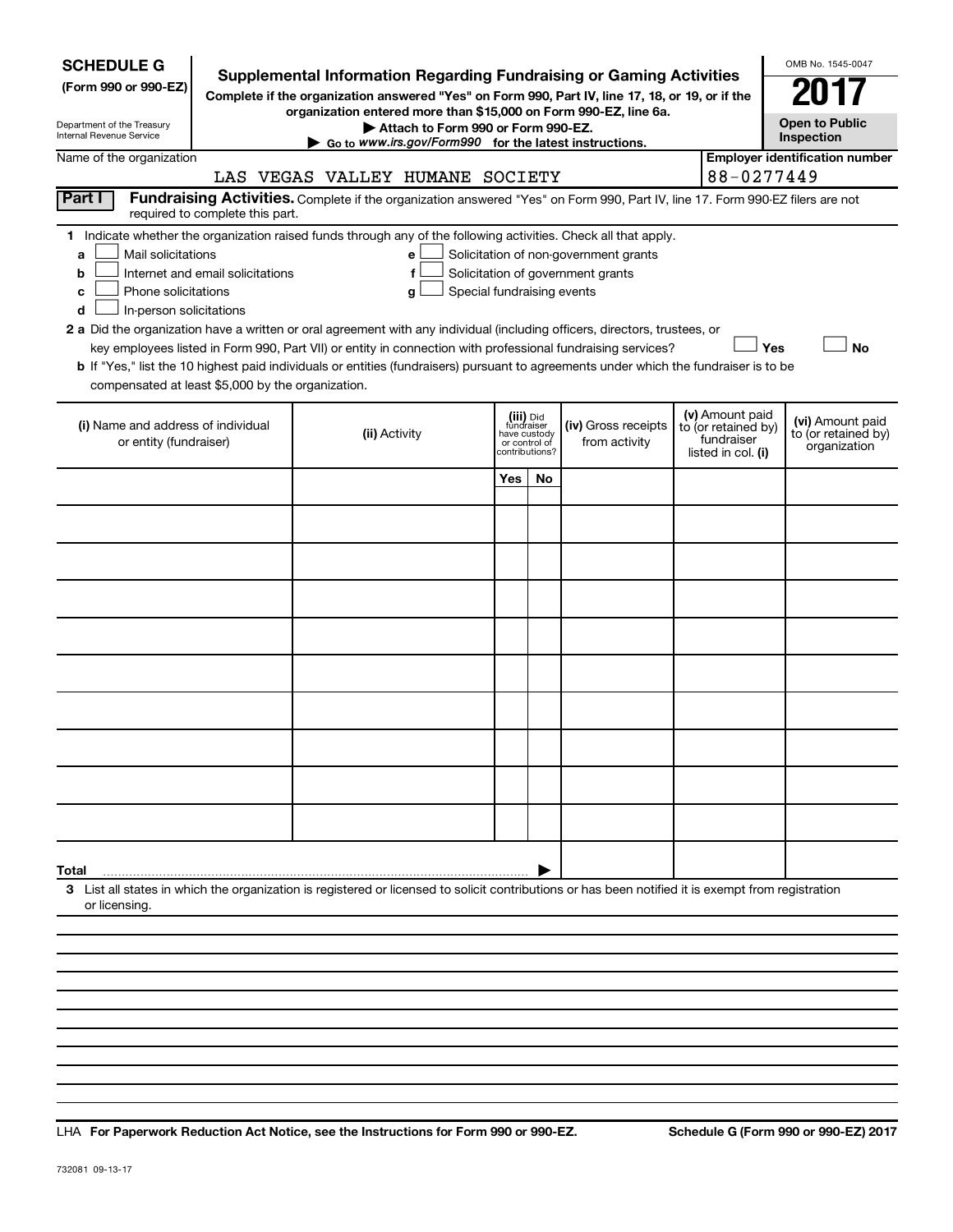| Schedule G (Form 990 or 990-EZ) 2017 LAS VEGAS VALLEY HUMANE SOCIETY |  |  |  |  | 88-0277449 $_{Page 2}$ |
|----------------------------------------------------------------------|--|--|--|--|------------------------|
|----------------------------------------------------------------------|--|--|--|--|------------------------|

Part II | Fundraising Events. Complete if the organization answered "Yes" on Form 990, Part IV, line 18, or reported more than \$15,000 of fundraising event contributions and gross income on Form 990-EZ, lines 1 and 6b. List events with gross receipts greater than \$5,000.

|                        |    | OF RIFLOR BOOK IS GET LOOPER ON BOODS THE ORDER OF FORM SSU-CZ, ITHES IT AND OD. LIST EVENTS WILL GROSS RECEIDES GREATER THAN \$0,000.   |                                            |                                                  |                                 |                                                     |
|------------------------|----|------------------------------------------------------------------------------------------------------------------------------------------|--------------------------------------------|--------------------------------------------------|---------------------------------|-----------------------------------------------------|
|                        |    |                                                                                                                                          | (a) Event $#1$<br>SPECIAL<br><b>EVENTS</b> | (b) Event $#2$                                   | (c) Other events<br><b>NONE</b> | (d) Total events<br>(add col. (a) through           |
|                        |    |                                                                                                                                          | (event type)                               | (event type)                                     | (total number)                  | col. (c)                                            |
| Revenue                | 1. |                                                                                                                                          | 18,386.                                    |                                                  |                                 | 18,386.                                             |
|                        |    |                                                                                                                                          |                                            |                                                  |                                 |                                                     |
|                        | 3  | Gross income (line 1 minus line 2)                                                                                                       | 18,386.                                    |                                                  |                                 | 18,386.                                             |
|                        |    |                                                                                                                                          |                                            |                                                  |                                 |                                                     |
|                        | 5. |                                                                                                                                          |                                            |                                                  |                                 |                                                     |
| Direct Expenses        |    |                                                                                                                                          |                                            |                                                  |                                 |                                                     |
|                        |    |                                                                                                                                          |                                            |                                                  |                                 |                                                     |
|                        | 8  |                                                                                                                                          |                                            |                                                  |                                 |                                                     |
|                        | 9  |                                                                                                                                          | 13,890.                                    |                                                  |                                 | 13,890.<br>13,890.                                  |
|                        |    | 10 Direct expense summary. Add lines 4 through 9 in column (d)<br>11 Net income summary. Subtract line 10 from line 3, column (d)        |                                            |                                                  |                                 | 4,496.                                              |
| Part III               |    | Gaming. Complete if the organization answered "Yes" on Form 990, Part IV, line 19, or reported more than                                 |                                            |                                                  |                                 |                                                     |
|                        |    | \$15,000 on Form 990-EZ, line 6a.                                                                                                        |                                            |                                                  |                                 |                                                     |
| Revenue                |    |                                                                                                                                          | (a) Bingo                                  | (b) Pull tabs/instant<br>bingo/progressive bingo | (c) Other gaming                | (d) Total gaming (add<br>col. (a) through col. (c)) |
|                        |    |                                                                                                                                          |                                            |                                                  |                                 |                                                     |
|                        |    |                                                                                                                                          |                                            |                                                  |                                 |                                                     |
|                        |    |                                                                                                                                          |                                            |                                                  |                                 |                                                     |
|                        |    |                                                                                                                                          |                                            |                                                  |                                 |                                                     |
| <b>Direct Expenses</b> | 4  |                                                                                                                                          |                                            |                                                  |                                 |                                                     |
|                        |    |                                                                                                                                          |                                            |                                                  |                                 |                                                     |
|                        |    | 6 Volunteer labor                                                                                                                        | Yes<br>%<br>No                             | Yes<br>%<br>No                                   | Yes<br>℅<br>No                  |                                                     |
|                        | 7  | Direct expense summary. Add lines 2 through 5 in column (d)                                                                              |                                            |                                                  |                                 |                                                     |
|                        | 8  |                                                                                                                                          |                                            |                                                  |                                 |                                                     |
| 9.                     |    | Enter the state(s) in which the organization conducts gaming activities:<br><b>b</b> If "No," explain:                                   |                                            |                                                  |                                 | Yes<br>No                                           |
|                        |    | 10a Were any of the organization's gaming licenses revoked, suspended, or terminated during the tax year?<br><b>b</b> If "Yes," explain: |                                            |                                                  |                                 | Yes<br>No                                           |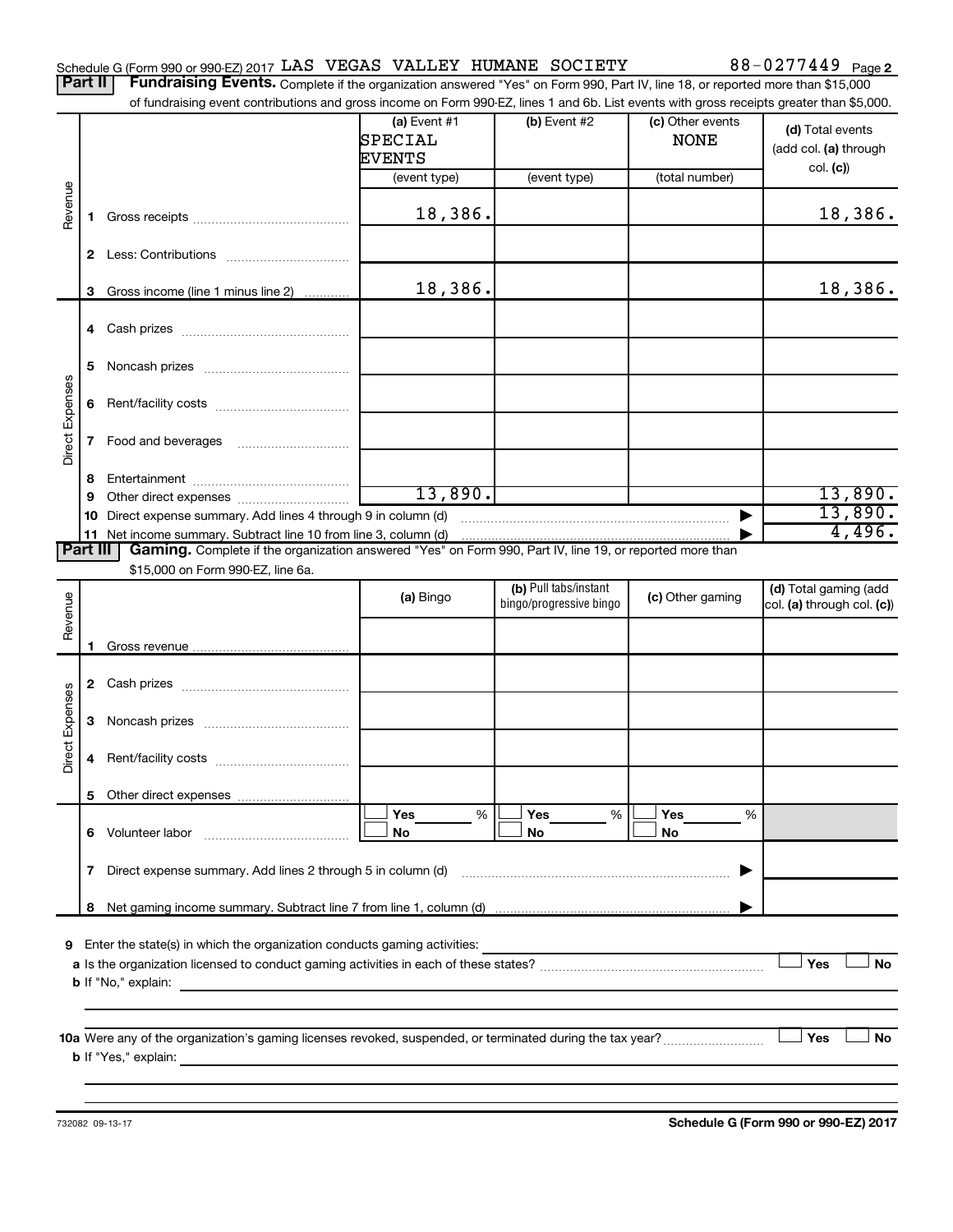| Schedule G (Form 990 or 990-EZ) 2017 LAS VEGAS VALLEY HUMANE SOCIETY                                                                                                                                                                                               | 88-0277449 | Page 3               |
|--------------------------------------------------------------------------------------------------------------------------------------------------------------------------------------------------------------------------------------------------------------------|------------|----------------------|
|                                                                                                                                                                                                                                                                    | Yes        | <b>No</b>            |
| 12 Is the organization a grantor, beneficiary or trustee of a trust, or a member of a partnership or other entity formed                                                                                                                                           |            |                      |
|                                                                                                                                                                                                                                                                    | Yes        | <b>No</b>            |
| 13 Indicate the percentage of gaming activity conducted in:                                                                                                                                                                                                        |            |                      |
|                                                                                                                                                                                                                                                                    | 1За        | %                    |
| <b>b</b> An outside facility <i>www.communicality www.communicality.communicality www.communicality www.communicality.communicality www.communicality.com</i>                                                                                                      | 13b        | %                    |
| 14 Enter the name and address of the person who prepares the organization's gaming/special events books and records:                                                                                                                                               |            |                      |
|                                                                                                                                                                                                                                                                    |            |                      |
| Name $\blacktriangleright$<br><u>and the control of the control of the control of the control of the control of the control of the control of</u>                                                                                                                  |            |                      |
|                                                                                                                                                                                                                                                                    |            |                      |
| <b>15a</b> Does the organization have a contract with a third party from whom the organization receives gaming revenue? $\ldots$                                                                                                                                   |            | <b>No</b>            |
|                                                                                                                                                                                                                                                                    |            |                      |
|                                                                                                                                                                                                                                                                    |            |                      |
| c If "Yes," enter name and address of the third party:                                                                                                                                                                                                             |            |                      |
|                                                                                                                                                                                                                                                                    |            |                      |
| <u>and the state of the state of the state of the state of the state of the state of the state of the state of the state of the state of the state of the state of the state of the state of the state of the state of the state</u><br>Name $\blacktriangleright$ |            |                      |
| Address $\blacktriangleright$<br><u>and the control of the control of the control of the control of the control of the control of the control of</u>                                                                                                               |            |                      |
| <b>16</b> Gaming manager information:                                                                                                                                                                                                                              |            |                      |
| <u> 1989 - Johann John Stein, markin f</u><br>Name $\blacktriangleright$                                                                                                                                                                                           |            |                      |
| Gaming manager compensation > \$                                                                                                                                                                                                                                   |            |                      |
|                                                                                                                                                                                                                                                                    |            |                      |
| Description of services provided states and the control of the control of the control of services provided states and the control of the control of the control of the control of the control of the control of the control of                                     |            |                      |
|                                                                                                                                                                                                                                                                    |            |                      |
|                                                                                                                                                                                                                                                                    |            |                      |
|                                                                                                                                                                                                                                                                    |            |                      |
| Director/officer<br>Employee<br>Independent contractor                                                                                                                                                                                                             |            |                      |
|                                                                                                                                                                                                                                                                    |            |                      |
| <b>17</b> Mandatory distributions:                                                                                                                                                                                                                                 |            |                      |
| a Is the organization required under state law to make charitable distributions from the gaming proceeds to                                                                                                                                                        |            |                      |
| retain the state gaming license?                                                                                                                                                                                                                                   |            | $\Box$ Yes $\Box$ No |
| <b>b</b> Enter the amount of distributions required under state law to be distributed to other exempt organizations or spent in the                                                                                                                                |            |                      |
| organization's own exempt activities during the tax year $\triangleright$ \$                                                                                                                                                                                       |            |                      |
| <b>Part IV</b><br>Supplemental Information. Provide the explanations required by Part I, line 2b, columns (iii) and (v); and Part III, lines 9, 9b, 10b, 15b,                                                                                                      |            |                      |
| 15c, 16, and 17b, as applicable. Also provide any additional information. See instructions.                                                                                                                                                                        |            |                      |
|                                                                                                                                                                                                                                                                    |            |                      |
|                                                                                                                                                                                                                                                                    |            |                      |
|                                                                                                                                                                                                                                                                    |            |                      |
|                                                                                                                                                                                                                                                                    |            |                      |
|                                                                                                                                                                                                                                                                    |            |                      |
|                                                                                                                                                                                                                                                                    |            |                      |
|                                                                                                                                                                                                                                                                    |            |                      |
|                                                                                                                                                                                                                                                                    |            |                      |
|                                                                                                                                                                                                                                                                    |            |                      |
|                                                                                                                                                                                                                                                                    |            |                      |
|                                                                                                                                                                                                                                                                    |            |                      |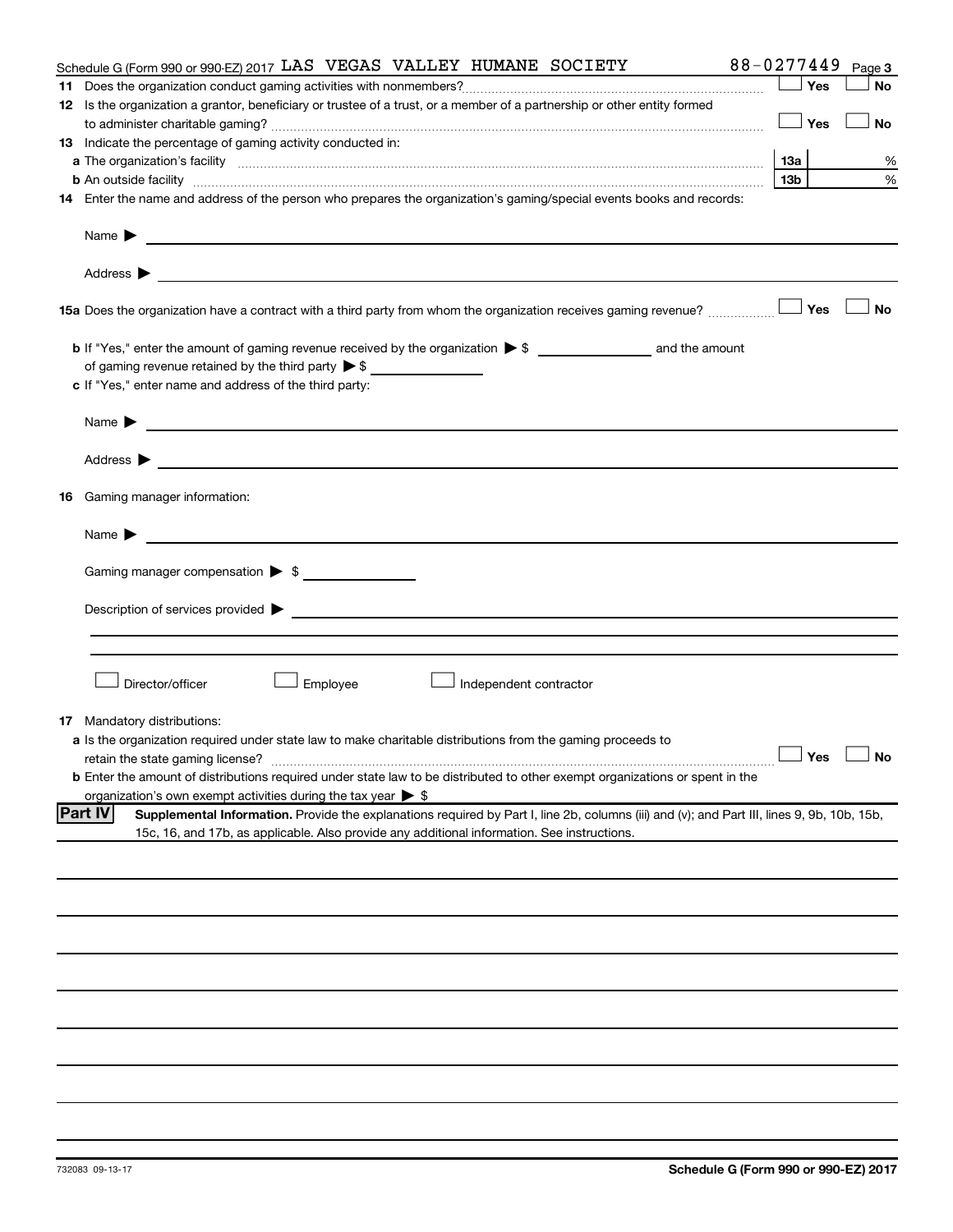| Schedule G (Form 990 or 990-EZ)                       |  |  | LAS VEGAS VALLEY HUMANE SOCIETY | 88-0277449 | Page 4 |
|-------------------------------------------------------|--|--|---------------------------------|------------|--------|
| <b>Part IV   Supplemental Information (continued)</b> |  |  |                                 |            |        |

| <u></u> | $\mathbf{r}$<br>$\overline{\phantom{a}}$ |  |  |  |
|---------|------------------------------------------|--|--|--|
|         |                                          |  |  |  |
|         |                                          |  |  |  |
|         |                                          |  |  |  |
|         |                                          |  |  |  |
|         |                                          |  |  |  |
|         |                                          |  |  |  |
|         |                                          |  |  |  |
|         |                                          |  |  |  |
|         |                                          |  |  |  |
|         |                                          |  |  |  |
|         |                                          |  |  |  |
|         |                                          |  |  |  |
|         |                                          |  |  |  |
|         |                                          |  |  |  |
|         |                                          |  |  |  |
|         |                                          |  |  |  |
|         |                                          |  |  |  |
|         |                                          |  |  |  |
|         |                                          |  |  |  |
|         |                                          |  |  |  |
|         |                                          |  |  |  |
|         |                                          |  |  |  |
|         |                                          |  |  |  |
|         |                                          |  |  |  |
|         |                                          |  |  |  |
|         |                                          |  |  |  |
|         |                                          |  |  |  |
|         |                                          |  |  |  |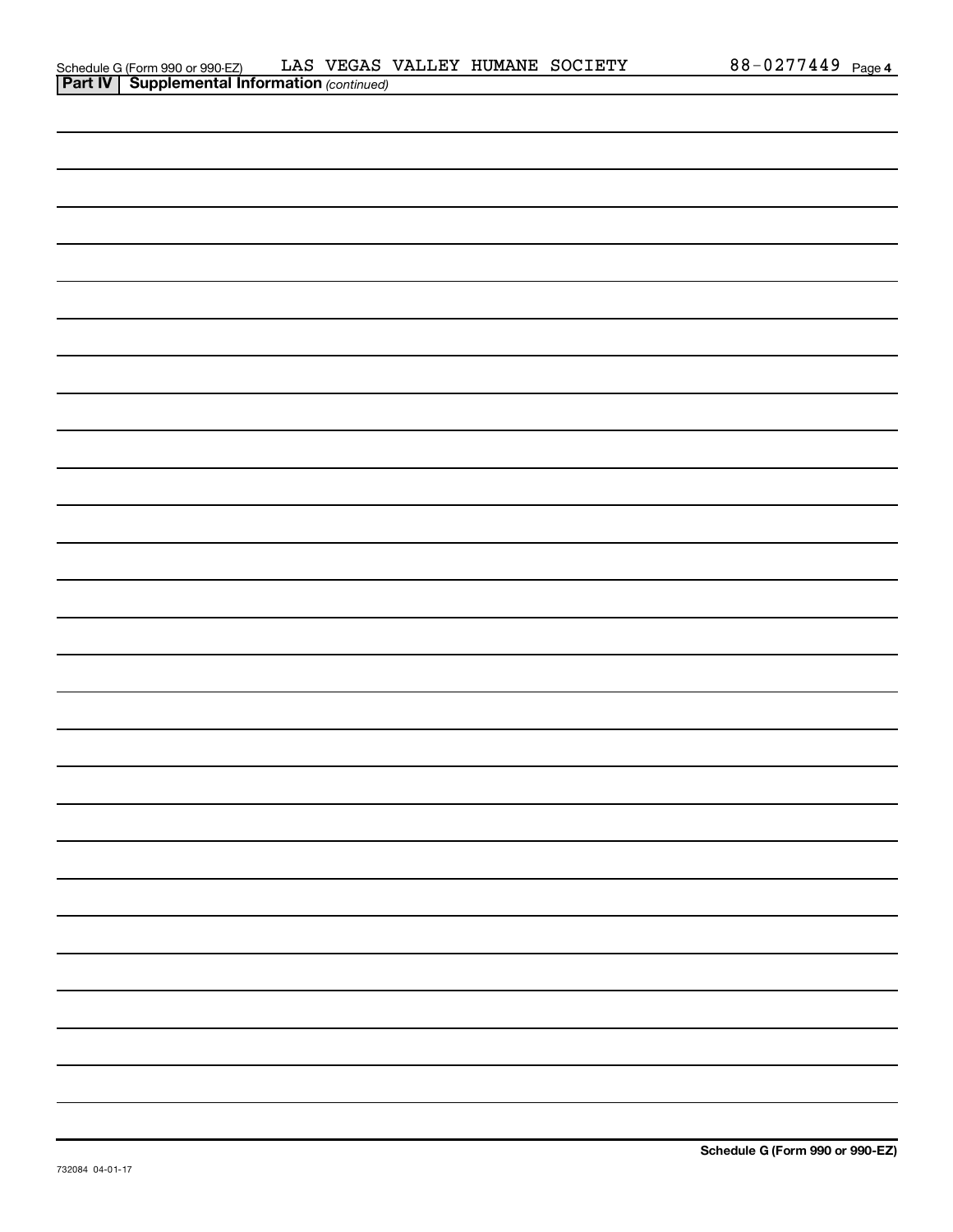Department of the Treasury **(Form 990 or 990-EZ)**

Name of the organization

Internal Revenue Service

**SCHEDULE O Supplemental Information to Form 990 or 990-EZ 2018 [2018 10]**<br>(Form 990 or 990-EZ) **2017** Complete to provide information for responses to specific questions on

**Complete to provide information for responses to specific questions on Form 990 or 990-EZ or to provide any additional information. | Attach to Form 990 or 990-EZ.**

**| Go to www.irs.gov/Form990 for the latest information.**

OMB No. 1545-0047 **Open to Public Inspection**

LAS VEGAS VALLEY HUMANE SOCIETY 88-0277449

**Employer identification number**

FORM 990, PART I, LINE 1, DESCRIPTION OF ORGANIZATION MISSION:

THE ORGANIZATION'S PRIMARY EMPHASIS IS ON STRAY AND ABANDONED ANIMALS

AND REDUCING ANIMAL OVERPOPULATION.

FORM 990, PART III, LINE 4A, PROGRAM SERVICE ACCOMPLISHMENTS:

OWNED CATS AND DOGS.

DURING THE YEAR, THE ORGANIZATION ALSO PAID FOR THE SPAY/NEUTER OF 332

ABANDONED ANIMALS AS A PART OF ITS ADOPTION PROGRAM, FOR A TOTAL OF

1,554 ANIMALS SPAYED AND NEUTERED DURING THE YEAR ENDED JUNE 30, 2018.

FORM 990, PART VI, SECTION B, LINE 11B:

THE FORM 990 IS FIRST REVIEWED BY THE TREASURER AND PRESIDENT AND THEN IS

DISTRIBUTED TO THE OTHER BOARD MEMBERS BEFORE BEING FILED.

FORM 990, PART VI, SECTION C, LINE 19:

THE ORGANIZATION MAKES DOCUMENTS AVAILABLE TO THE PUBLIC UPON REQUEST. THE FORM 990 IS ON THE ORGANIZATIONS WEBSITE.

FORM 990, PART IX, LINE 24E, ALL OTHER FUNCTIONAL EXPENSES:

ANSWERING SERVICES:

PROGRAM SERVICE EXPENSES 34,252. MANAGEMENT AND GENERAL EXPENSES 0. FUNDRAISING EXPENSES 0. TOTAL EXPENSES 34,252.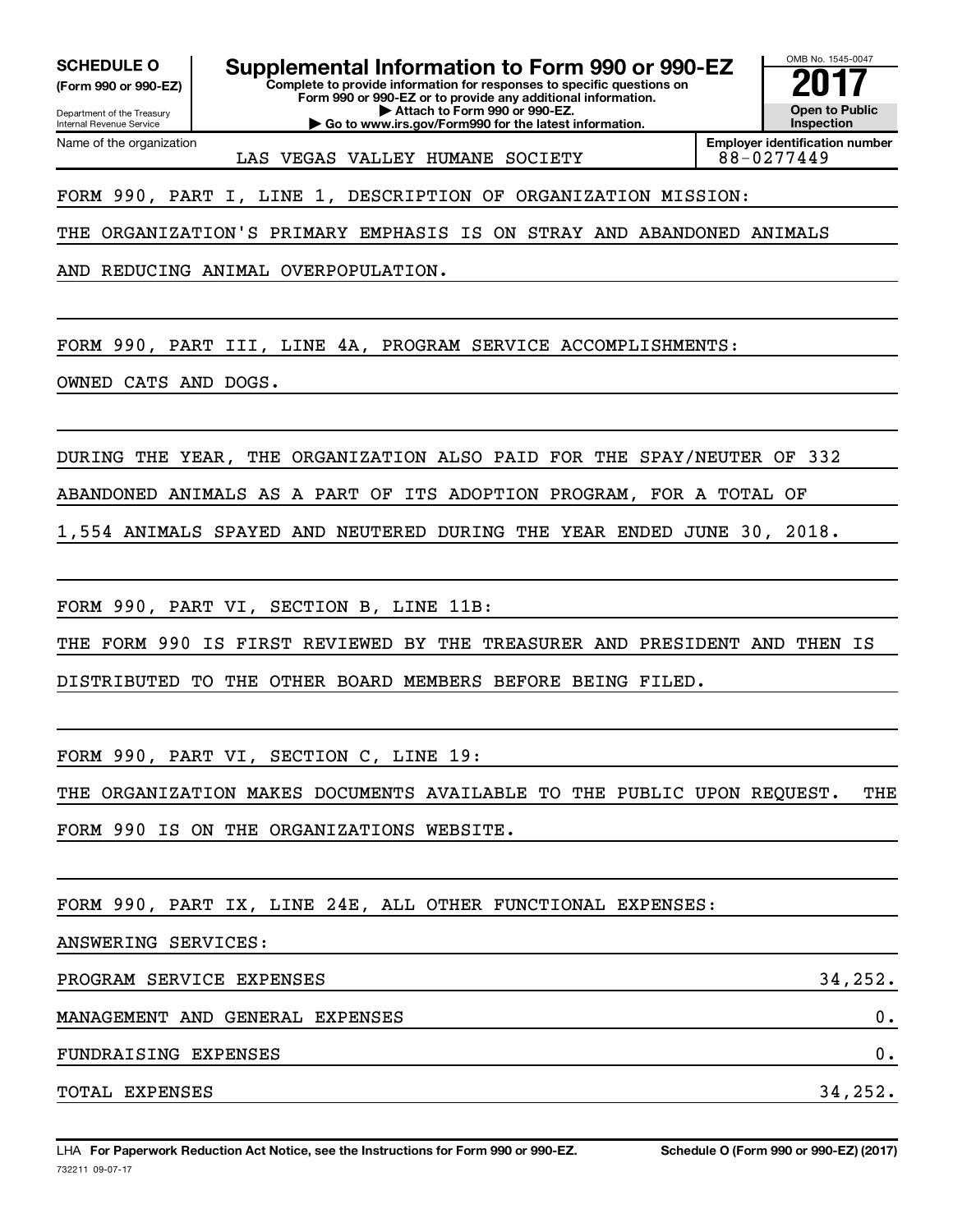| Schedule O (Form 990 or 990-EZ) (2017)<br>Name of the organization<br>LAS VEGAS VALLEY HUMANE SOCIETY | Page 2<br><b>Employer identification number</b><br>88-0277449 |
|-------------------------------------------------------------------------------------------------------|---------------------------------------------------------------|
| SUPPLIES:                                                                                             |                                                               |
| PROGRAM SERVICE EXPENSES                                                                              | 17,985.                                                       |
| MANAGEMENT AND GENERAL EXPENSES                                                                       | 2,348.                                                        |
| FUNDRAISING EXPENSES                                                                                  | 0.                                                            |
| TOTAL EXPENSES                                                                                        | 20,333.                                                       |
| AUTO EXPENSE:                                                                                         |                                                               |
| PROGRAM SERVICE EXPENSES                                                                              | 18,174.                                                       |
| MANAGEMENT AND GENERAL EXPENSES                                                                       | 0.                                                            |
| FUNDRAISING EXPENSES                                                                                  | 0.                                                            |
| TOTAL EXPENSES                                                                                        | 18,174.                                                       |
| RENT:                                                                                                 |                                                               |
| PROGRAM SERVICE EXPENSES                                                                              | 13,008.                                                       |
| MANAGEMENT AND GENERAL EXPENSES                                                                       | 4,334.                                                        |
| FUNDRAISING EXPENSES                                                                                  | 0.                                                            |
| TOTAL EXPENSES                                                                                        | 17,342.                                                       |
| TRANSPORTATION:                                                                                       |                                                               |
| PROGRAM SERVICE EXPENSES                                                                              | 15,369.                                                       |
| MANAGEMENT AND GENERAL EXPENSES                                                                       | $\mathbf 0$ .                                                 |
| FUNDRAISING EXPENSES                                                                                  | 0.                                                            |
| TOTAL EXPENSES                                                                                        | 15,369.                                                       |
| MISCELLANEOUS:                                                                                        |                                                               |
| PROGRAM SERVICE EXPENSES                                                                              | 1,744.                                                        |
| MANAGEMENT AND GENERAL EXPENSES                                                                       | 6,992.                                                        |
| FUNDRAISING EXPENSES                                                                                  | 0.                                                            |